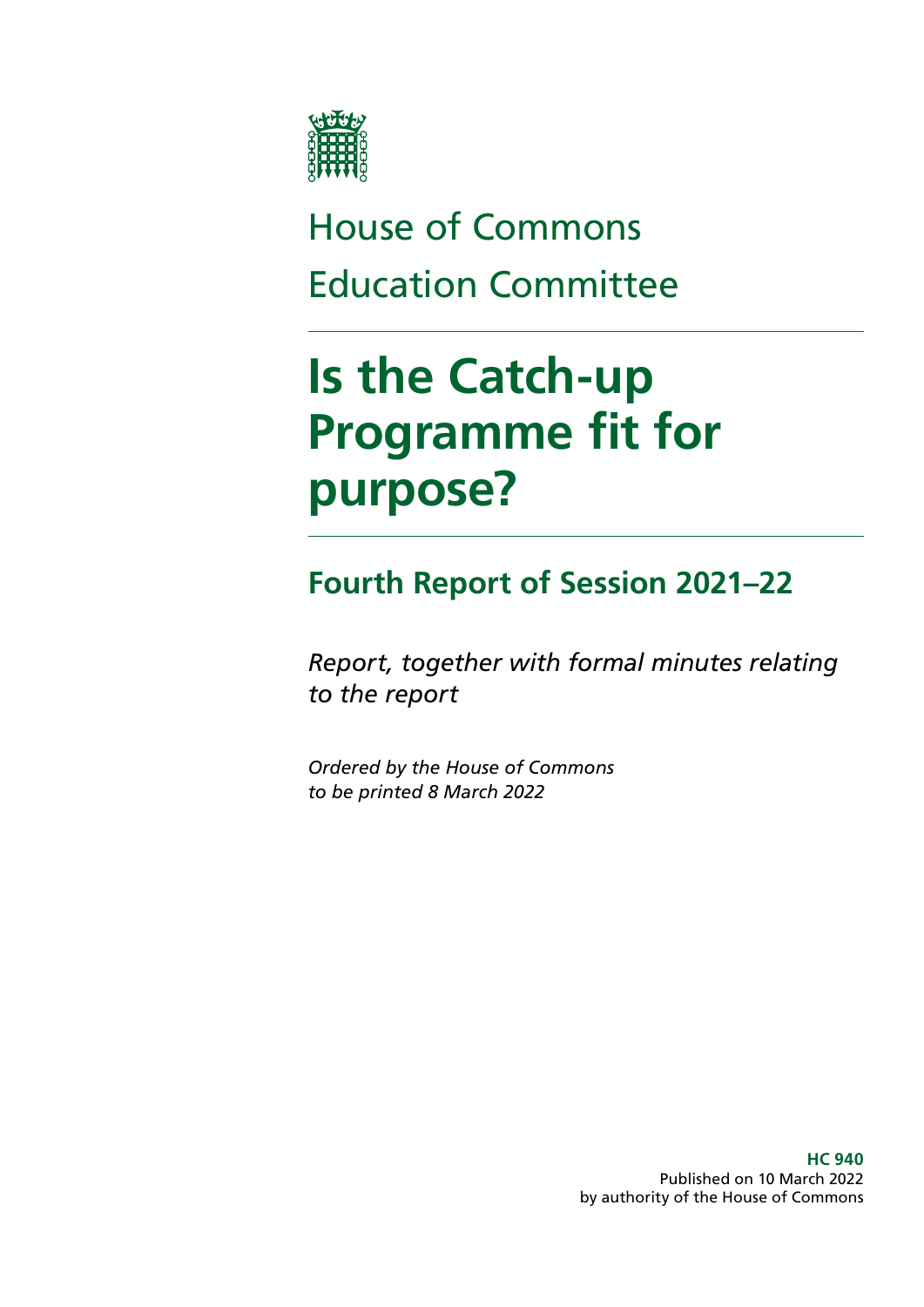### **The Education Committee**

The Education Committee is appointed by the House of Commons to examine the expenditure, administration, and policy of the Department for Education and its associated public bodies.

#### **Current membership**

[Rt Hon Robert Halfon MP](https://members.parliament.uk/member/3985/contact) (*Conservative, Harlow*) (Chair) [Apsana Begum MP](https://members.parliament.uk/member/4790/contact) (*Labour, Poplar and Limehouse*) [Miriam Cates MP](https://members.parliament.uk/member/4865/contact) (*Conservative, Penistone and Stocksbridge*) [Brendan Clarke-Smith MP](https://members.parliament.uk/member/4756/contact) (*Conservative, Bassetlaw*) [Tom Hunt MP](https://members.parliament.uk/member/4771/contact) (*Conservative, Ipswich*) [Dr Caroline Johnson MP](https://members.parliament.uk/member/4592/contact) (*Conservative, Sleaford and North Hykeham*) [Kim Johnson MP](https://members.parliament.uk/member/4824/contact) (*Labour, Liverpool, Riverside*) [Ian Mearns MP](https://members.parliament.uk/member/4000/contact) (*Labour, Gateshead*) [Kate Osborne MP](https://members.parliament.uk/member/4783/contact) (*Labour, Jarrow*) [Nicola Richards MP](https://members.parliament.uk/member/4868/contact) (*Conservative, West Bromwich East*) [Christian Wakeford MP](https://members.parliament.uk/member/4871/contact) (*Labour, Bury South*)

The following Members were also members of the Committee during this Parliament:

[Fleur Anderson MP](https://members.parliament.uk/member/4788/contact) (*Labour, Putney, Roehampton and Southfields),* [Jonathan Gullis MP](https://members.parliament.uk/member/4814/contact) (*Conservative, Stoke-on-Trent North*), [David Johnston MP](https://members.parliament.uk/member/4761/contact) (*Conservative, Wantage*), and [David Simmonds MP](https://members.parliament.uk/member/4872/contact) (*Conservative, Ruislip, Northwood and Pinner*)

#### **Powers**

The Committee is one of the departmental select committees, the powers of which are set out in House of Commons Standing Orders, principally in SO No 152. These are available on the Internet via [www.parliament.uk.](https://www.parliament.uk/)

#### **Publications**

© Parliamentary Copyright House of Commons 2022. This publication may be reproduced under the terms of the Open Parliament Licence, which is published at [www.parliament.uk/site-information/copyright-parliament.](https://www.parliament.uk/site-information/copyright-parliament/)

Committee reports are published on the Committee's website at [www.parliament.uk/education-committee](https://committees.parliament.uk/committee/203/education-committee/) and in print by Order of the House.

#### **Committee staff**

The current staff of the Committee are Shadi Danechi (Secondee Inquiry Manager), Vanessa Donhowe (Committee Specialist), Dr Mike Everett (Clerk), Rosemary Hill (Committee Specialist), Robert McQuade (Committee Operations Manager), Rebecca Owen-Evans (Committee Specialist), Emily Pritchard (Senior Media Officer), Reshma Rajendralal (Assistant Inquiry Manager (Apprentice)), Anwen Rees (Second Clerk), Richard Remelie (POST secondee), Billy Roberts (Media Officer), Steiner Teixido-Oroza (Committee Operations Officer).

#### **Contacts**

All correspondence should be addressed to the Clerk of the Education Committee, House of Commons, London, SW1A 0AA. The telephone number for general enquiries is 020 7219 2370; the Committee's email address is [educom@parliament.uk](mailto:educom%40parliament.uk?subject=).

You can follow the Committee on Twitter using [@CommonsEd.](https://twitter.com/commonsed?lang=en)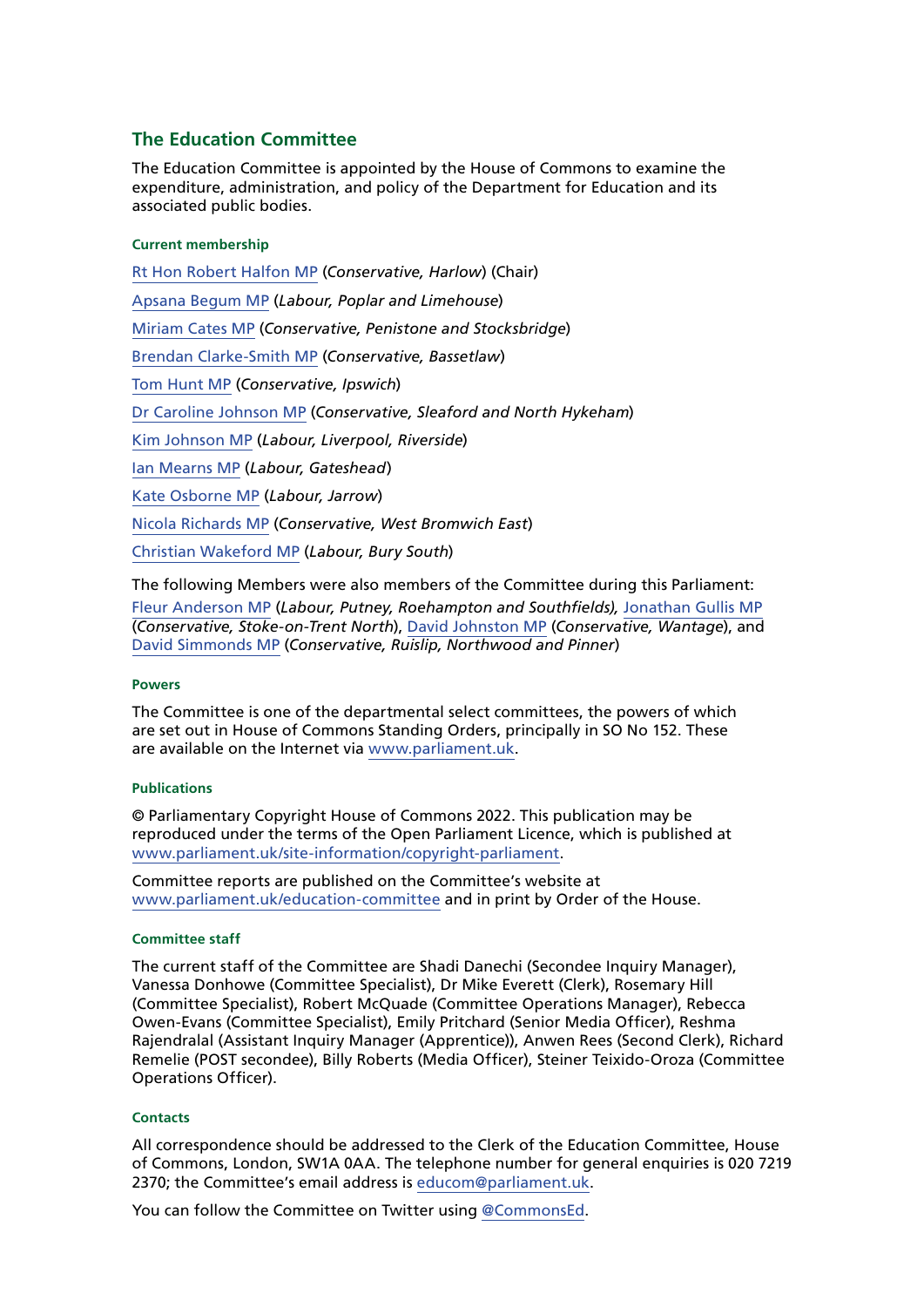## **Contents**

|                | <b>Summary</b>                                                                    | 3                 |
|----------------|-----------------------------------------------------------------------------------|-------------------|
|                | The impact of the pandemic on children and young people                           | 3                 |
|                | What should be done?                                                              | 4                 |
|                | End the spaghetti junction of funding                                             | 4                 |
|                | Hold the National Tutoring Programme to account                                   | 4                 |
|                | Give children more time in school to boost their wellbeing                        | 5                 |
|                | Mental health lead in every school                                                | 5                 |
| 1              | The pandemic and learning loss                                                    | 7                 |
|                | School closures                                                                   | 7                 |
|                | The extent of the learning loss                                                   | 8                 |
|                | Primary aged children                                                             | 8                 |
|                | Secondary-aged pupils                                                             | 9                 |
|                | Disadvantaged children                                                            | 9                 |
|                | Regional variation                                                                | 9                 |
|                | Black, Asian and minority ethnic (BAME) pupils                                    | 10                |
|                | Pupils with special educational needs and disabilities (SEND)                     | 10                |
| $\overline{2}$ | A spaghetti junction of funding                                                   | 12                |
|                | What is the Government's Catch-up programme?                                      | $12 \overline{ }$ |
|                | Has the Government invested enough in its Catch-up Programme?                     | 13                |
|                | A spaghetti junction of funding                                                   | 13                |
| 3              | Disadvantaged pupils and regional variations in learning loss                     | 15                |
|                | A widening attainment gap                                                         | 15                |
|                | Regional variations in learning loss and catch-up                                 | 15                |
|                | Persistent absence                                                                | 16                |
| 4              | The National Tutoring Programme and Randstad                                      | 18                |
|                | Regaining lost learning                                                           | 18                |
|                | Primary-aged children                                                             | 18                |
|                | Secondary aged pupils                                                             | 18                |
|                | Uncertainty around learning loss and recovery                                     | 19                |
|                | The National Tutoring Programme                                                   | 19                |
|                | Randstad                                                                          | 20                |
| 5              | Mental health resilience and an extended school day                               | 24                |
|                | Enrichment and extra-curricular activities: giving children more time to catch-up | 24                |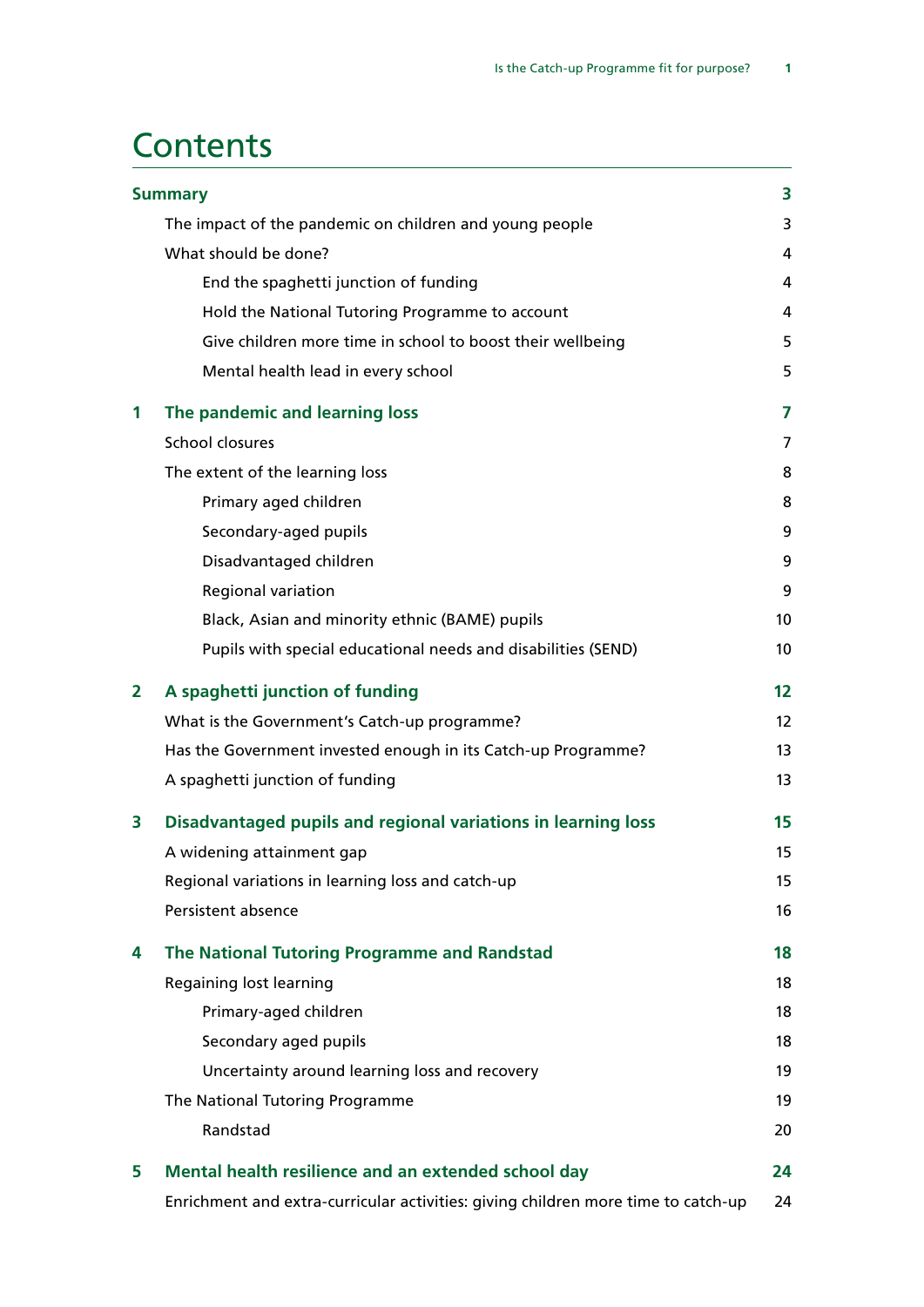| Mental health in schools                                         | 25 |
|------------------------------------------------------------------|----|
| <b>Conclusion: A long-term funding plan</b><br>6                 | 28 |
| <b>Conclusions and recommendations</b>                           | 29 |
| <b>Formal minutes</b>                                            | 33 |
| <b>Witnesses</b>                                                 | 38 |
| <b>Published written evidence</b>                                | 39 |
| List of Reports from the Committee during the current Parliament | 40 |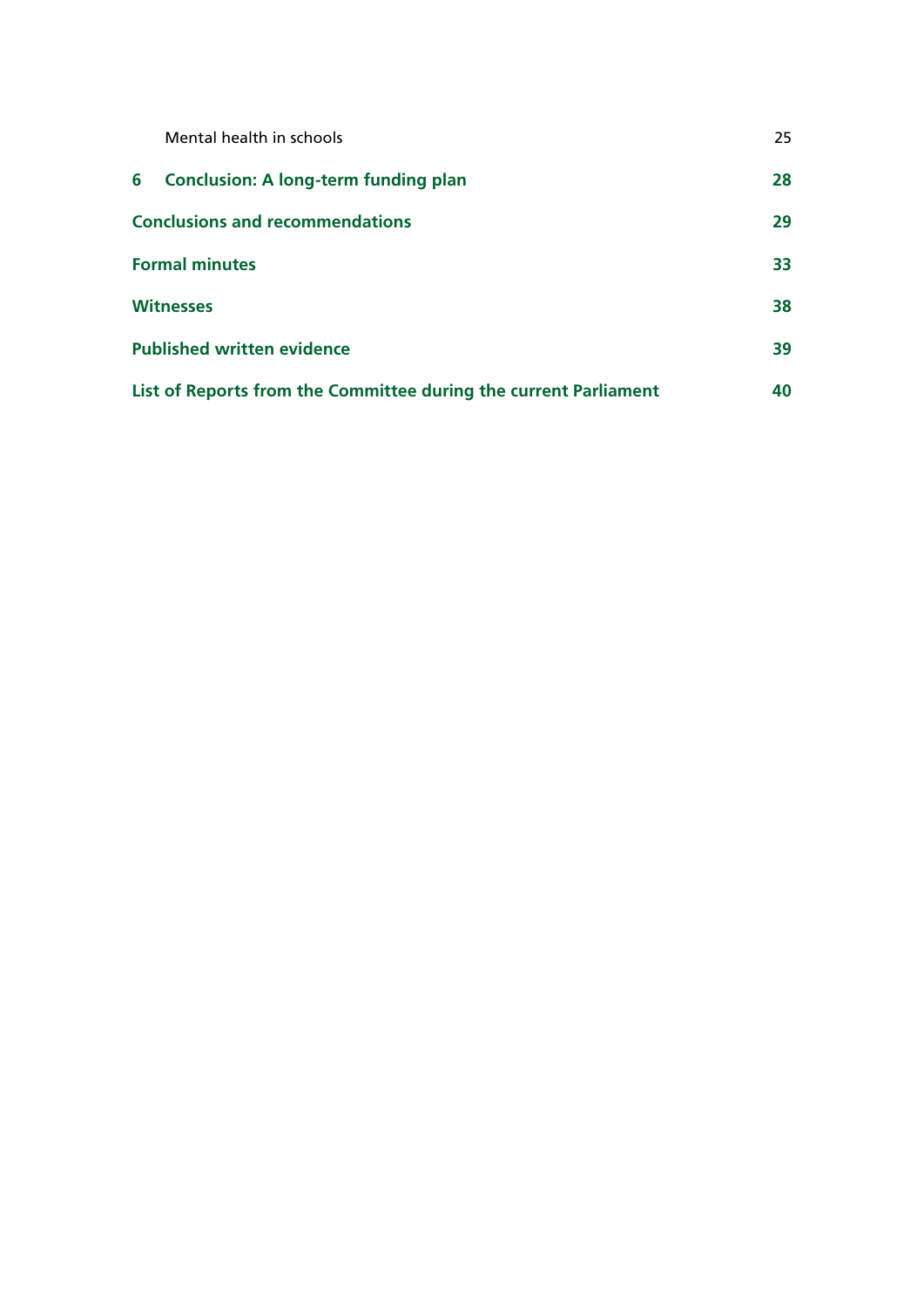# <span id="page-4-0"></span>Summary

Unprecedented school closures and national lockdowns over the last two years have had a devasting impact on our children and young people, many of whom are now facing an epidemic of educational inequality, a worsening mental health crisis, increased safeguarding risks and an adverse effect on their long-term life chances. The Committee notes that schools did remain open for children of key workers and vulnerable children (although many did not attend) and we would like to extend our gratitude to the teachers and support staff who did everything possible to keep children learning. One 2020 study found that children locked down at home in the UK spent an average of only 2.5 hours each day doing schoolwork, and one fifth of pupils did no schoolwork at home, or less than one hour a day. School closures have been nothing short of a national disaster for children and young people. Equally alarmingly, even though schools have now re-opened, absence remains high. As of 10 February, 182,000 pupils were absent for Covid-related reasons.

The Government has made some welcome efforts to tackle these issues and help children catch up. The Department's catch-up efforts have included a series of funding announcements for catch-up premiums and tuition programmes, totalling nearly £5 billion. However, current plans do not go far enough. The Department's own 2020/21 annual account rated it a "critical/very likely" risk that the Department's measures to address lost learning and the "implementation of education recovery, digital strategy, and remote education, at school/college level may be insufficient to adequately respond to the lost learning".

The Government must re-focus its catch-up efforts if it wants to ensure pupils recover from the effects of the pandemic.

## **The impact of the pandemic on children and young people**

While there is some uncertainty over the exact extent of learning loss, it is clear that school closures have had a disastrous impact on children's academic progress, with disadvantaged children and those living in disadvantage areas the worse hit.

- By the summer term 2021, primary pupils had lost around 0.9 months in reading and 2.2 months in mathematics. Secondary-aged pupils were around 1.2 months behind in reading
- By the summer term 2021, the gap between disadvantaged pupils and their more affluent peers in reading was around "0.4 months for primary aged pupils and around 1.6 months for secondary pupils"

However, the Education Policy Institute (EPI) told us that in our most challenging communities, disadvantaged pupils could be "five, six, seven–in the worst-case scenarios eight–months behind in some of their learning".

We are also concerned about the regional variations in learning loss. Pupils in the North-East and Yorkshire and the Humber experienced the greatest learning loss in the first half of the autumn term 2020/21 (around 2.4 months and 2.3 months respectively in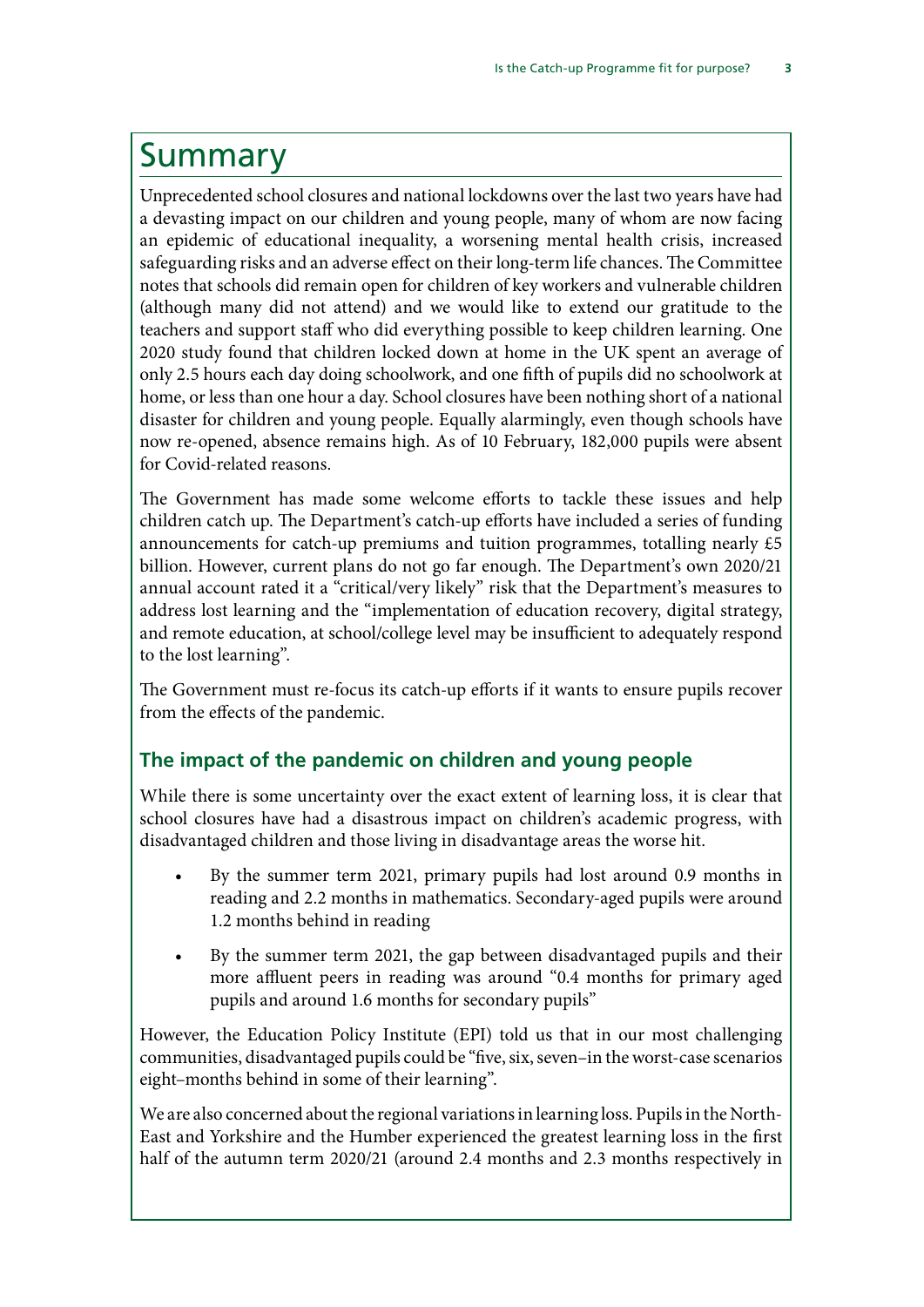<span id="page-5-0"></span>primary, and around 1.6 and 2.5 months respectively in secondary). The same areas also experienced the greatest loss in mathematics (around 5.1 and 5.7 months respectively). This was more than double the loss experienced in the South West and London.

The National Tutoring Programme itself–the Government's flagship Catch-up programme–also appears to be failing the most disadvantaged. By March 2021 the NTP had reached 100% of its target numbers of schools in the south-west of England and 96.1% in the south-east, but just 58.8% in the north-east, 58.9% in Yorkshire and the Humber and 59.3% in the north-west.

We do not yet know whether this regional inequality has improved or declined further during the 2021/22 academic year. Neither Randstad (the NTP's current provider) or the Department have been able to tell us if targets for delivering tuition to disadvantaged children are being met. What we do know is that as of 12 December 2021 just 52,000 courses had been started by pupils through the tuition partners pillar–10% of Randstad's target for this year. Witnesses who gave evidence also told us that the programme was a "bureaucratic nightmare" and that Randstad's online tuition hub was "dysfunctional".

We have also heard that Children and young people are now facing what amounts to a mental health crisis, exacerbated by the pandemic, with around one in six 6-to-16 year-olds now having a probable mental health disorder. Witnesses told us that one of the biggest issues facing schools is children accessing social media. Research has found that heavy social media use is associated with worse mental health outcomes, such as low self-esteem, and Barnardo's have reported that 78% of practitioners said that they had worked with children aged 11–15 who had accessed unsuitable or harmful content.

## **What should be done?**

## *End the spaghetti junction of funding*

While the Department's series of funding announcements and catch-up premiums, which have amounted to nearly £5 billion, are welcome, we believe that these current efforts amount to a 'spaghetti junction of funding', which has at times been challenging for schools to navigate or use to their best advantage. Future investment in education recovery must be directed to schools, who know their pupils and their needs the best. Any future catch-up initiatives should direct funding to schools using existing mechanisms for identifying disadvantage, such as pupil premium eligibility and the Income Deprivation Affecting Children Index, to ensure schools in the most disadvantaged regions receive more.

## *Hold the National Tutoring Programme to account*

The NTP is missing its overall target to deliver tuition to 2 million children. When Randstad appeared before us, they were unable to provide us with figures setting out who was accessing the NTP and what take up was like in different parts of the country. The lack of transparency regarding the availability of this data is a huge concern. We recommend that the Department should publish half termly information about how many children are accessing the programme, including information on pupil characteristics and regional breakdowns. If the NTP is not meeting its targets, the Department should terminate its contract with Randstad.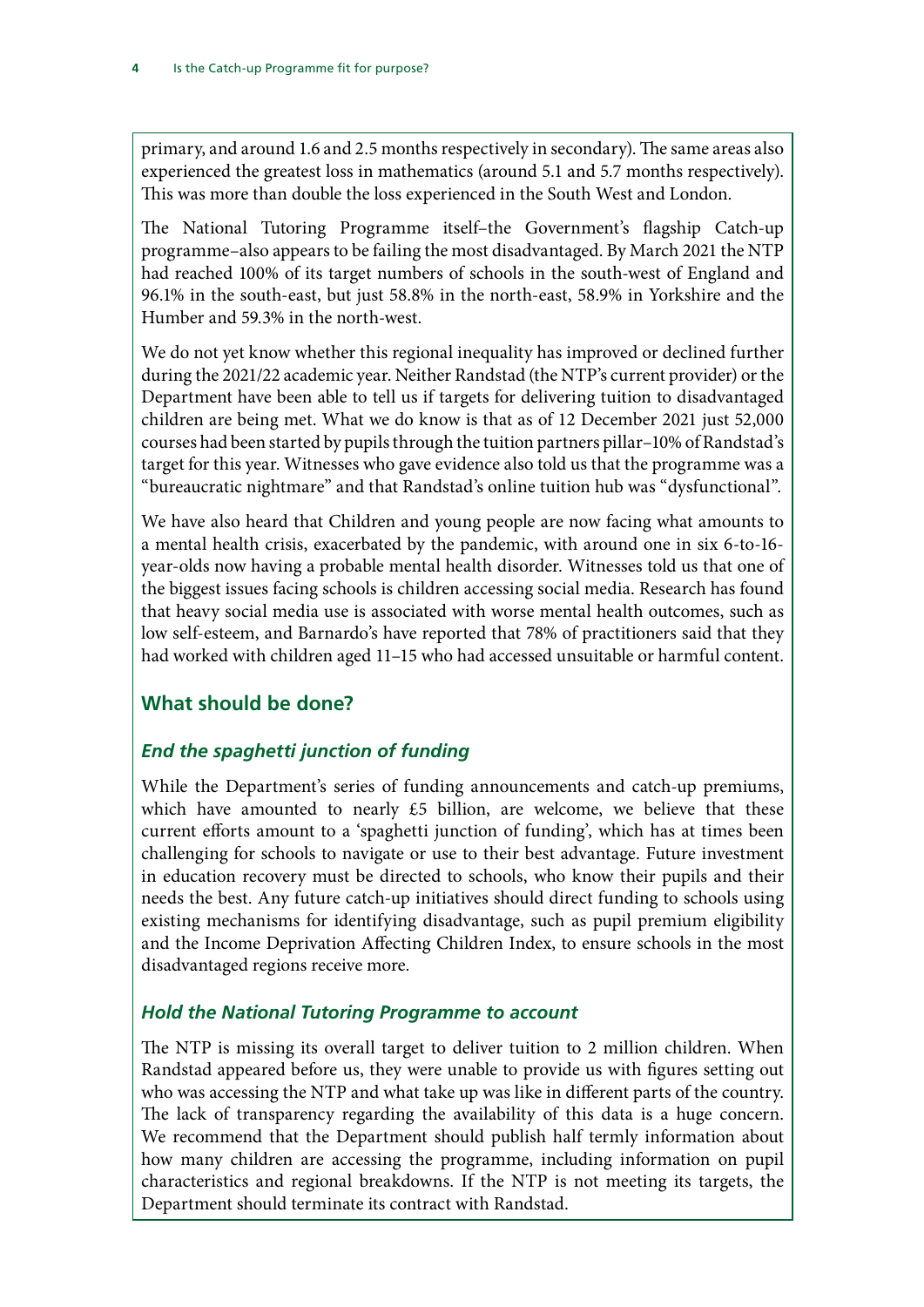### <span id="page-6-0"></span>*Give children more time in school to boost their wellbeing*

We heard about the enormous benefits extra-curricular enrichment activities–such as sports, music and drama–can provide to boost academic attainment and improve young people's mental health and wellbeing. A study commissioned by the Department for Digital, Culture, Media and Sport found that underachieving young people who took part in extra-curricular sporting activities improved their numeracy by 29% above those who did not participate in sport. The Centre for Social Justice (CSJ) has also highlighted an evaluation of 1,500 schools which extended their days, 97% of which offered activities such as sport, music, arts and study support as part of this. 71% of these schools reported that this helped them engage with disadvantage families and 69% of schools found it had at least some influence in raising attainment. The CSJ has called for all secondary pupils to do "at least 5 hours of extra-curricular enrichment every school week".

Ensuring all pupils have access to extra-curricular activities and more time in school could be beneficial for pupils. The Department must introduce a pilot of optional extracurricular activities for children to help improve academic attainment and wellbeing. The pilot should be trialled in areas of disadvantage across the country. If this pilot proves effective, the Department should include the necessary funding to support a wider provision in the next spending review.

### *Mental health lead in every school*

Even before the pandemic, the mental health situation facing our young people was alarming. In 2019–20 the number of children being referred for mental health help rose to 538,564, an increase of 35% from 2018–19 and up nearly 60% from 2017–18. Analysis by the Office of the former Children's Commissioner found that despite this 35% increase in referrals, the number of children accessing treatment increased by just 4%.

With around one in six 6-to-16-year-olds now having a probable mental health disorder, we need the Government to move faster on its commitment to make sure all schools have a senior mental health lead and access to mental support teams. We also heard about the importance of developing mental health resilience in children through "micro" tools in lessons, such as a "no hands-up policy" when answering questions in the classroom.

We recommend that all children should undergo a mental health and wellbeing assessment to understand the scale of the problem, and schools may wish to direct some of the recovery funding to address mental health difficulties. Given the resource constraints facing mental health services even before the pandemic, we recognise that this would be challenging—and that schools know their pupils best. We know that Ofsted inspectors will be looking at how subject leaders and teachers have identified and responded to pupils' learning gaps as a result of the pandemic. Ofsted should make it clear in their guidance that they will also look for evidence that schools have sought to identify and respond to the mental health and wellbeing needs of their students.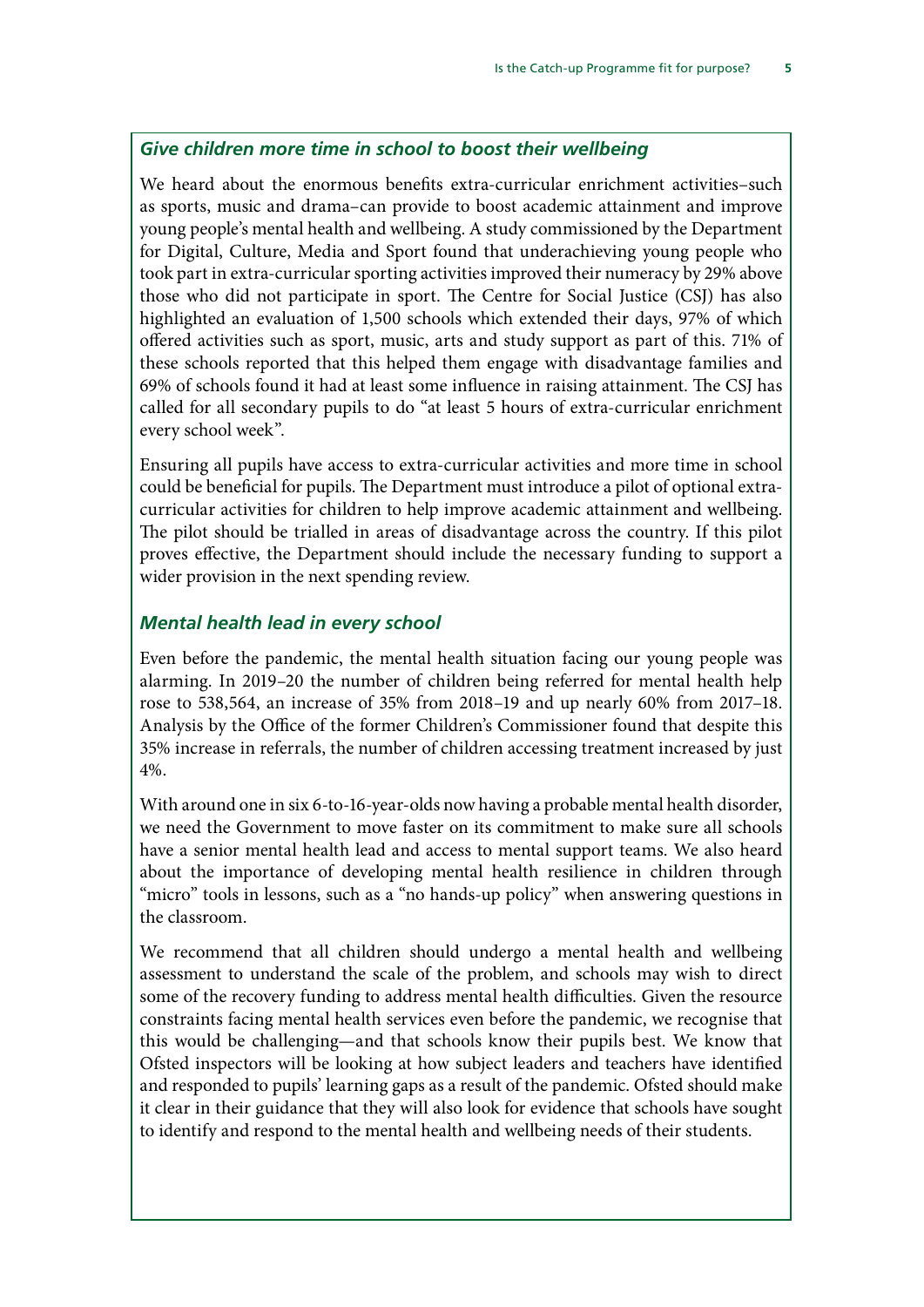# <span id="page-7-0"></span>**1** The pandemic and learning loss

### **School closures**

1. During the Covid-19 pandemic, schools in England have faced unprecedented closures and disruption.

- March 2020: Schools in England were closed to most children, remaining open for children of critical workers and vulnerable children.<sup>1</sup>
- Summer term 2020: Some pupils in priority year groups were encouraged to return to in-person schooling.
- August/September 2020: Most pupils returned to in-person schooling.
- January 2021: Primary and secondary schools and colleges closed to most pupils, with vulnerable children and children of critical workers able to attend. Special schools and alternative provision remained open.
- March 2021: Pupils began returning to schools.<sup>2</sup>

2. The National Audit Office (NAO)'s report, *Support for children's education during the early stages of the Covid-19 pandemic*, found that the "Department had no pre-existing plan for managing mass disruption to schooling on the scale caused by COVID-19", and that in the early stages of the pandemic the Department "set no requirements for in-school and remote learning".<sup>3</sup> It was wrong that the Department did not make it immediately clear to schools that they had a responsibility to provide remote learning. The NAO notes that it was only in October 2020 that the Department "placed a legal duty on schools [to provide remote learning], which came into force on 22 October".4 This was seven months after the first school closures. It should have happened much sooner.

3. While pupils were not attending school there were concerns about variability in learning experiences and a potential rise in "hidden harms".<sup>5</sup> In early 2020, Ofcom's Technology Tracker estimated that "between 1.14 million and 1.78 million children under the age of 18 lived in households without access to a laptop, desktop or tablet in the UK", and that between 227,000 and 559,000 children lived in homes with no access to the internet.<sup>6</sup> In June 2020 the University College London Institute of Education found that "children locked down at home in the UK spent an average of only 2.5 hours each day doing schoolwork", and that "one fifth of pupils … did no schoolwork at home, or less than one hour a day".7

<sup>1</sup> For more information on the children and young people who would be considered vulnerable, and the professions which qualify parents as critical workers, please see: Department for Education, [Guidance: Children](https://www.gov.uk/government/publications/coronavirus-covid-19-maintaining-educational-provision/guidance-for-schools-colleges-and-local-authorities-on-maintaining-educational-provision)  [of critical workers and vulnerable children who can access schools or educational settings](https://www.gov.uk/government/publications/coronavirus-covid-19-maintaining-educational-provision/guidance-for-schools-colleges-and-local-authorities-on-maintaining-educational-provision), 2 January 2022

<sup>2</sup> House of Commons Library*,* [Coronavirus and schools \(Number 08915\),](https://researchbriefings.files.parliament.uk/documents/CBP-8915/CBP-8915.pdf) 13 January 2022, pp9–10

<sup>3</sup> National Audit Office, [Support for children's education during the early stages of the Covid-19 pandemic](https://www.nao.org.uk/wp-content/uploads/2021/03/Support-for-childrens-education-during-the-early-stages-of-the-Covid-19-pandemic.pdf), 17 March 2021, p7

<sup>4</sup> Ibid., p7

<sup>5</sup> Ibid., p9

<sup>6</sup> House of Commons Library*,* [Coronavirus and schools \(Number 08915\),](https://researchbriefings.files.parliament.uk/documents/CBP-8915/CBP-8915.pdf) 13 January 2022, p22

<sup>7</sup> UCL Institute of Education, [Schoolwork in lockdown: new evidence on the epidemic of educational poverty](https://www.llakes.ac.uk/wp-content/uploads/2021/03/RP-67-Francis-Green-Research-Paper-combined-file.pdf), 15 June 2020, p2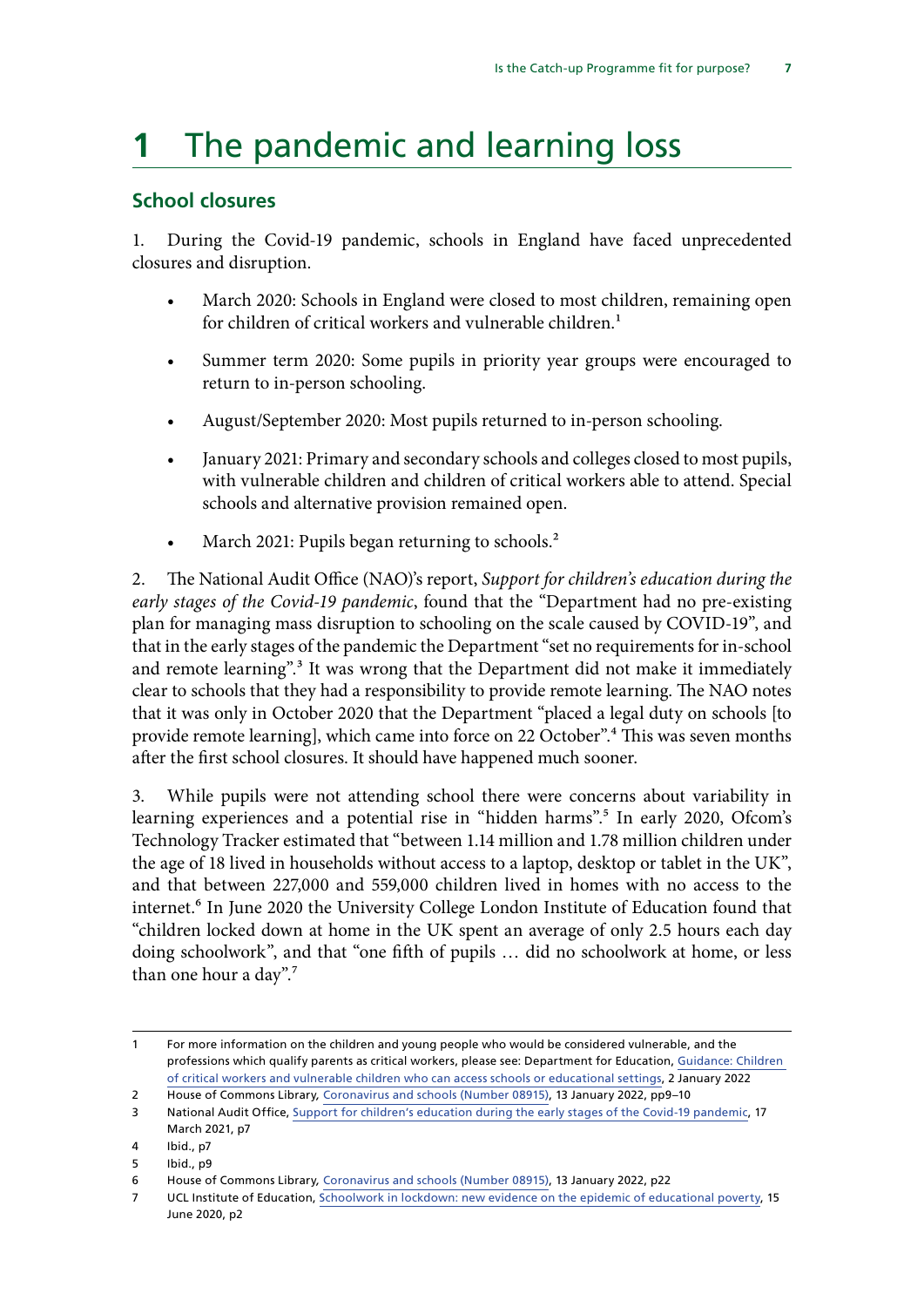<span id="page-8-0"></span>4. In September 2020, the former Children's Commissioner found that before the pandemic, there were "2.2 million children in England living in households affected by any of the so-called 'toxic trio' of family issues: domestic abuse, parental drug and/or alcohol dependency, and severe parental mental health issues".<sup>8</sup> Another report from the former Children's Commissioner, published in January 2021, revealed that 1 in 6 children aged 5 to 19 had a probable mental health condition in 2020 (up from 1 in 9 in 2017).<sup>9</sup> We look at the mental health impact of schools closures in Chapter 5.

5. In February 2021, the Institute for Fiscal Studies (IFS) estimated that the long-term economic consequences of school closures could lead to a possible loss of between £90 billion and £350 billion of "lifetime earnings across the 8.7 million school children in the  $UK"$ <sup>10</sup>

6. Disruption to classroom learning is ongoing. As of 10 February 2022, Covid-19 related pupil absence in state-funded schools was 2.2% (down from 3.9% on 3 February)– with the Department **estimating that 182,00 pupils were absent from school for this reason**. On-site attendance in state-funded schools was 90.3% on 10 February, up from 89.1% on 3 February, and the Department estimated that 7.5% of teachers and school leaders were absent from open schools on 10 February, down from 9.1% on 3 February.<sup>11</sup>

### **The extent of the learning loss**

7. Despite efforts to provide remote education, through the provision of laptops and initiatives such as the Oak National Academy, $12$  many children missed out on hours of schooling. Despite the total number of laptops and tablets (1.35 million) and routers (77,000) provided by September 2021, the Department was initially slow to react and had only delivered 212,900 laptops and tablets, and 49,700 routers, by 13 July 2020.13 The NAO notes that the Department did not provide laptops for all those who lacked them, choosing instead to provide equipment for all children with a social worker and care leavers, and disadvantaged pupils in year 10 only.<sup>14</sup>

### *Primary aged children*

8. In January 2022 the Department published a report on school recovery strategies highlighting some of the challenges facing schools as children returned in the autumn term of 2020. In this research, two-fifths of primary and secondary schools reported that pupils' mental health and wellbeing was a main challenge. In primary schools, a common challenge was parental engagement and variation in academic progress between "schools, year groups, individual pupils and subjects".15

<sup>8</sup> Children's Commissioner, [Childhood in the time of Covid,](https://www.childrenscommissioner.gov.uk/wp-content/uploads/2020/09/cco-childhood-in-the-time-of-covid.pdf) September 2020, p2

<sup>9</sup> Children's Commissioner, [The state of children's mental health services 2019/20](https://www.childrenscommissioner.gov.uk/report/mental-health-services-2019-20/), 28 January 2021

<sup>10</sup> Institute for Fiscal Studies, [The crisis in lost learning calls for a massive national policy response](https://ifs.org.uk/publications/15291), 1 February 2021

<sup>11</sup> Department for Education, Attendance in education and early years settings during the coronavirus (COVID-19) pandemic, 22 February 2022

<sup>12</sup> National Audit Office, [Support for children's education during the early stages of the Covid-19 pandemic](https://www.nao.org.uk/wp-content/uploads/2021/03/Support-for-childrens-education-during-the-early-stages-of-the-Covid-19-pandemic.pdf), 17 March 2021, pp9–10

<sup>13</sup> [PQ47004](https://questions-statements.parliament.uk/written-questions/detail/2021-09-10/47004) (20 September 2021)

<sup>14</sup> National Audit Office, [Support for children's education during the early stages of the Covid-19 pandemic](https://www.nao.org.uk/wp-content/uploads/2021/03/Support-for-childrens-education-during-the-early-stages-of-the-Covid-19-pandemic.pdf), 17 March 2021, p30

<sup>15</sup> Department for Education, [School recovery strategies: Year 1 findings](https://assets.publishing.service.gov.uk/government/uploads/system/uploads/attachment_data/file/1045471/School_Recovery_Strategies_year_1_findings.pdf), January 2022, pp12–13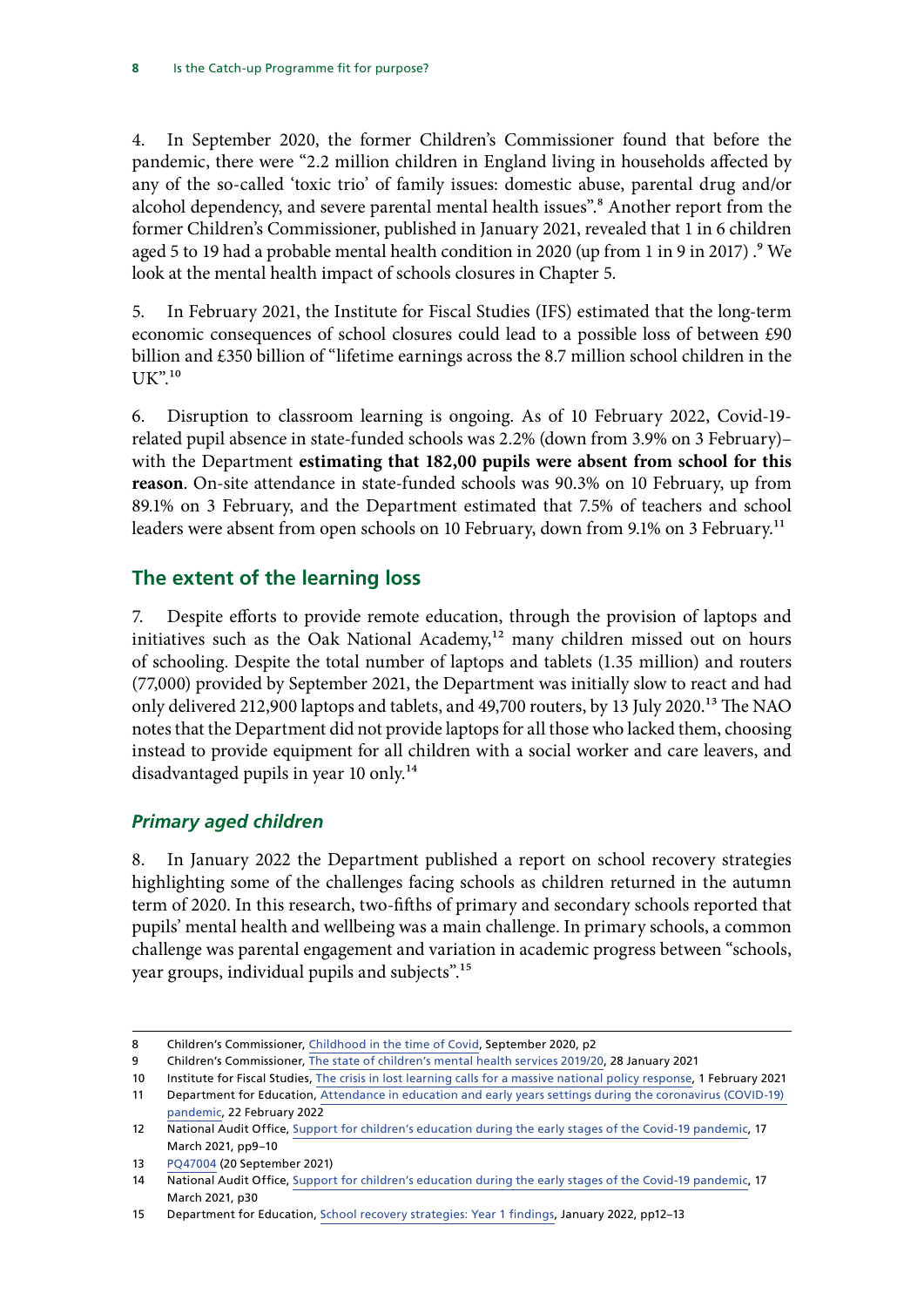<span id="page-9-0"></span>9. Research by the Education Policy Institute (EPI) and Renaissance Learning for the Department evaluated pupils' academic progress over the pandemic. Their findings were that by the summer term 2020/21, primary-aged pupils had lost 0.9 months learning in reading and 2.2 months in mathematics.<sup>16</sup>

10. Ofsted also reported in November 2020 that some of the hardest hit children impacted by school closures had even "forgotten how to eat with a knife and fork, or lost their early progress in numbers and words".<sup>17</sup> Ofsted also found that many pupils returning to school after the first lockdown had not only lost learning but in some instances actually "regressed" in their progress.<sup>18</sup> Primary school leaders told Ofsted that many pupils had fallen behind in mathematics.<sup>19</sup>

### *Secondary-aged pupils*

11. The EPI and Renaissance Learning also evaluated learning loss for secondary-aged pupils, although this analysis was more limited due to sample sizes. By the summer term 2020/21, secondary-aged pupils had experienced a learning loss of around 1.2 months in reading.<sup>20</sup>

### *Disadvantaged children*

12. By the summer term, the gap in learning loss between disadvantaged pupils and their peers in reading was "around 0.4 months for primary aged pupils and around 1.6 months for secondary aged pupils". The gap in mathematics for primary pupils was half a month. $^{21}$ 

13. The NAO has also highlighted research from the Education Endowment Foundation which estimates that the progress made since 2011 in narrowing the attainment gap had likely been reversed, with the gap widening between disadvantaged children and their peers by between 11 and 75 percent as a result of school closures in the 2019/20 academic year.<sup>22</sup>

### *Regional variation*

14. In reading, pupils in the North-East and Yorkshire and the Humber experienced the greatest learning loss in the first half of the autumn term 2020/21 (around 2.4 and 2.3 months respectively in primary, and around 1.6 and 2.5 months respectively in secondary).<sup>23</sup> Additionally, the North-East and Yorkshire and the Humber experienced the greatest learning loss (around 5.1 and 5.7 months respectively). This was more than "double the loss experienced in the South West and London".24

<sup>16</sup> Department for Education, [Understanding Progress in the 2020/21 Academic Year,](https://assets.publishing.service.gov.uk/government/uploads/system/uploads/attachment_data/file/1029841/Understanding_progress_in_the_2020-21_academic_year_Report_4_October2021.pdf) October 2021, p9

<sup>17</sup> HMCI Ofsted, [Ofsted: Children hardest hit by Covid-19 pandemic are regressing in basic skills and learning](https://www.gov.uk/government/news/ofsted-children-hardest-hit-by-covid-19-pandemic-are-regressing-in-basic-skills-and-learning), 10 November 2020

<sup>18</sup> HMCI Ofsted, [COVID-19 Series: briefing on schools, October 2020,](https://assets.publishing.service.gov.uk/government/uploads/system/uploads/attachment_data/file/933490/COVID-19_series_briefing_on_schools_October_2020.pdf) 10 November 2020, p10

<sup>19</sup> Ibid., p10

<sup>20</sup> [Understanding Progress in the 2020/21 Academic Year,](https://assets.publishing.service.gov.uk/government/uploads/system/uploads/attachment_data/file/1029841/Understanding_progress_in_the_2020-21_academic_year_Report_4_October2021.pdf) p10

<sup>21</sup> Ibid., p11

<sup>22</sup> National Audit Office, [Initial learning from the government's response to the COVID-19 pandemic,](https://www.nao.org.uk/wp-content/uploads/2021/05/Initial-learning-from-the-governments-response-to-the-COVID-19-pandemic.pdf) 19 MAY 2021

<sup>23</sup> [Understanding Progress in the 2020/21 Academic Year,](https://assets.publishing.service.gov.uk/government/uploads/system/uploads/attachment_data/file/1029841/Understanding_progress_in_the_2020-21_academic_year_Report_4_October2021.pdf) p12

<sup>24</sup> [Understanding Progress in the 2020/21 Academic Year,](https://assets.publishing.service.gov.uk/government/uploads/system/uploads/attachment_data/file/1029841/Understanding_progress_in_the_2020-21_academic_year_Report_4_October2021.pdf) p12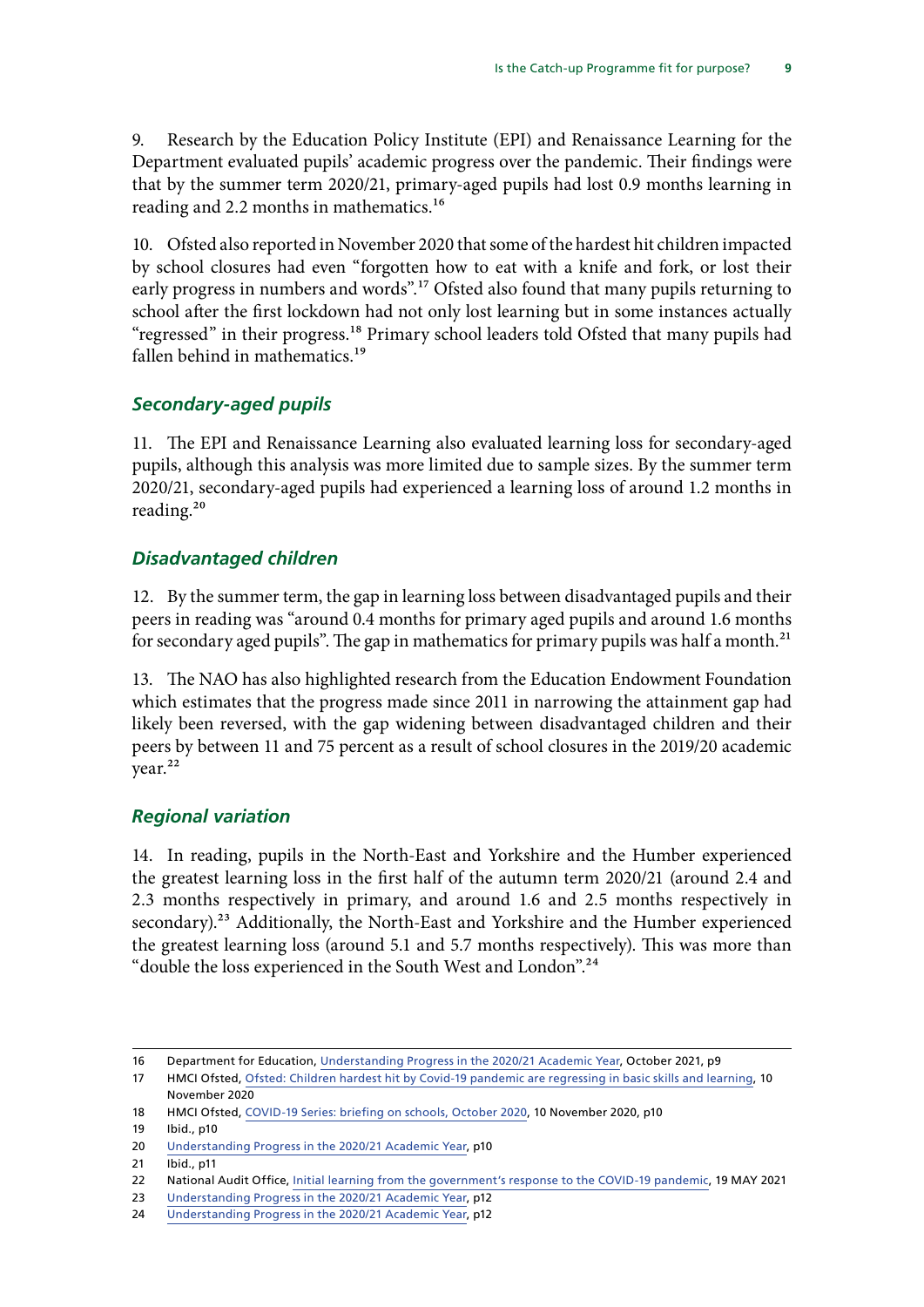<span id="page-10-0"></span>15. David Laws, Executive Chairman of the EPI, told us in December 2021 that in our most challenging communities disadvantaged youngsters could be "five, six, seven—in the worst-case scenarios eight—months behind in some of their learning. That is what is coming across from some of our regional data".<sup>25</sup> David Laws also said:

> What we are not able to do due to sample size is robustly measure whether there is a town versus city versus rural aspect to this. What we see is that the north and the Midlands are doing worse than the south and disadvantaged pupils are doing worse than non-disadvantaged pupils, but very notably all pupils in more disadvantaged areas have a high likelihood of suffering severe learning loss. It is not only poor children; it is non-poor children in disadvantaged areas.<sup>26</sup>

### *Black, Asian and minority ethnic (BAME) pupils*

16. The Race Equality Foundation noted in June 2021 that schools with higher levels of disadvantaged students have experienced higher levels of learning loss than other schools, particularly in secondary schools, and that a higher proportion of ethnic minority students are eligible for Free School Meals (a key measure of disadvantage), except Indian and Chinese groups.27 The Foundation concluded that it "can be inferred that BAME pupils may represent a substantial number of those students in the COVID learning gap".<sup>28</sup> An National Foundation for Educational Research (NFER) report from 2020 also showed that schools with a high proportion of BAME students reported a greater need for intensive catch-up.29

### *Pupils with special educational needs and disabilities (SEND)*

17. By the summer term 2021, secondary-aged pupils with special educational needs and disabilities (SEND) experienced on average a learning loss of 3.1 months compared with around 1.5 months for their peers in reading. Primary-aged pupils with SEND experienced on average around 2.1 months learning loss compared with approximately 2.9 months for their peers in mathematics.<sup>30</sup> Ofsted also reported in November 2020 that leaders in many schools were particularly concerned about forgotten and lost learning for pupils with Special Educational Needs and Disabilities (SEND), especially in literacy. School leaders said that some pupils with SEND had "struggled" and have "fallen further" behind than those without SEND.<sup>31</sup>

18. **There is no doubt that school closures have had a devasting effect on children's education. One 2020 study found that children locked down at home in the UK spent an average of only 2.5 hours each day doing schoolwork, and one fifth of pupils did no schoolwork at home, or less than one hour a day. Primary-aged pupils had lost 0.9 months learning in reading and 2.2 months in mathematics by the summer of 2020/21, and secondary-aged pupils had experienced a learning loss of around 1.2 months in** 

<sup>25</sup> [Q46](https://committees.parliament.uk/oralevidence/3149/pdf/)

<sup>26</sup>  $\overline{Q6}$  $\overline{Q6}$  $\overline{Q6}$ 

<sup>27</sup> Race Equality Foundation, [Education Briefing Paper,](https://raceequalityfoundation.org.uk/wp-content/uploads/2021/06/Collaborative-briefing-education-FINAL-1.pdf) June 2021, p5

<sup>28</sup> Race Equality Foundation, [Education Briefing Paper,](https://raceequalityfoundation.org.uk/wp-content/uploads/2021/06/Collaborative-briefing-education-FINAL-1.pdf) June 2021, p5

<sup>29</sup> National Foundation for Educational Research, [The challenges facing schools and pupils in September](https://files.eric.ed.gov/fulltext/ED608738.pdf) 2020, p5

<sup>30</sup> [Understanding Progress in the 2020/21 Academic Year,](https://assets.publishing.service.gov.uk/government/uploads/system/uploads/attachment_data/file/1029841/Understanding_progress_in_the_2020-21_academic_year_Report_4_October2021.pdf) pp28–30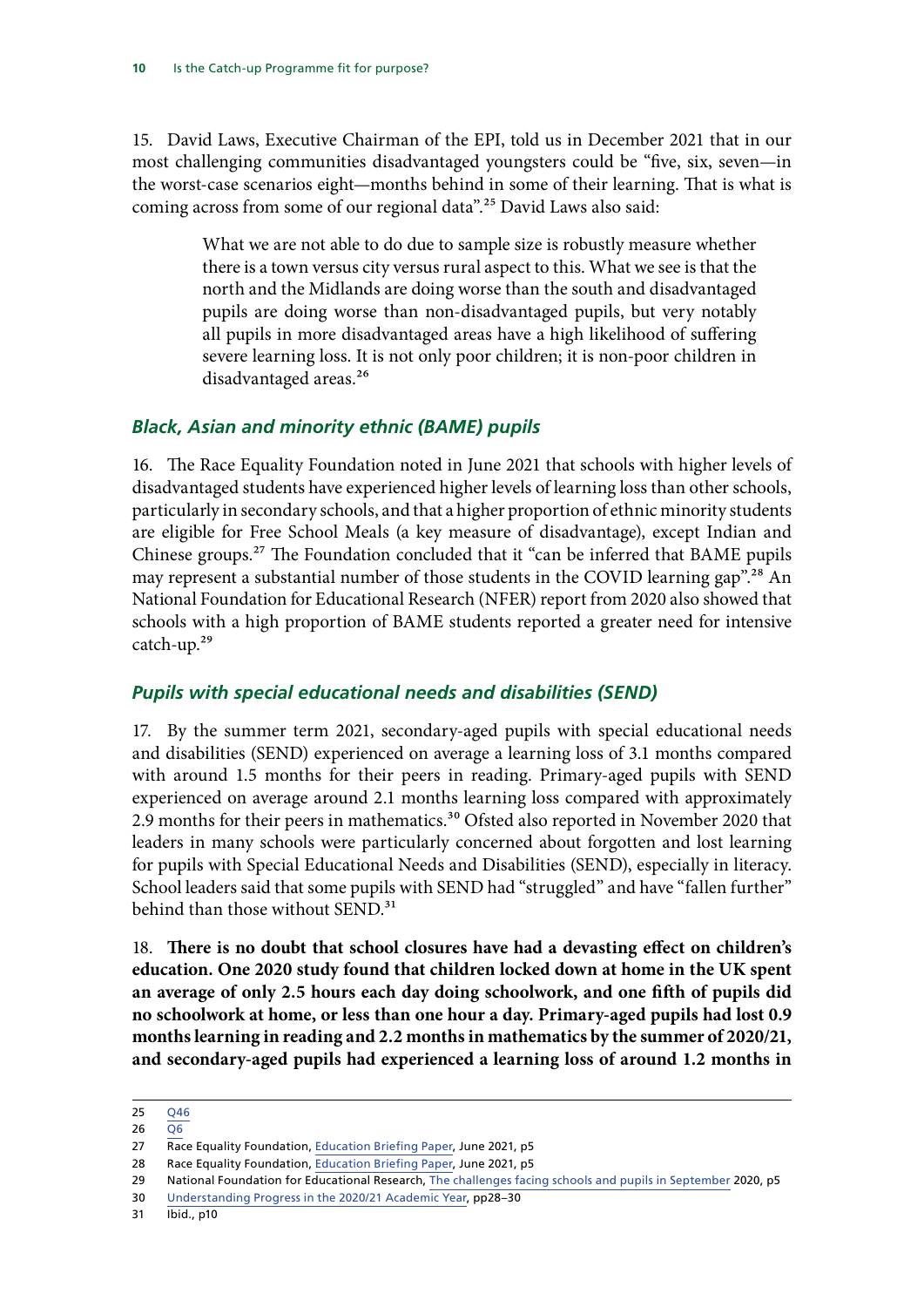**reading. School closures have also impacted on children's mental health, with 1 in 6 children having a probable mental health condition in 2020, up from 1 in 9 in 2017. We believe that school closures have been nothing short of a national disaster for children.**

19. *The Department must continue to establish the full effect of the pandemic on children and young people. This must consider the impacts felt by children from disadvantaged backgrounds and on the regional disparities of support offered. This must not be confined to solely academic factors but should also focus on understanding how children and young people's mental health and wellbeing have been affected, as this is critical to academic attainment. All data should seek to identify where pupils with particular characteristics (including ethnicity, free school meals eligibility, or those*  with special educational needs) have been differentially impacted. The Department *should utilise real-time data and the results of school and local authority assessments of pupils' lost learning to better target catch-up and mental health support immediately, so education recovery is not 'on hold' or delayed while the latest data is being collated. Funding must be committed by the Government to tackle the digital divide and boost broadband infrastructure to ensure that all children have the support they need to catch up on lost learning. Where data already exists, significant funding must be committed to targeted catch-up interventions to tackle the growing educational inequalities that are leaving some children with worsening academic outcomes and life chances.*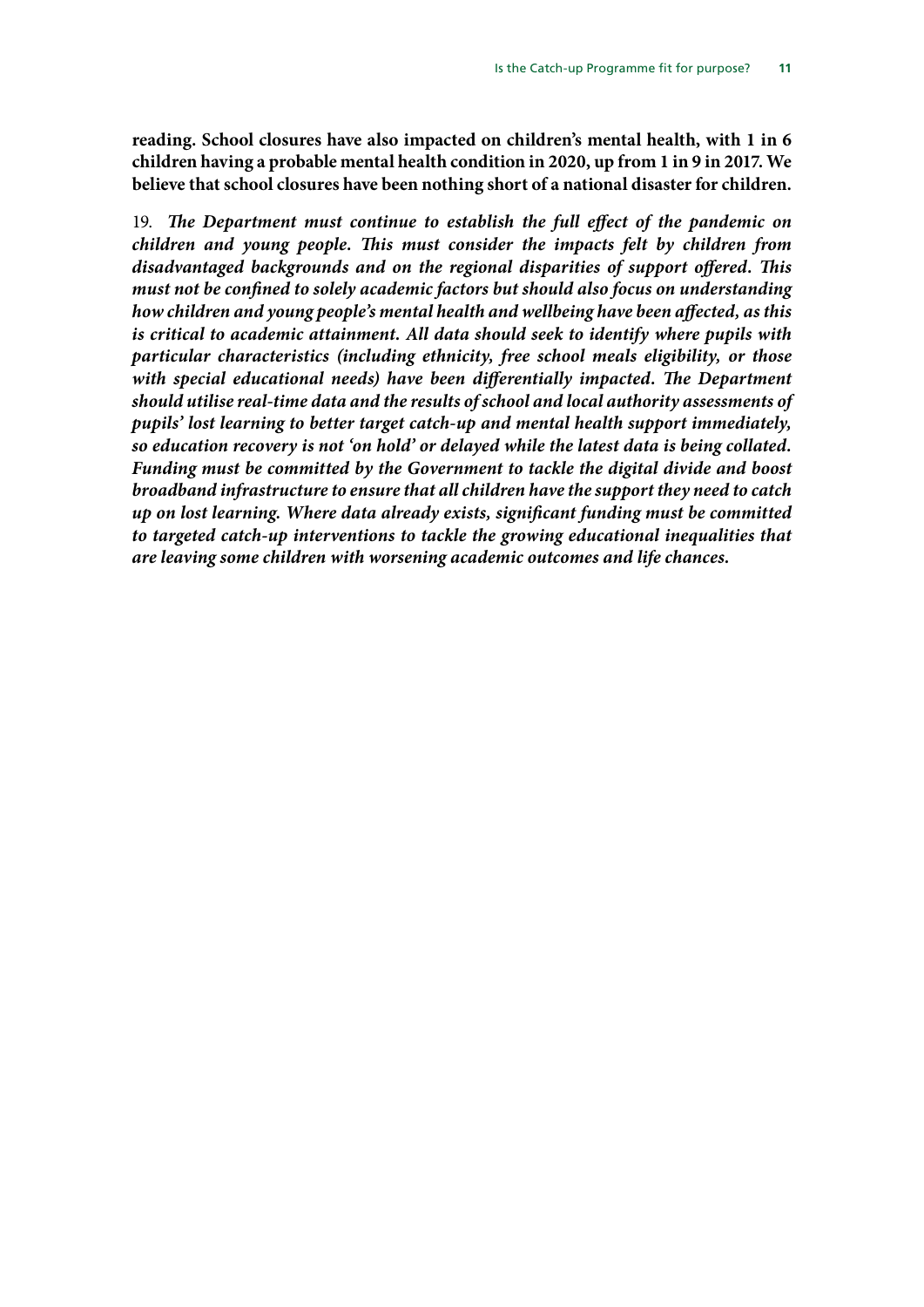# <span id="page-12-0"></span>**2** A spaghetti junction of funding

### **What is the Government's Catch-up programme?**

20. Since June 2020 the Government have announced several funding streams with the aim of supporting educational catch-up, totalling around £5 billion.<sup>32</sup>

#### **Table 1: Catch-up funding in England**

| <b>Catch-up funding in England</b><br>As of 14 February 2022                                                            |                   |
|-------------------------------------------------------------------------------------------------------------------------|-------------------|
| Use of funding                                                                                                          | Amount of funding |
| <b>June 2020</b>                                                                                                        | £1.0 billion      |
| A universal catch-up premium, allocated on a per-pupil basis                                                            | £650 million      |
| The National Tutoring Programme (NTP), including:                                                                       | £350 million      |
| A schools' programme for 5-16 year olds                                                                                 |                   |
| A ring-fenced 16-19 tuition fund                                                                                        |                   |
| An oral language intervention programme for reception-aged<br>children                                                  |                   |
| February 2021                                                                                                           | £0.7 billion      |
| A one-off Recovery Premium, building on the pupil premium.                                                              | £302 million      |
| Expanding the NTP for children aged 5-16                                                                                | £83 million       |
| Extending the 16-19 tuition fund                                                                                        | £102 million      |
| Supporting language development in the early years                                                                      | £18 million       |
| Delivering face-to-face summer schools in secondary schools                                                             | £200 million      |
| <b>June 2021</b>                                                                                                        | £1.4 billion      |
| Expanding the NTP and the 16-19 Tuition Fund                                                                            | £1 billion        |
| Professional development for early years practitioners                                                                  | £153 million      |
| Also used to give some year 13 students the chance to repeat their<br>final year                                        |                   |
| Expanding teacher training and development                                                                              | £253 million      |
| Also used to give some year 13 students the chance to repeat their<br>final year                                        |                   |
| October 2021                                                                                                            | £1.8 billion      |
| A Recovery Premium covering the next two academic years, building<br>on the Recovery Premium announced in February 2021 | £1 billion        |
| All 16-19 year old students to benefit from an additional 40 hours of<br>education across the academic year             | £800 million      |
| <b>Total</b>                                                                                                            | £4.9 billion      |

Source: Department for Education, [Catch-up premium,](https://www.gov.uk/government/publications/catch-up-premium-coronavirus-covid-19/catch-up-premium) 27 April 2021; Department for Education, [New education recovery](https://www.gov.uk/government/news/new-education-recovery-package-for-children-and-young-people) [package for children and young people,](https://www.gov.uk/government/news/new-education-recovery-package-for-children-and-young-people) 24 February 2021; Department for Education, [Huge expansion of tutoring in next](https://www.gov.uk/government/news/huge-expansion-of-tutoring-in-next-step-of-education-recovery) [step of education recovery](https://www.gov.uk/government/news/huge-expansion-of-tutoring-in-next-step-of-education-recovery), 2 June 2021; HM Treasury, [Autumn Budget and Spending Review 2021: A stronger economy for](https://assets.publishing.service.gov.uk/government/uploads/system/uploads/attachment_data/file/1043688/Budget_AB2021_Print.pdf) [the British people](https://assets.publishing.service.gov.uk/government/uploads/system/uploads/attachment_data/file/1043688/Budget_AB2021_Print.pdf), 27 October 2021, p52; Department for Education, [All schools and colleges to receive extra funding for](https://www.gov.uk/government/news/all-schools-and-colleges-to-receive-extra-funding-for-catch-up) [catch up](https://www.gov.uk/government/news/all-schools-and-colleges-to-receive-extra-funding-for-catch-up), 27 October 2021

<sup>32</sup> The Department has invested in a number of funding streams relating to Covid-19 support for schools aside from the above which explicitly target the catch-up effort. This includes funding for digital devices and 4G routers, £40 million for local authorities to support school transport in the autumn 2020 term, and a Covid-19 workforce fund to cover the second half of the autumn 2020 term. See *Coronavirus and schools,* [Number 08915](https://researchbriefings.files.parliament.uk/documents/CBP-8915/CBP-8915.pdf), House of Commons Library, 13 January 2022, p.17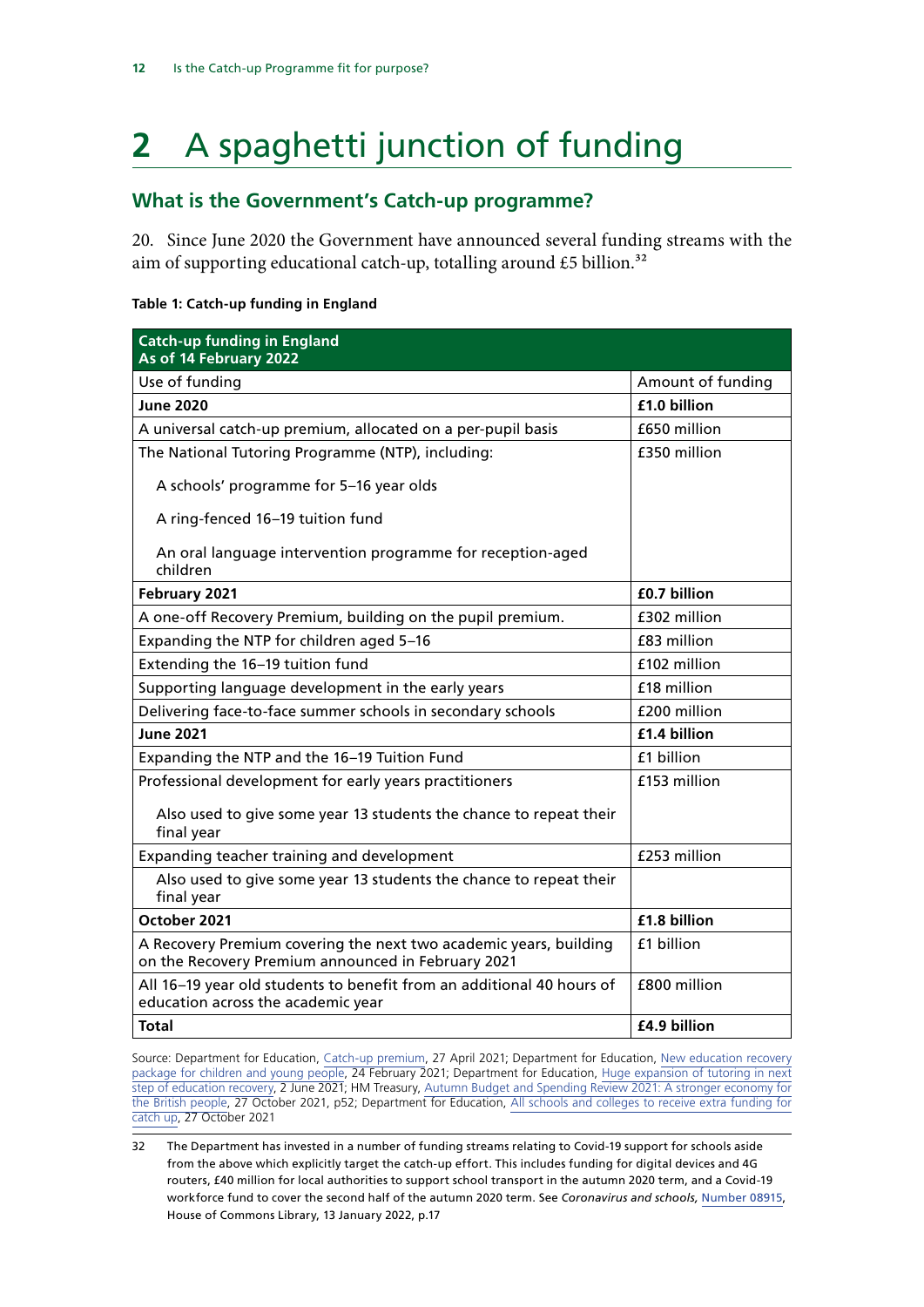## <span id="page-13-0"></span>**Has the Government invested enough in its Catch-up Programme?**

21. The amounts which stakeholders have said is required for education recovery has varied but consideration must be given to ensure it is sufficient, and is wisely spent. Sir Kevan Collins, the Government's former Education Recovery Commissioner, told us in March 2021 that the "proposals that came forward […] was not enough to deliver the kind of recovery we need".33 Following the Autumn Budget and Spending Review 2021, the Association of School and College Leaders (ASCL) said that while "there is at least some progress in the right direction", the "additional funding for education recovery following the Covid pandemic is nowhere near what is needed".34 In August 2021 the ASCL, along with seven organisations including the Association of Colleges and the United Learning Trust, outlined a proposal for an additional £5.8 billion recovery package over three years as "the minimum required".<sup>35</sup>

22. The EPI also responded to the Autumn Budget and Spending Review, finding that "government funding to support education recovery from the pandemic falls short of the level required to address pupil learning losses".<sup>36</sup> The EPI have set out a proposal for a recovery plan, which found that "£10–15 billion would represent a useful benchmark […] for the required scale of an education recovery package".<sup>37</sup>

23. The Department's own 2020/21 Annual Report included a list of significant risks. One of the critical/very likely risks was that the Department's measures to address lost learning and the "implementation of education recovery, digital strategy, and remote education, at school/college level may be insufficient to adequately respond to the lost learning".<sup>38</sup>

24. **Stakeholders have expressed concerns over the sufficiency of the Government's investment in the Catch-up Programme. The Department's own annual report from 2020/21 rated the risk of its measures to address lost learning being insufficient as "critical/very likely". The sector needs assurance of ongoing support to address the challenges of the pandemic and the long-term impact on children and young people. The education recovery programme is needed for the long-term, not for just two or three years.**

## **A spaghetti junction of funding**

25. We welcome the investment which has been announced by the Department, but we are concerned about the spaghetti junction approach to funding that has been adopted. Headteachers and school leaders have told us that "one of the complications around the catch-up is the complication around getting that funding. It would be easier for it to go

<sup>33</sup> Education Recovery, HC 452, [Q11](https://committees.parliament.uk/oralevidence/2466/pdf/)

<sup>34</sup> Association of School and College Leaders, [ASCL comment on Budget announcement](https://www.ascl.org.uk/News/Our-news-and-press-releases/ASCL-comment-on-Budget-announcement), 27 October 2021

<sup>35</sup> Association of School and College Leaders, [A proposal for education recovery,](https://www.ascl.org.uk/ASCL/media/ASCL/News/Press%20releases/A-proposal-for-education-recovery-31-08-21.pdf) 31 August 2021

<sup>36</sup> Education Policy Institute, [EPI response to Spending Review](https://epi.org.uk/comments/epi-response-to-spending-review/), 27 October 2021

<sup>37</sup> Education Policy Institute, [Education recovery and resilience in England,](https://epi.org.uk/publications-and-research/education-recovery-and-resilience-in-england/) 14 May 2021, p15

<sup>38</sup> Department for Education, [Consolidated annual report and accounts](https://assets.publishing.service.gov.uk/government/uploads/system/uploads/attachment_data/file/1041620/CCS0121879180-001_DFE_Annual_Report_20-21_Web-Accessible.pdf), 16 December 2021, p81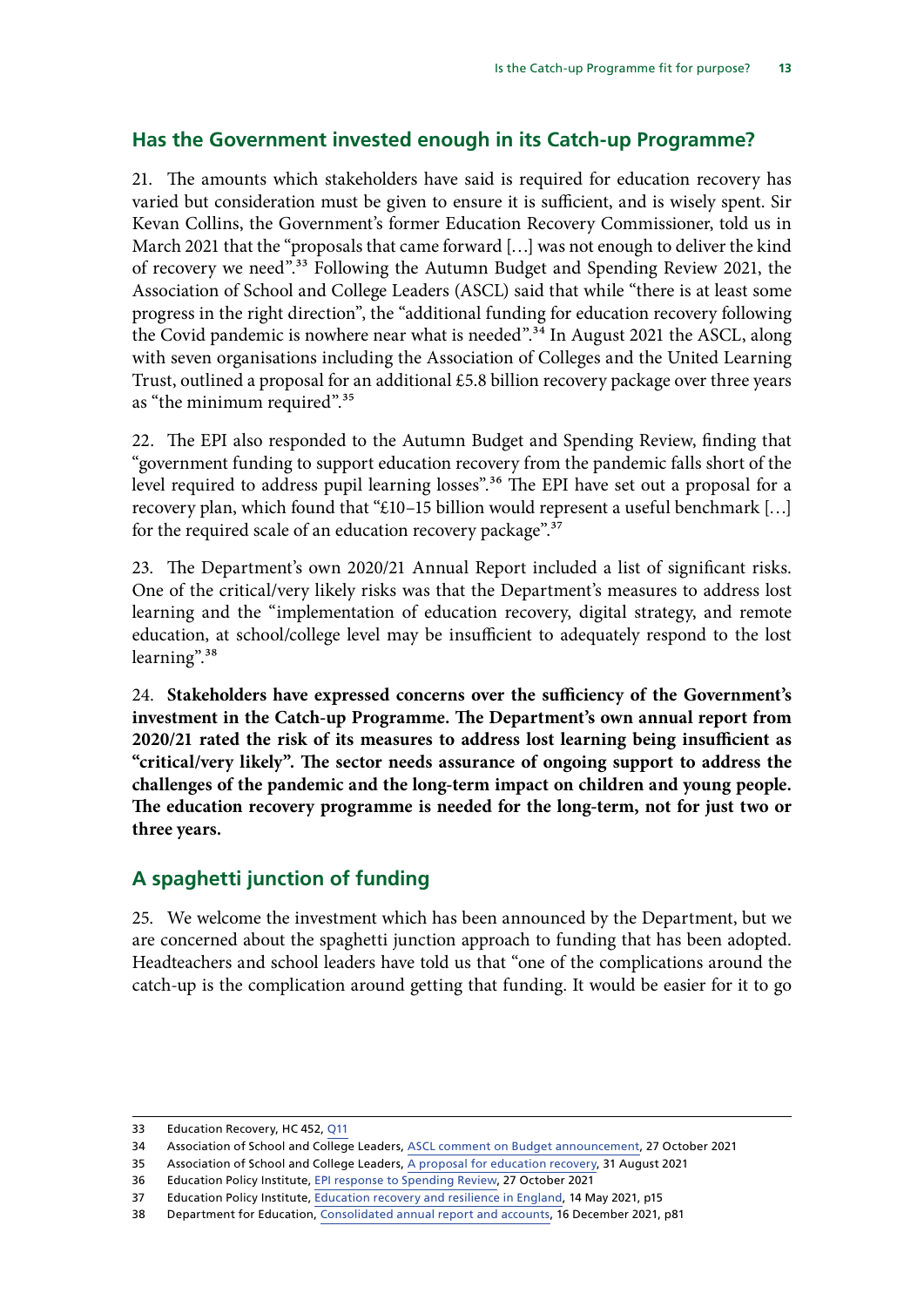directly to schools",<sup>39</sup> and that schools "know our children best".<sup>40</sup> Sir Kevan Collins told us in June 2021 that: he would "wrap a whole load of funding pots and channel them through a single kind of pupil premium mechanism".<sup>41</sup>

26. David Laws, Chair of the EPI, told us that catch-up funding should not only target pupils who are eligible for free school meals (FSM), but should also have a regional and local element:

> we must not miss the fact that we not only need to target the pupil premium and free school meal children; there needs to be a regional and local element to the targeting to recognise that those young people who are not categorised as poor and are not in receipt of the pupil premium but who are in areas deeply impacted by Covid cannot afford to miss out, otherwise we could be targeting it quite badly.<sup>42</sup>

The EPI found that a "combination of individual and area-based recovery funding may reach the pupils that need it most".<sup>43</sup> Pupils who are FSM-eligible or living in areas of high deprivation would attract the most funding, with the Income Deprivation Affecting Children Index (IDACI) informing how area-based catch-up funding should be allocated.<sup>44</sup>

27. **We welcome the funding the Government has already committed to help pupils catch up, but we believe the existing funding arrangements for catch-up amount to a spaghetti junction of funding, piling more work on teachers and support staff who have needed to navigate multiple funding processes to access different streams of funding**

28. *Teachers and school staff know their pupils and know what interventions are likely to bring the most benefit. The Catch-up Programme to date has been fragmented, and a complex bureaucratic system for applications may have hampered some schools' ability to access some elements of the Government's support as effectively as possible. The funding schemes should be simplified and merged into one pot for schools to access and spend where the recovery need is greatest. and any future catch-up initiatives should direct funding to schools using existing mechanisms for identifying disadvantage such as pupil premium eligibility and the Income Deprivation Affecting Children Index (IDACI), to ensure schools in the most disadvantaged regions receive more. Schools should also be held accountable for how they spend their catch-up funding. When carrying out inspections, Ofsted should be looking for evidence that catch-up activity has been effective. When inspecting school leadership and management, Ofsted should check that effective governance and scrutiny of resource allocation extends to catch-up funding.*

<sup>39</sup> [Q94,](https://committees.parliament.uk/oralevidence/3332/pdf/) Orienne Langley-Sadler

<sup>40</sup> [Q103,](https://committees.parliament.uk/oralevidence/3332/pdf/) Jill Thompson

<sup>41</sup> Education Committee, [Education recovery,](https://committees.parliament.uk/oralevidence/2466/pdf/) Q45, Sir Kevan Collins

<sup>42</sup> [Q11](https://committees.parliament.uk/oralevidence/3149/pdf/), David Laws

<sup>43</sup> Education Policy Institute, Education recovery and resilience in England: Phase two report, 21 October 2021, pp25–27

<sup>44</sup> The Income Deprivation Affecting Children Index (IDACI) "measures the proportion of all children aged 0 to 15 living in income deprived families" and is a "subset of the Income Deprivation Domain which measures the proportion of the population in an area experiencing deprivation relating to low income". See: Ministry of Housing, Communities & Local Government, [Open Data: i. Income Deprivation Affecting Children Index \(IDACI\)](https://opendatacommunities.org/def/concept/general-concepts/imd/idaci), accessed 28 May 2021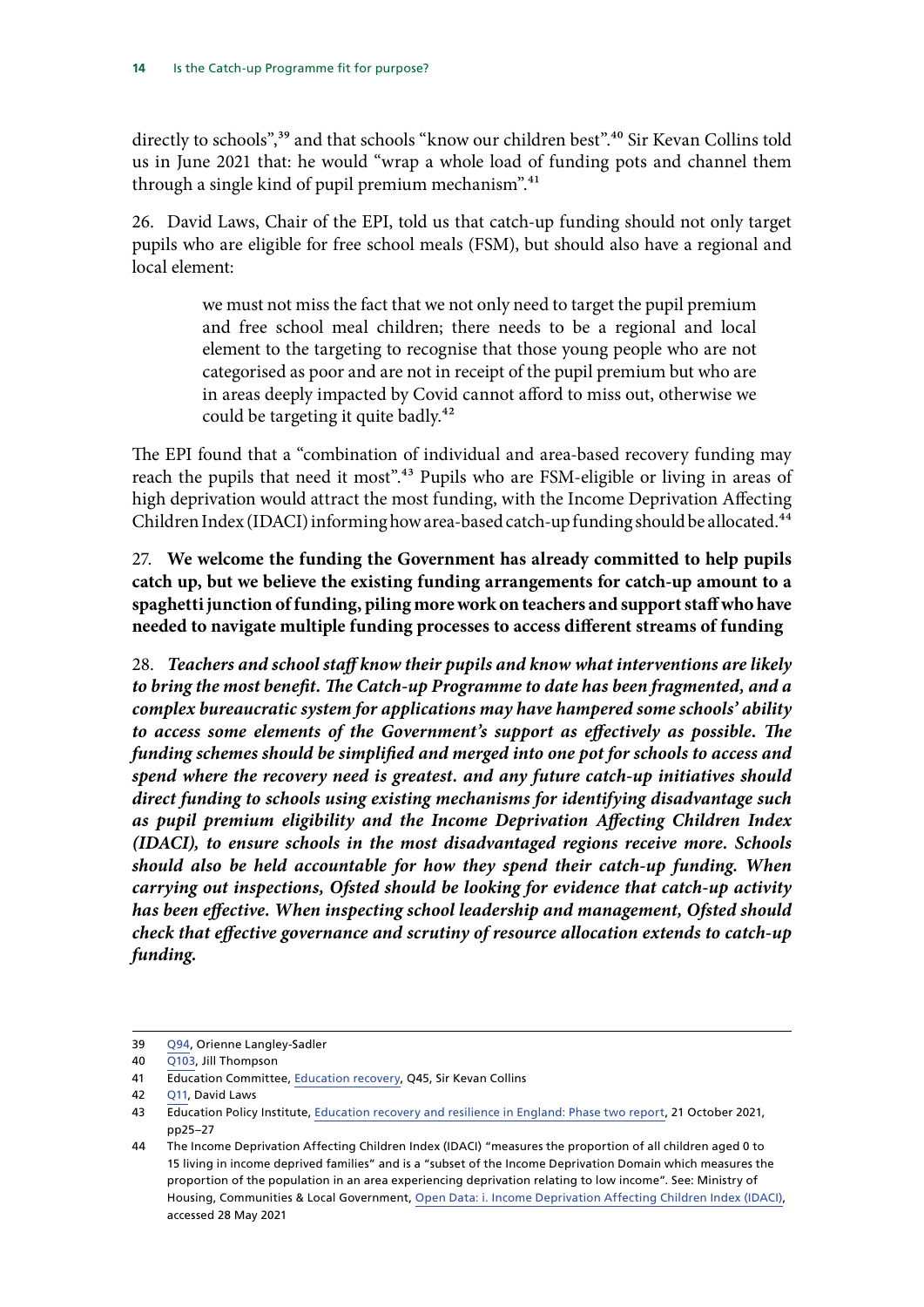# <span id="page-15-0"></span>**3** Disadvantaged pupils and regional variations in learning loss

### **A widening attainment gap**

29. According to the Department, "between 2011 and 2019, the attainment gap between disadvantaged and non-disadvantaged pupils narrowed by 13% at age 11 and 9% at age 16,<sup>45</sup> although the EPI highlight that since 2017 progress on closing this further has "stalled".<sup>46</sup> The impact of school closures and the pandemic means that much of the progress has now been reversed.

30. Research commissioned by the Department from January 2021 found that schools with high levels of disadvantage experienced higher levels of loss than other schools, particularly in secondary "(2.2 months in schools with high free school meal eligibility and 1.5 months in schools with low free school meal eligibility)".<sup>47</sup> The EPI also concluded in October 2021 that pupils from disadvantaged backgrounds have "been amongst the biggest losers from the pandemic […] disadvantaged pupils have fallen behind even further and are catching up at a slower rate to their peers".<sup>48</sup> As noted in Chapter 1, the EEF estimated the attainment gap widened by between 11 and 75 percent as a result of school closures in the 2019/20 academic year.<sup>49</sup>

### **Regional variations in learning loss and catch-up**

31. We are also concerned at the wide variations of learning loss at a regional level. By the second half of the autumn 2020 term, average learning loss for maths for primary pupils ranged from:

- 0.5 months in the South West;
- 0.9 months in London;
- 4 months in the North East;
- 5.3 months in Yorkshire and the Humber.<sup>50</sup>

In February 2022 the EPI published a report on Covid-19 and the disadvantage gap in 2020, which found a "marked geographic variation in the disadvantage gap".<sup>51</sup> The five local authorities with the largest grade gaps in 2020 were: Knowsley (poorer students are 1.76 GCSE grades behind); Blackpool (1.69); Salford (1.66); Derby (1.65) and Sheffield (1.61). By

<sup>45</sup> PQ [22179](https://questions-statements.parliament.uk/written-questions/detail/2021-06-25/22179)

<sup>46</sup> EPI, [Covid-19 and the Disadvantage Gap in England in 2020](https://epi.org.uk/wp-content/uploads/2022/02/EPI-Disadvantage_Gaps_in_England_2022.pdf), February 2022, p17

<sup>47</sup> Department for Education, [Understanding progress in the 2020/21 academic year: Interim findings, January](https://assets.publishing.service.gov.uk/government/uploads/system/uploads/attachment_data/file/962330/Learning_Loss_Report_1A_-_FINAL.pdf) [2021](https://assets.publishing.service.gov.uk/government/uploads/system/uploads/attachment_data/file/962330/Learning_Loss_Report_1A_-_FINAL.pdf), p36

<sup>48</sup> Education Policy Institute, Education recovery and resilience in England: Phase two report, 21 October 2021, pp7–8

<sup>49</sup> National Audit Office, [Initial learning from the government's response to the COVID-19 pandemic,](https://www.nao.org.uk/wp-content/uploads/2021/05/Initial-learning-from-the-governments-response-to-the-COVID-19-pandemic.pdf) 19 May 2021, p28

<sup>50</sup> Education Policy Institute, Education recovery and resilience in England: Phase two report, 21 October 2021, p15

<sup>51</sup> EPI, [Covid-19 and the Disadvantage Gap in England in 2020](https://epi.org.uk/wp-content/uploads/2022/02/EPI-Disadvantage_Gaps_in_England_2022.pdf), February 2022, p10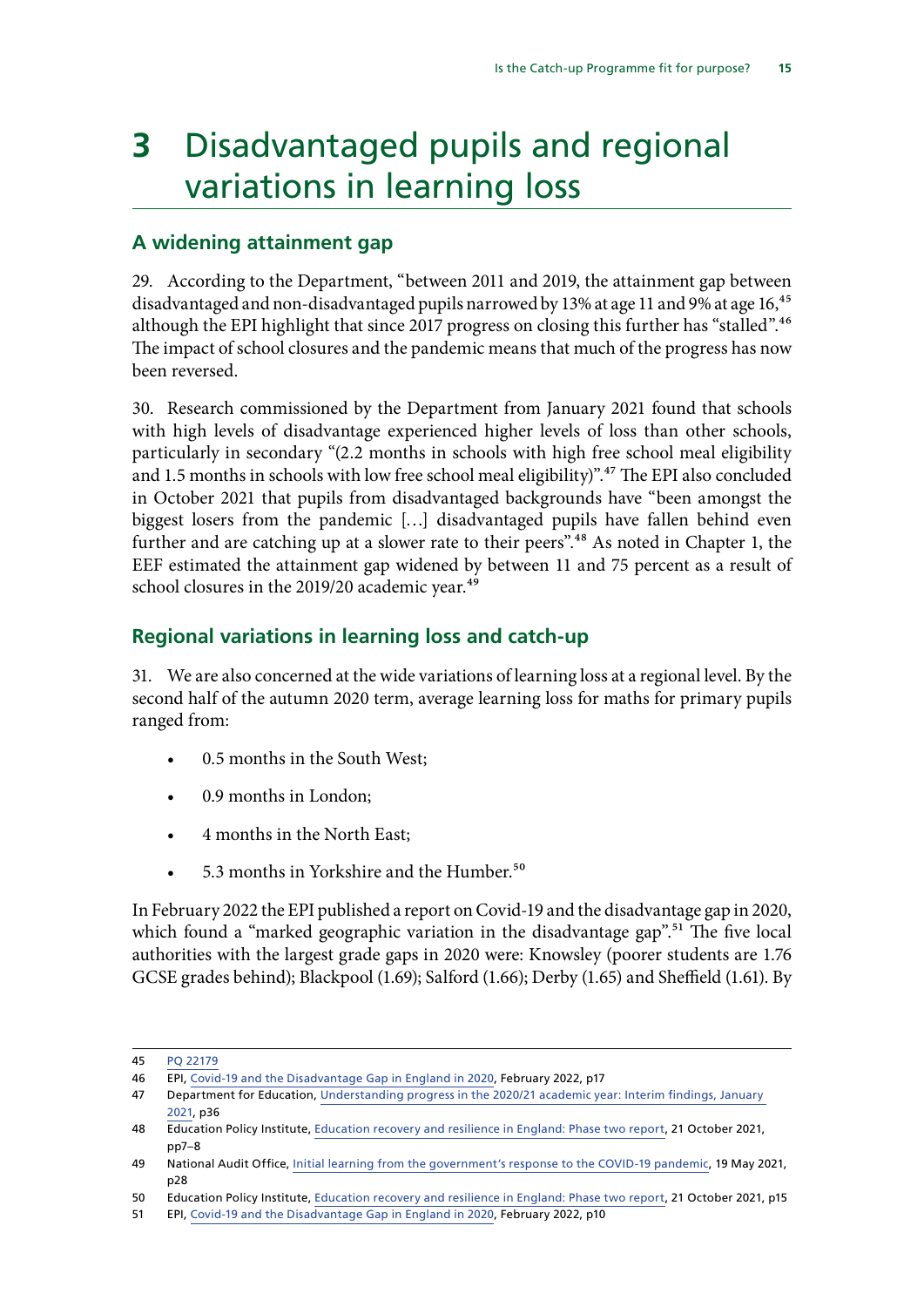<span id="page-16-0"></span>contrast, the smallest grade gaps were Kensington and Chelsea (0.10); Westminster (0.29); Newham (0.33); Tower Hamlets (0.34); and Barnet (0.36). The EPI note that "only three of the local authorities with the smallest disadvantage gaps in 2020 are outside the capital".<sup>52</sup>

32. Figures published in March 2021 for the National Tutoring Programme - the Department's flagship programme aimed at helping children catch-up - show that this had reached 100% of its target numbers of schools in the south-west of England and 96.1% in the south-east, but just 58.8% in the north-east, 58.9% in Yorkshire and the Humber and 59.3% in the north-west.<sup>53</sup> The EPI, reporting in October 2021, commented on this "marked disparity in take-up of the NTP" between the North and South, noting that this was "especially concerning given the higher rates of disadvantage and learning loss in the North".<sup>54</sup> In an evidence session with the Committee on 7 December, the EEF's Becky Francis told the Committee that in the first year of the programme (which was delivered by the EEF):

> [...] our experience was that some regional areas were much more familiar with tutoring than others. With some areas, you were really building on what was already in place and existing practice. In other areas, you were going from a standing start and that was more representative of the north. Then, of course, that was compounded by inequalities with capacity from the prevalence of the pandemic in different areas. Some regions were much more affected than others.<sup>55</sup>

33. **The impact of school closures and the pandemic has resulted in a reversal of the progress made in narrowing the attainment gap, with children in the North disproportionately affected. It is also alarming that children and young people in the North, particularly the North-East and Yorkshire and the Humber, have suffered greater learning loss during the last two years compared to many in the South. Nor is it acceptable that such striking variations exist between young people in the North who were able to take up the support offered by the National Tutoring Programme in its first year (59% of schools compared with upwards of 96% schools in the South). We discuss the performance of the NTP and its current provider Randstad in the next Chapter.**

### **Persistent absence**

34. Children need to be in school if they are to catch up with lost learning. We therefore remain deeply concerned about the number of pupils who are still experiencing high levels of absence from school. Persistent absence ('ghost children') is when a pupil enrolment's overall absence equates to 10% or more of their possible sessions.<sup>56</sup> In December 2021, the Department announced that persistent absence increased to 16.3% in secondary schools in autumn 2020, compared with 15.0% in 2019, not including non-attendance in Covid-19 circumstances.57 This equates to 501,642 persistently absent pupils of over 3 million secondary-aged pupils.<sup>58</sup>

55 [Q7](https://committees.parliament.uk/oralevidence/3149/pdf/)

58 Office for National Statistics, [Pupil absence in schools in England: autumn and spring terms,](https://explore-education-statistics.service.gov.uk/data-tables/permalink/ed2b318b-a71a-45a8-8beb-ea5141705e36) October 2021

<sup>52</sup> Ibid., p10

<sup>53</sup> Schools Week, [Data revels scale of National Tutoring Programme's northern challenge](https://schoolsweek.co.uk/data-reveals-scale-of-national-tutoring-programmes-northern-challenge/), 5 March 2021

<sup>54</sup> Ibid., p40

<sup>56</sup> Department for Education, [A guide to absence statistics,](https://assets.publishing.service.gov.uk/government/uploads/system/uploads/attachment_data/file/787314/Guide_to_absence_statistics_21032019.pdf) March 2019, p7

<sup>57</sup> Department for Education, [Education Secretary launches new attendance alliance,](https://www.gov.uk/government/news/education-secretary-launches-new-attendance-alliance) 9 December 2021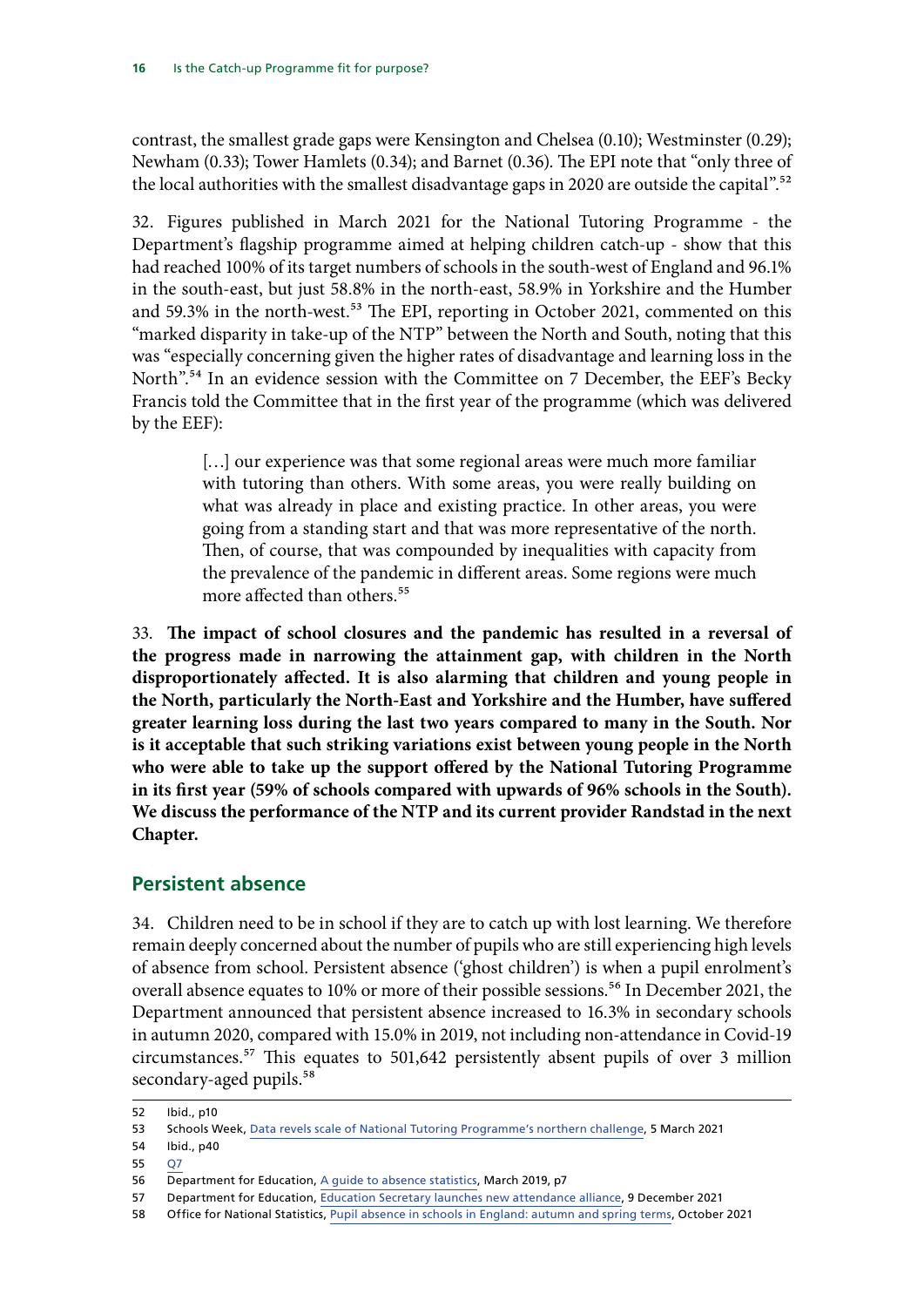35. In November 2021, *Schools Week* reported that the Department had deployed five Government attendance advisers across local authorities and multi-academy trusts (MATs) to reduce pupil absences.<sup>59</sup> In December 2021, the Education Secretary launched an attendance alliance to reduce absence, which includes Schools Minister Robin Walker, Ofsted Chief Inspector Amanda Spielman, and the Children's Commissioner Dame Rachel de Souza.<sup>60</sup>

36. The CSJ's report, *Kids can't catch up if they don't show up*, found that 93,514 pupils were "severely absent" in Autumn 2020.<sup>61</sup> In January 2022, another CSJ report found that in addition to the 93,514 "severely absent" pupils in mainstream and special schools in autumn 2020, there were an additional 6,000 severely absent pupils in alternative provision.62 The CSJ note that schools with the most disadvantaged intake are "10 times as likely to have a class-worth of severely absent pupils" and that over 13,000 pupils are missing in critical exam years.<sup>63</sup> Their report recommends that the Government "reallocate the forecasted underspend from the National Tutoring Programme […] into school attendance practitioners who can address the underlying causes of school absence", spending around £80 million on appointing 2,000 school attendance advisers.<sup>64</sup>

37. On 25 January the Department launched a consultation on proposals requiring schools to have an attendance policy and the proposal to create a more consistent national framework for the use of attendance legal intervention.<sup>65</sup> The Children's Commissioner has launched an inquiry on pupil absence, which will audit a "cross-section of ten local authorities to find best practice–to find out the drivers for both high attendance and persistent absence".<sup>66</sup>

38. **Rates of persistent absence remain concerning, and the number of 'ghost children' who are experiencing severe levels of absence from school remains far too high. The Government needs to do much more to get these children back in school, which is the best place to ensure they will be safe and reach their potential. The Department should also be publishing more regular, up-to-date data, on the number of persistently absent children, including data on children with special educational needs and disabilities.**

39. *The Department must take steps to address the issue of persistent absence and ensure no more children become 'ghost children'. We welcome the Department's formation of an 'attendance alliance' and its consultation on reducing avoidable absence in schools, however these children need tangible action now. The Department must urgently set out proactive measures, working with schools and local authorities, to get these pupils back into school. The Government should also implement, as a matter of urgency, a national register of children not in school, as recommended in our previous report Strengthening Home Education.*

<sup>59</sup> Schools Week, [DfE appoints just 5 attendance advisers \(after years of council cuts\)](https://schoolsweek.co.uk/dfe-appoints-just-5-attendance-advisers-after-years-of-council-cuts/), 26 November 2021

<sup>60</sup> Department for Education, [Education Secretary launches new attendance alliance,](https://www.gov.uk/government/news/education-secretary-launches-new-attendance-alliance) 9 December 2021

<sup>61</sup> Centre for Social Justice, [Kids can't catch up if they don't show up: Driving school attendance through the](https://www.centreforsocialjustice.org.uk/wp-content/uploads/2021/06/Cant_Catch_Up_FULL-REPORT.pdf)  [National Tutoring Programme,](https://www.centreforsocialjustice.org.uk/wp-content/uploads/2021/06/Cant_Catch_Up_FULL-REPORT.pdf) 28 June 2021

<sup>62</sup> Centre for Social Justice, [Lost but not forgotten: the reality of severe absence in schools post-lockdown,](https://www.centreforsocialjustice.org.uk/wp-content/uploads/2022/01/CSJ-Lost_but_not_forgotten-2.pdf) January 2022, p3

<sup>63</sup> Ibid., p2, p11

<sup>64</sup> Ibid., p19

<sup>65</sup> Department for Education, [School attendance: Improving consistency of support](https://consult.education.gov.uk/school-attendance-policy-and-strategy-team/school-attendance-improving-consistency-of-support/), 25 January 2022

<sup>66</sup> Children's Commissioner, [Dame Rachel de Souza DBE outlines why school attendance is not just vital for helping](https://www.childrenscommissioner.gov.uk/2021/12/13/dame-rachel-de-souza-dbe-outlines-why-school-attendance-is-not-just-vital-for-helping-children-recover-from-the-pandemic-its-what-they-said-they-wanted-in-the-big-ask-survey/)  [children recover from the pandemic, it's what they said they wanted in The Big Ask survey](https://www.childrenscommissioner.gov.uk/2021/12/13/dame-rachel-de-souza-dbe-outlines-why-school-attendance-is-not-just-vital-for-helping-children-recover-from-the-pandemic-its-what-they-said-they-wanted-in-the-big-ask-survey/), 13 December 2021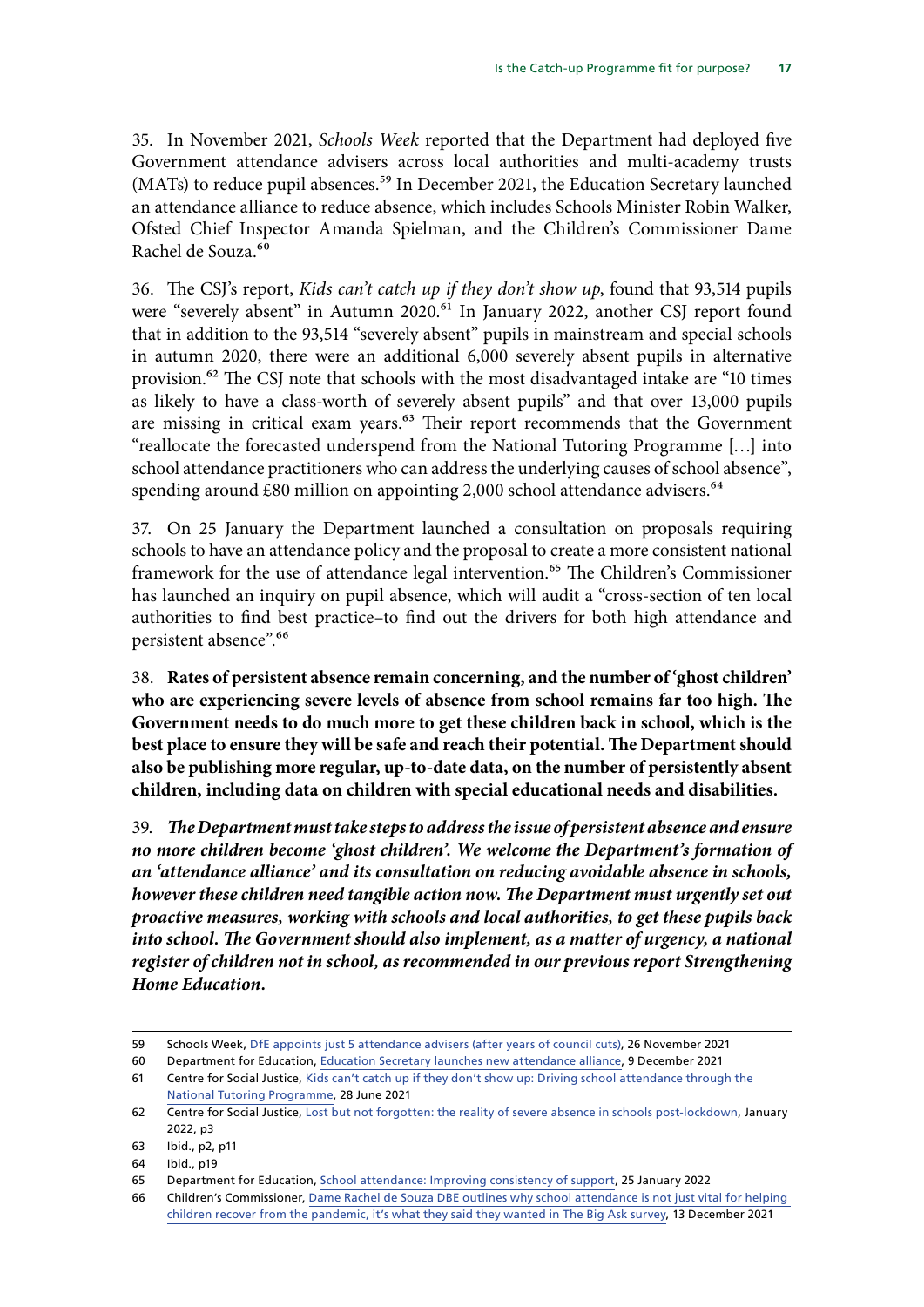# <span id="page-18-0"></span>**4** The National Tutoring Programme and Randstad

## **Regaining lost learning**

40. Research by the EPI and Renaissance Learning for the Department suggests that the 2020/21 academic year might "be characterised as involving some catch-up, further losses, and further catch-up".<sup>67</sup>

### *Primary-aged children*

41. The National Foundation for Educational Research (NFER) conducted research in 2020/21 on the impact of school closures on pupil outcomes in Key Stage 1 (KS1), funded by the Education Endowment Foundation (EEF).<sup>68</sup> The research found that although by summer 2021 "children had not yet recovered from the learning they had missed during 2020 and 2021" there had been some learning recovery:

- Children in Year 1 were 3 months behind expected levels in reading, but there was some recovery in maths with children only 1 month behind.
- Children in Year 2 remained 2 months behind in reading by the end of the summer term but had recovered to above expected standards in maths.
- There remained a "substantial gap in attainment between disadvantaged children and their peers", equivalent to "around seven months' progress in the spring of 2021". This gap increased or remained stable for children in Year 2 and closed slightly for children in Year 1 between the spring and summer terms of 2021.

42. Separate research by the EPI and Renaissance Learning for the Department found that in the summer term of 2021, "there was notable catch-up for primary-aged pupils in reading", with the learning loss improving by around 1.3 months on average, and by around 1.2 months in mathematics.<sup>69</sup>

### *Secondary aged pupils*

43. The EPI and Renaissance Learning's research found that by summer term 2021, "secondary aged pupils had caught up only slightly, resulting in an estimate of learning loss by summer term of around 1.2 months".<sup>70</sup>

<sup>67</sup> Department for Education, [Understanding progress in the 2020/21 academic year: Findings from the summer](https://assets.publishing.service.gov.uk/government/uploads/system/uploads/attachment_data/file/1029841/Understanding_progress_in_the_2020-21_academic_year_Report_4_October2021.pdf)  [term and summary of all previous findings,](https://assets.publishing.service.gov.uk/government/uploads/system/uploads/attachment_data/file/1029841/Understanding_progress_in_the_2020-21_academic_year_Report_4_October2021.pdf) October 2021, p9

<sup>68</sup> Education Endowment Foundation, [Impact of Covid-19 school closures and subsequent support strategies on](https://educationendowmentfoundation.org.uk/projects-and-evaluation/projects/nfer-impact-of-school-closures-and-subsequent-support-strategies-on-attainment-and-socioemotional-wellbeing-in-key-stage-1?utm_source=/projects-and-evaluation/projects/nfer-impact-of-school-closures-and-subsequent-support-strategies-on-attainment-and-socioemotional-wellbeing-in-key-stage-1&utm_medium=search&utm_campaign=site_search&search_term=impact%20of)  [attainment and socioemotional wellbeing in Key Stage 1](https://educationendowmentfoundation.org.uk/projects-and-evaluation/projects/nfer-impact-of-school-closures-and-subsequent-support-strategies-on-attainment-and-socioemotional-wellbeing-in-key-stage-1?utm_source=/projects-and-evaluation/projects/nfer-impact-of-school-closures-and-subsequent-support-strategies-on-attainment-and-socioemotional-wellbeing-in-key-stage-1&utm_medium=search&utm_campaign=site_search&search_term=impact%20of), December 2021

<sup>69</sup> Department for Education, [Understanding progress in the 2020/21 academic year: Findings from the summer](https://assets.publishing.service.gov.uk/government/uploads/system/uploads/attachment_data/file/1029841/Understanding_progress_in_the_2020-21_academic_year_Report_4_October2021.pdf)  [term and summary of all previous findings,](https://assets.publishing.service.gov.uk/government/uploads/system/uploads/attachment_data/file/1029841/Understanding_progress_in_the_2020-21_academic_year_Report_4_October2021.pdf) October 2021, p9

<sup>70</sup> Department for Education, [Understanding progress in the 2020/21 academic year: Findings from the summer](https://assets.publishing.service.gov.uk/government/uploads/system/uploads/attachment_data/file/1029841/Understanding_progress_in_the_2020-21_academic_year_Report_4_October2021.pdf)  [term and summary of all previous findings,](https://assets.publishing.service.gov.uk/government/uploads/system/uploads/attachment_data/file/1029841/Understanding_progress_in_the_2020-21_academic_year_Report_4_October2021.pdf) October 2021, p10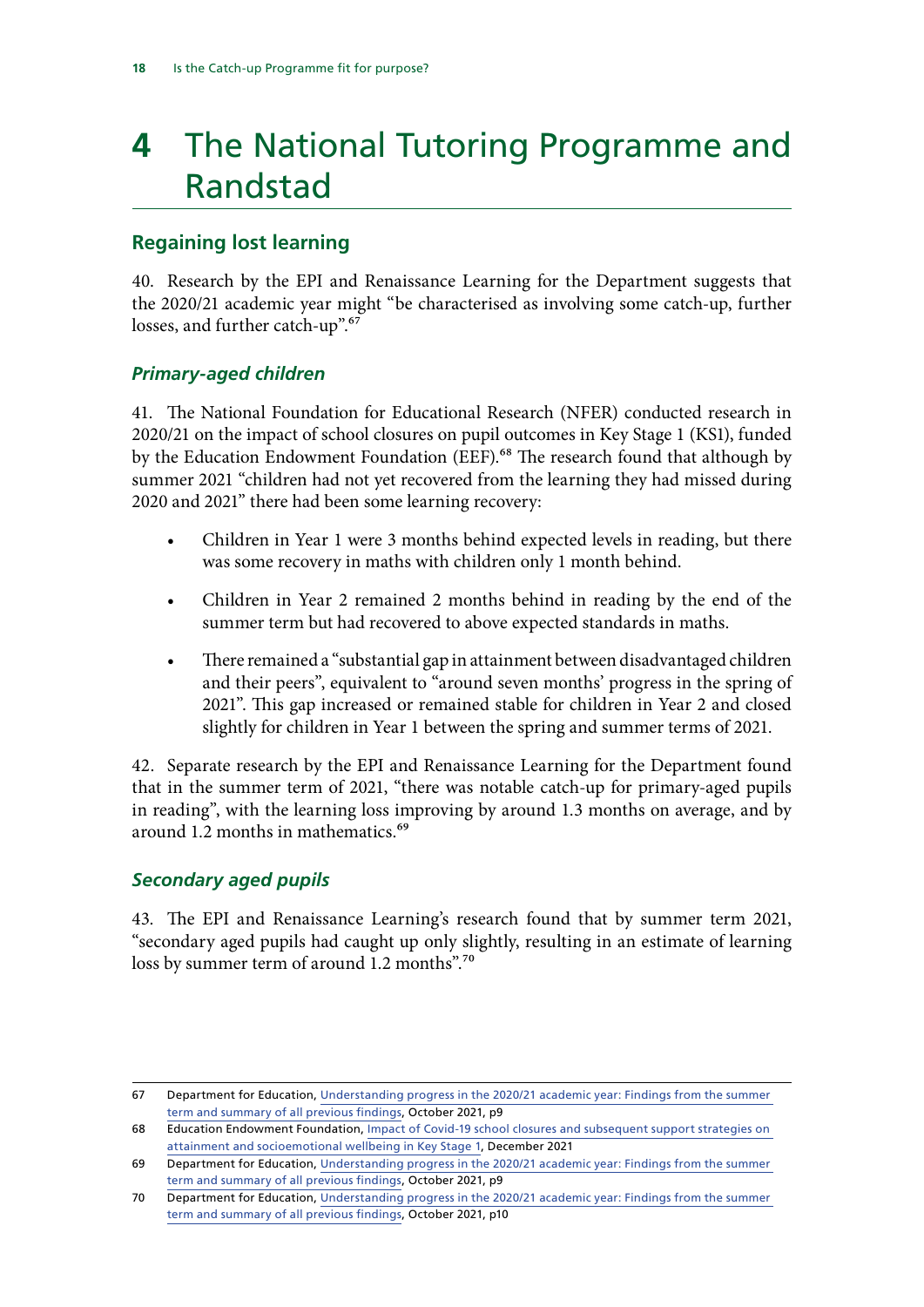#### <span id="page-19-0"></span>*Uncertainty around learning loss and recovery*

44. The EPI's notes that there is "lots of uncertainty" around lost learning figures and "We still know very little about lost learning amongst older pupils (particularly those in Key Stage 4)". Moreover, there is "not a comprehensive dataset that would allow targeting funding towards individuals, particular institutions or even particular local areas based on their degree of learning loss".71 The NFER also found that due to changes in free school meal eligibility in England, "it will become increasingly hard to tell whether apparent changes to the attainment gap are being driven by changes to the composition of the disadvantaged group, economic conditions or genuine attainment changes".<sup>72</sup>

45. The lack of a comprehensive dataset underlines the need for the Government to adopt our earlier recommendation, calling for more data into the extent of the learning loss that pupils have experienced. All pupils will need to be assessed for lost learning, especially those in exam years. We appreciate that teachers and support staff are already doing this in classrooms up and down the country, but the Department must continue to establish the full extent of the learning loss. This data should be made publicly available so tutoring and catch-up can be better targeted.

#### **The National Tutoring Programme**

46. The National Tutoring Programme (NTP) launched in November 2020 and was run in its first year by the EEF. State-maintained primary and secondary schools could access subsidised tuition for 5- to 16-year-olds using tuition partners or academic mentors.<sup>73</sup> In its second year, schools can choose between three pillars, or routes:<sup>74</sup>

<sup>71</sup> Education Policy Institute, [Education recovery and resilience in England: Phase two report,](https://epi.org.uk/publications-and-research/education-recovery-and-resilience-in-england-phase-two-report-october-2021/) 21 October 2021, pp17–25

<sup>72</sup> National Foundation for Educational Research, [Investigating the changing landscape of pupil disadvantage,](https://www.nfer.ac.uk/investigating-the-changing-landscape-of-pupil-disadvantage/) 18 January 2022

<sup>73</sup> Department for Education, [National Tutoring Programme: Policy Paper,](https://www.gov.uk/government/publications/national-tutoring-programme-ntp/national-tutoring-programme-ntp) 8 September 2021

<sup>74</sup> Department for Education, [School-Led Tutoring Guidance: The National Tutoring Programme,](https://assets.publishing.service.gov.uk/government/uploads/system/uploads/attachment_data/file/1031705/School-Led_Tutoring_Guidance.pdf) November 2021, pp7–9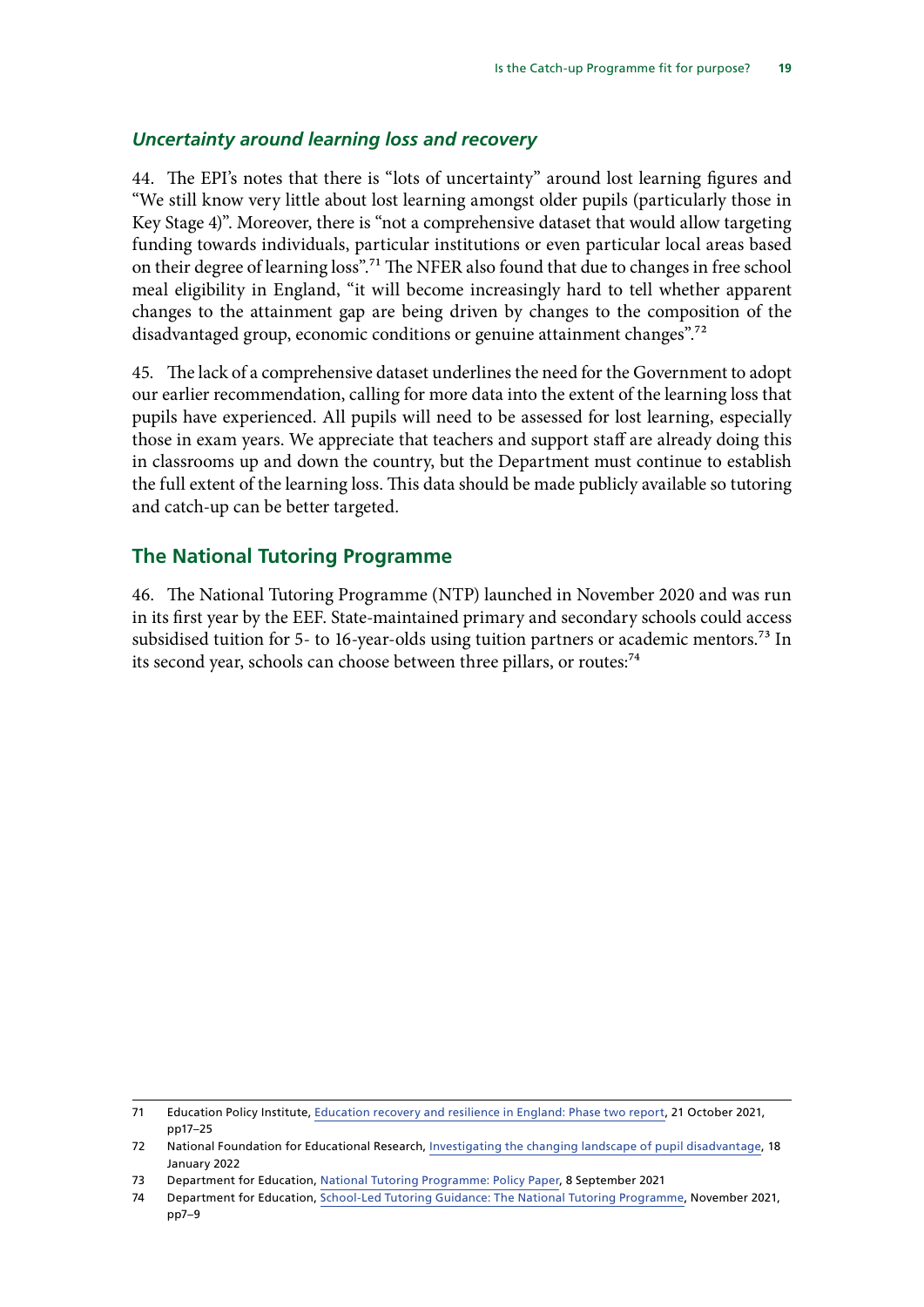### <span id="page-20-0"></span>**The three pillars of the National Tutoring Programme:**

**Tuition partners:** The NTP includes an approved list of tutoring providers who have met Tutoring Partner Quality Standards and Accreditation Criteria. 70% of the cost to schools is subsidised in this route in 2021/22, 50% in 2022/23 and 25% in 2023/24. **Academic mentors:** The NTP recruits Academic Mentors to place in eligible schools (those in qualifying Local Authority Districts or with a higher than average percentage of pupils eligible for the pupil premium) to deliver tuition alongside teachers. 95% of the cost to schools of this route is subsidised in 2021/22, 50% in 2022/23, and 25% in 2023/24. **School-led tutoring:** In this route, schools receive a ring-fenced grant from the Department to fund local tutoring provision for disadvantaged pupils. This could be through internal staff, supply teachers, or private tutors. Funding is allocated per school for around 60% of pupils in Years 1 to 11 who are eligible for the pupil premium. 75% of the costs are subsidised in 2021/22, 60% in 2022/23, and 25% in 2023/24.

Source: School-led tutoring guidance (publishing.service.gov.uk)

### *Randstad*

47. Randstad have been delivering the first two pillars of the NTP since September 2021. On 11 January 2022 the Department published details of how many tutoring courses pupils have started on the NTP. The Department intends to "routinely publish data for each term shortly after the end of the term". The total number of starts for each pillar of the NTP were:

- School-led tutoring: an estimated 230,000 starts as of 1 December 2021.
- Tuition partners: an estimated 52,000 starts as of 12 December 2021.
- Academic mentors: an estimated 20,000 starts as of 12 December 2021.<sup>75</sup>

48. On 11 January *Schools Week* calculated that the NTP has so far reached 15% of its overall target. Currently, around 10% of the target for the tuition partners pillar of the NTP have been met (52,000 starts against a target of 524,000).<sup>76</sup>

49. Schools and tutoring providers told us that there are issues with Randstad's systems which make it challenging for schools to access tutoring. Nick Bent of the Tutor Trust told us that "some [tutoring providers] are refusing to use that tuition hub because it is so dysfunctional", and there is a "lack of communication" with schools about the

<sup>75</sup> Department for Education, [National Tutoring Programme: Ad-hoc statistics](https://assets.publishing.service.gov.uk/government/uploads/system/uploads/attachment_data/file/1045884/National_tutoring_programme.pdf), January 2022, pp6–9

<sup>76</sup> Schools Week, [Flagship tutor scheme 'scandalously' short of targets - with just 8% of mentoring provided,](https://schoolsweek.co.uk/flagship-tutor-scheme-scandalously-short-of-targets-with-just-8-of-mentoring-provided/) 11 Jan 2022 (access 3 February 2022)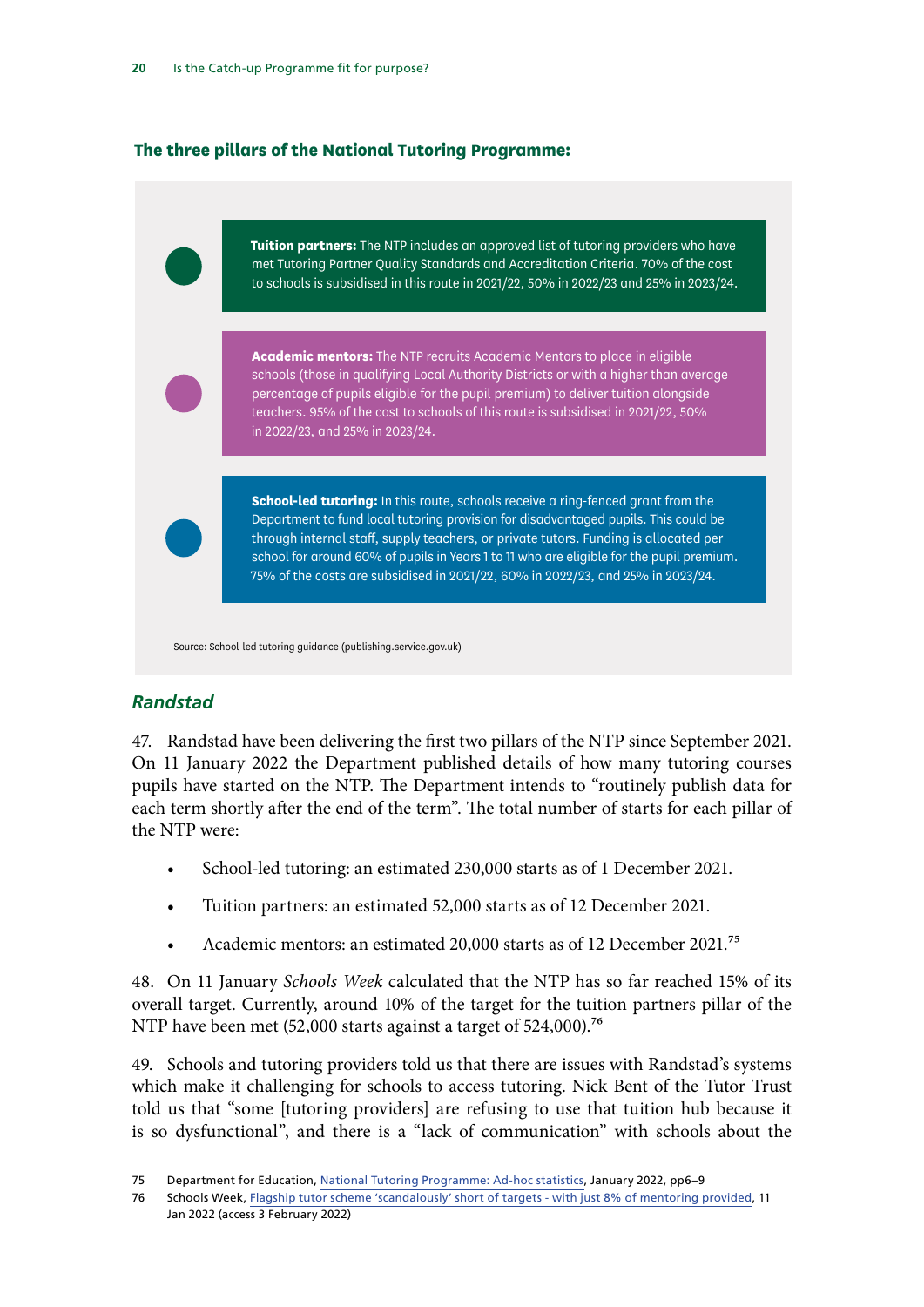programme.77 Ruth Holden, Executive Headteacher at Mulberry Academy Shoreditch, told us that it was a "bureaucratic nightmare filling in everything that we had to in advance with the National Tutoring Programme".<sup>78</sup> Jill Thompson, Headteacher at Kelvin Grove Primary School, added that:

> What we found challenging about it, though, is the very tight guidelines about how much you could use, what you could use it for and the number of children. If we had been able to have that money straight into schools to employ somebody ourselves, we could have impacted a lot more children.<sup>79</sup>

50. We found in the previous Chapter that there was considerable regional variation of take-up of the NTP in the academic year 2020/21, when the EEF delivered the programme. During our evidence session on 12 January, we asked Karen Guthrie, Programme Director of the NTP at Randstad, about Randstad's performance delivering the NTP in the 2021/22 academic year. She did not agree that the statistics showing that there had been 52,000 starts against a target of 524,000 were "scandalously poor".<sup>80</sup>

51. During our evidence session, we asked Randstad about the number of children accessing the NTP who had SEND or who were receiving pupil premium, for the number of tutoring providers in the North compared with the South, and for a regional breakdown of those accessing the NTP. Randstad undertook to provide this information to the Committee. They also committed to providing us with regular updates of the number of pupils accessing the NTP.<sup>81</sup> To date, we have not received any further statistics or data on the performance of the NTP. Randstad or the Department should immediately provide this data or make it publicly available. Furthermore, Schools Week reported on 2 March 2022 that Randstad have since removed the requirement of reaching 65% pupil premium children from the tutoring contracts with providers.<sup>82</sup>

52. Without further data, it remains unclear whether the NTP will reach the children and young people who are most in need of it. In March 2021 the NAO found that the NTP "may not reach the most disadvantaged children", noting the Department had not set targets for the proportion of disadvantaged children that should be using the scheme.<sup>83</sup> As noted, neither Randstad nor the Department could provide us with further statistics on who is accessing the NTP.<sup>84</sup> The Department's first release of statistics about starts on the NTP did not provide any indication as to the number of disadvantaged learners accessing the programme, or regional differences in take-up.<sup>85</sup> We heard from the headteacher of a special school that she was "dissatisfied" with the NTP's provision for learners with SEND. Orienne Langley-Sadler, Headteacher, Elms Bank School and College, said that there "isn't a pool of [SEND] experts. The experts are in schools currently, and there is no pool of experts sat out there waiting for us to redirect them to gaps within our children's learning".<sup>86</sup>

86 [Q102,](https://committees.parliament.uk/oralevidence/3332/pdf/) Orienne Langley-Sadler

<sup>77</sup> [Q4](https://committees.parliament.uk/oralevidence/3149/pdf/), Nick Bent

<sup>78</sup> [Q94,](https://committees.parliament.uk/oralevidence/3332/pdf/) Ruth Holden

<sup>79</sup> [Q96,](https://committees.parliament.uk/oralevidence/3332/pdf/) Jill Thompson

<sup>80</sup> [Q53](https://committees.parliament.uk/oralevidence/3281/pdf/)

<sup>81</sup> [Q54, Q62, Q68, Q72, Q79](https://committees.parliament.uk/oralevidence/3281/pdf/)

<sup>82</sup> Schools Week, [National Tutoring Programme target for poorer pupils ditched](https://schoolsweek.co.uk/national-tutoring-programme-target-for-poorer-pupils-ditched/), 2 March 2022

<sup>83</sup> National Audit Office, [Support for children's education during the early stages of the COVID-19 pandemic,](https://www.nao.org.uk/wp-content/uploads/2021/03/Support-for-childrens-education-during-the-early-stages-of-the-Covid-19-pandemic.pdf) 17 March 2021, p12

<sup>84</sup> [Q1230](https://committees.parliament.uk/oralevidence/3282/pdf/), Accountability hearings, HC82 12 January 2022 - Graham Archer; [Q61,](https://committees.parliament.uk/oralevidence/3281/pdf/) Karen Guthrie

<sup>85</sup> Department for Education, [National Tutoring Programme: Ad-hoc statistics](https://assets.publishing.service.gov.uk/government/uploads/system/uploads/attachment_data/file/1045884/National_tutoring_programme.pdf), January 2022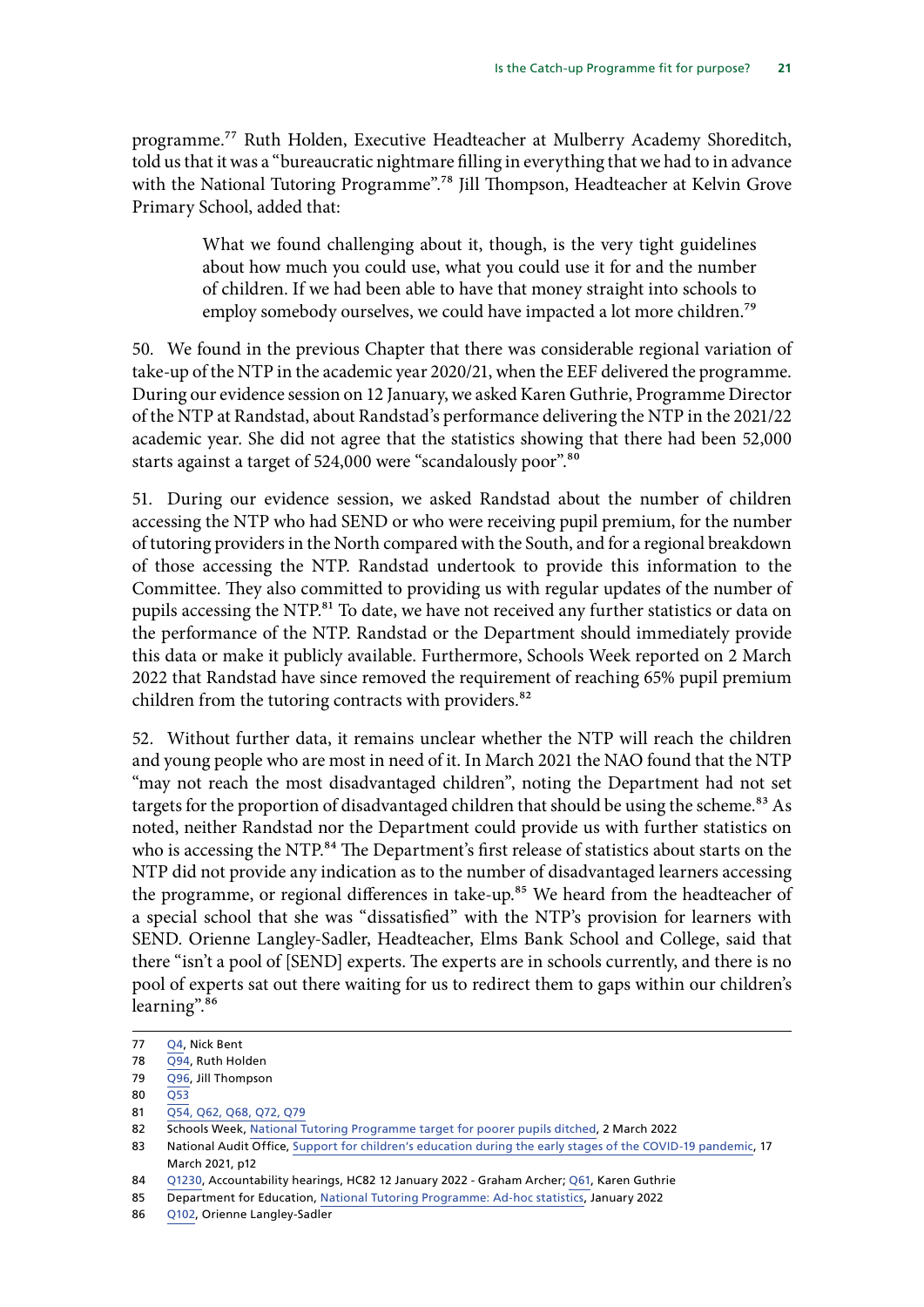53. The school-led tutoring pillar of the NTP has been more popular in terms of the number of starts to date, although Nick Bent pointed out that while that pillar allows "more autonomy for schools about which tutors to use", it lacks the "strong quality control around who is able to provide that tuition".<sup>87</sup> David Laws agreed that a "kitemark" might be useful to ensure that the only providers who can access public funding (for example, through the NTP), are those who "are delivering a quality solution".<sup>88</sup>

54. While we have statistics on the number of starts under the programme, there is no data available on the impact it has had on pupils' learning to date. David Laws told us that "we cannot link access to the National Tutoring Programme to individual results".89 Karen Guthrie said that the NFER will publish an overarching review of the impact of the programme in July, although Randstad are also doing "impact and feedback in real time" through focus groups with schools.<sup>90</sup> Despite this, the DfE's own annual report, published in December 2021 for the period up to March 2021 rated it "critical/very likely" that the measures to address lost learning will be insufficient. This remains a sustained risk, with the report noting the in-year direction was "worsening".<sup>91</sup>

55. We are also concerned about the Department's decision to taper the subsidies which schools received for the NTP, which would mean schools themselves having to pay for more. This could "skew provision away from the most disadvantaged schools.<sup>92</sup> Nick Bent told us that the tapering off of these subsidies was a "real concern".<sup>93</sup>

56. **It is not clear that the National Tutoring Programme will deliver for the pupils that need it most. We expect full transparency about the operation of the National Tutoring Programme, including information on how many pupils are benefitting from the programme, and what the characteristics of those pupils are (for example, whether they are disadvantaged or have a special educational need or disability). It is crucially important that the Government ensures tutoring is working effectively in terms of catch-up, and that it measures and publishes statistics on the improvements in children's attainment achieved by the tutoring programme. We expect these to be published and will continue to hold Randstad and the Department to account for this. This data is essential if we are to ensure that tutoring support is heavily targeted toward disadvantaged pupils and areas.**

57. *The Department must commit to publishing statistics on a half-termly basis on the number of starts under the National Tutoring Programme with a greater degree of granularity. This must include information on the proportion of children accessing the programme on a regional basis, and the data should be published in a way that has regard to disadvantage and special educational needs. This information should also be broken down for each tutoring provider. If the National Tutoring Programme fails to* 

<sup>87</sup> [Q18,](https://committees.parliament.uk/oralevidence/3149/pdf/) Nick Bent

<sup>88</sup> [Q26](https://committees.parliament.uk/oralevidence/3149/pdf/), David Laws

<sup>89</sup> [Q8](https://committees.parliament.uk/oralevidence/3149/pdf/), David Laws

<sup>90</sup> [QQ77–78](https://committees.parliament.uk/oralevidence/3281/pdf/), Karen Guthrie

<sup>91</sup> Department for Education, [Consolidated annual report and accounts](https://assets.publishing.service.gov.uk/government/uploads/system/uploads/attachment_data/file/1041620/CCS0121879180-001_DFE_Annual_Report_20-21_Web-Accessible.pdf), 16 December 2021, p81

<sup>92</sup> Schools Week, National Tutoring Programme: Schools could pay 90% of session costs within three years as DfE ['tapers' subsidies,](https://schoolsweek.co.uk/national-tutoring-programme-schools-could-pay-90-of-session-costs-within-three-years-as-dfe-tapers-subsidies/) 25 February 2021. The costs of [getting support from Tuition Partners or employing Academic](https://nationaltutoring.org.uk/)  [Mentors](https://nationaltutoring.org.uk/) are subsidised for schools (70% and 95% of the cost, respectively). Schools with pupil premium eligible pupils receive a [ring-fenced grant for school-led tutoring](https://www.gov.uk/government/publications/school-led-tutoring-conditions-of-grant/school-led-tutoring-conditions-of-grant), covering 75% of the cost of tutoring, to fund locallysourced tuition support for disadvantaged pupils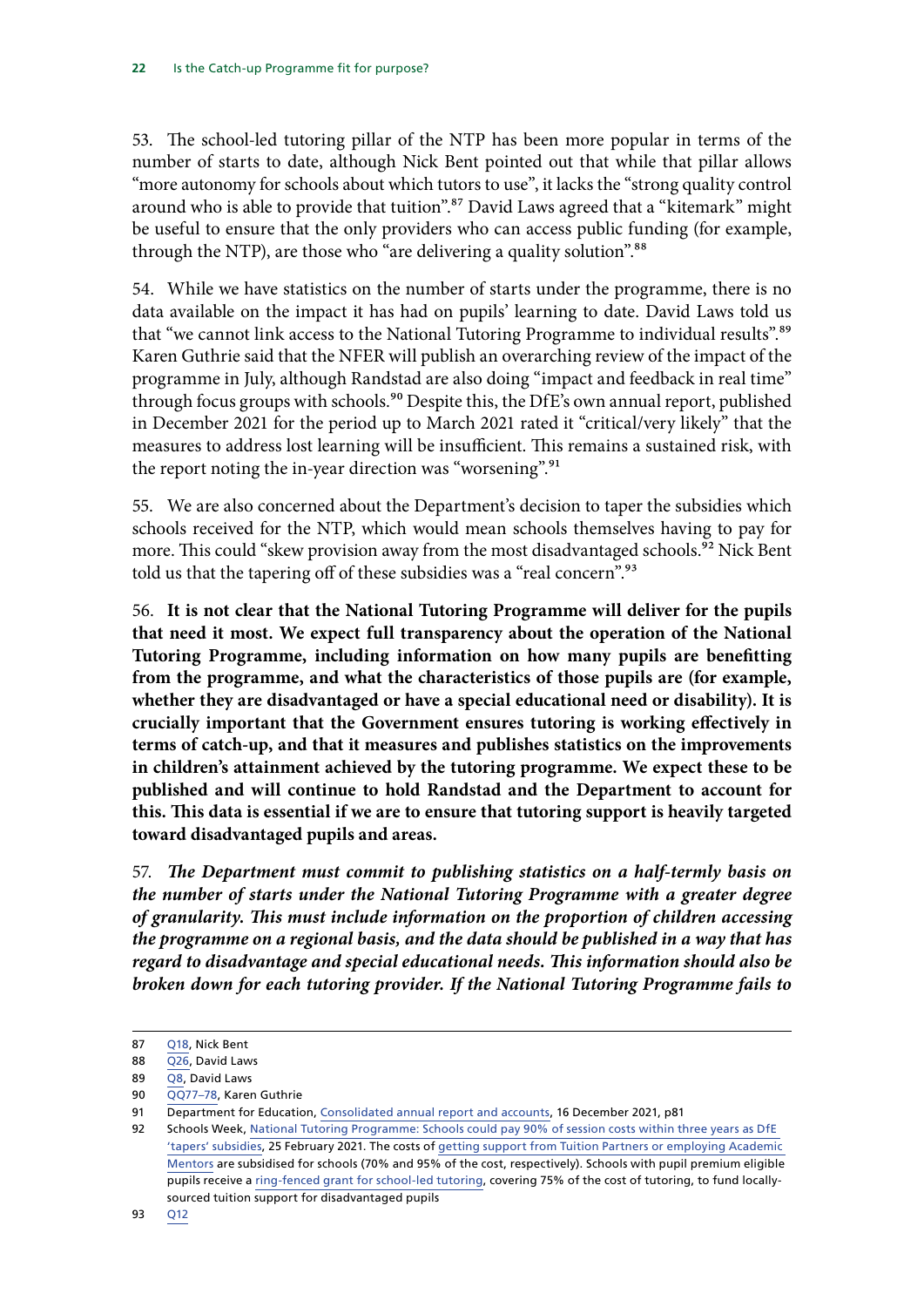*meet its targets for the number of pupils receiving tuition, and the proportion of these who are disadvantaged, by Spring, the Department should terminate its contract with Randstad and re-run the tendering process.*

58. *Currently it appears that the school-led tutoring pillar is more attractive than tuition partners or academic mentors (with 230,000 starts as of 1 December, compared to 52,000 and 20,000 respectively), although we have heard concerns about the quality assurance underpinning that part of the programme. The Department should ensure that all resources are focused on the school-led pillar to ensure more schools are able to access the National Tutoring Programme. The Department should also assess the accessibility of tutoring across the regions and create a quality assurance framework*  to enable schools to make informed decisions about the tutoring organisations or *individuals they employ.*

59. *We heard that the Department's plans to taper the subsidies for the National Tutoring Programme are a "real concern", which may inhibit school take up in some of the most disadvantaged areas. Therefore, to ensure that it does not unfairly prevent schools in more disadvantaged areas from taking up the tutoring offer, the Department must also review the plans to reduce the subsidies to the three tutoring pillars and consider maintaining the existing subsidy rates in the most disadvantaged areas, until the data suggests these children have caught up with their learning.*

60. *The Department should commit to undertaking a review of the impact that Covid-19 has had on children with special educational needs and disabilities.*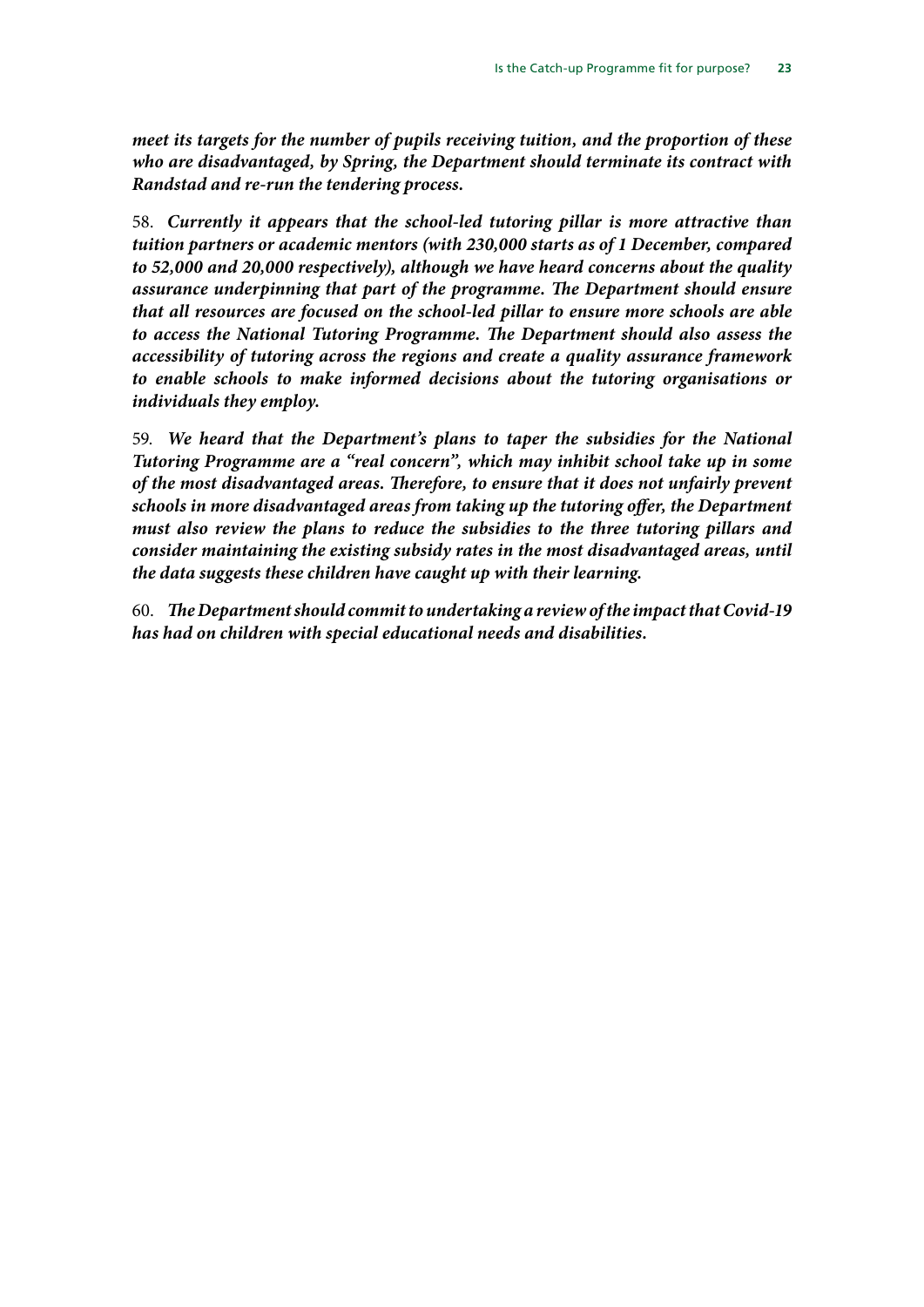# <span id="page-24-0"></span>**5** Mental health resilience and an extended school day

### **Enrichment and extra-curricular activities: giving children more time to catch-up**

61. On 4 November 2021 the Department's review of the time in school and 16–19 settings found that that any "change to the length of the school day would involve significant delivery considerations".<sup>94</sup> The review added that an increase in hours for 16–19 settings is "more feasible". It also found that:

- Pre-pandemic, the average school day in England was around 6 hours 30 minutes and that almost all schools (98%) offer after- or before-school extracurricular activities or clubs.
- There is evidence suggesting a "positive relationship between the quantity of instructional time and outcomes", although studies also show that quantity of time is only one relevant factor.<sup>95</sup>

62. The EEF's review of the evidence on extending school time found that it offers "moderate impact for moderate cost, based on limited evidence", with evidence of particular benefit for disadvantaged pupils.<sup>96</sup> It adds that schools should "secure engagement and attendance among those from disadvantaged backgrounds".

63. The Centre for Social Justice (CSJ) has also called for an 'enrichment requirement' in secondary schools whereby all secondary pupils would do "at least 5 hours of extracurricular enrichment every school week".97 The CSJ drew on the findings of the 2003–2010 'extended services in schools' programme, an evaluation of 1,500 schools which extended their days, 97% of which offered activities such as sport, music, arts and study support as part of this. 71% of schools reported this helped them engage with disadvantaged families and 69% of schools found it had at least some influence in raising attainment.<sup>98</sup>

64. In an evidence session on 8 February, Lord Layard agreed that extending the school day would be a "great idea, if it is strongly linked to the introduction of wellbeing as an objective to schools".99 A study commissioned by the Department for Digital, Culture, Media and Sport also found that underachieving young people who took part in extracurricular sporting activities improved their numeracy skills on average by 29% above those who did not participate in sport.<sup>100</sup>

65. Mouhssin Ismail, Principal at Newham Collegiate Sixth Form Centre, reminded us that many schools already provide enrichment activities through after-school clubs, and key barrier to schools doing this more is funding. However, he also felt that there was a:

<sup>94</sup> Department for Education, [Review of time in school and 16 to 19 settings,](https://assets.publishing.service.gov.uk/government/uploads/system/uploads/attachment_data/file/1031290/Review_of_time_in_school_and_16_to_19_settings.pdf) 4 November 2021, p4

<sup>95</sup> Department for Education, [Review of time in school and 16 to 19 settings,](https://assets.publishing.service.gov.uk/government/uploads/system/uploads/attachment_data/file/1031290/Review_of_time_in_school_and_16_to_19_settings.pdf) 4 November 2021, pp2–3

<sup>96</sup> Education Endowment Foundation, [Extending school time](https://educationendowmentfoundation.org.uk/education-evidence/teaching-learning-toolkit/extending-school-time), July 2021

<sup>97</sup> Centre for Social Justice, [A level playing field,](https://www.centreforsocialjustice.org.uk/wp-content/uploads/2021/05/Position_paper-extended_school_day_web-version.pdf) May 2021, p2

<sup>98</sup> Centre for Social Justice, [A level playing field,](https://www.centreforsocialjustice.org.uk/wp-content/uploads/2021/05/Position_paper-extended_school_day_web-version.pdf) May 2021, p1

<sup>99</sup> Education Committee, Mental health and wellbeing, [q12](https://committees.parliament.uk/oralevidence/3412/html/) - Lord Layard

<sup>100</sup> Department for Digital, Culture, Media and Sport, [The Culture and Sport Evidence Programme \(CASE\):](https://assets.publishing.service.gov.uk/government/uploads/system/uploads/attachment_data/file/71231/CASE-supersummaryFINAL-19-July2010.pdf)  [Understanding the drivers, impact and value of engagement culture in sport: An over-arching summary of the](https://assets.publishing.service.gov.uk/government/uploads/system/uploads/attachment_data/file/71231/CASE-supersummaryFINAL-19-July2010.pdf)  [research,](https://assets.publishing.service.gov.uk/government/uploads/system/uploads/attachment_data/file/71231/CASE-supersummaryFINAL-19-July2010.pdf) July 2010, pp27–28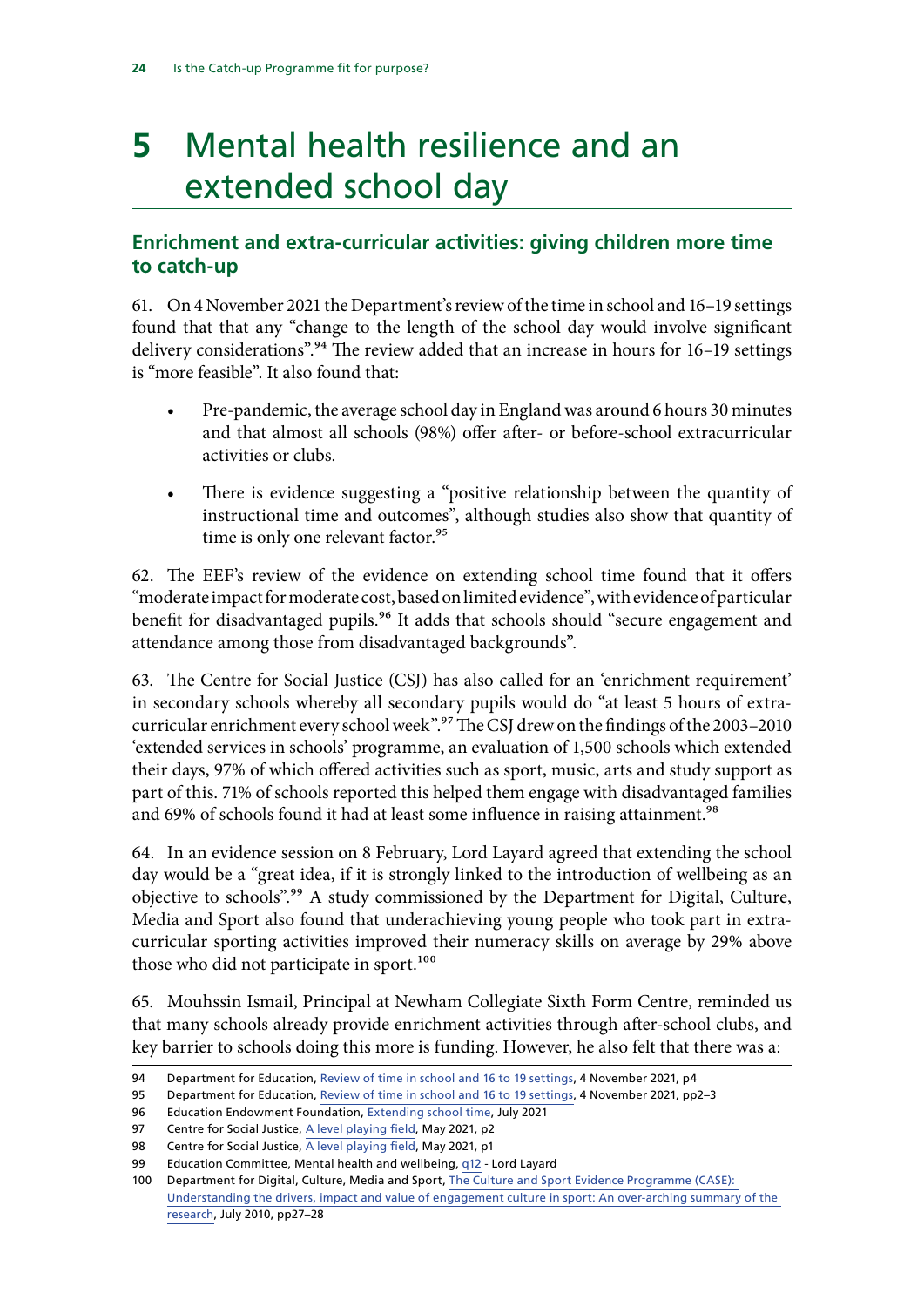<span id="page-25-0"></span>missed opportunity in secondary schools to utilise youth centres […] Using and utilising the sports facilities and sport coaches around to have extended days would remove some of the burden that schools are facing in workload and finances.101

Lord O'Donnell, former Cabinet Secretary and former Permanent Secretary at HM Treasury, agreed that the cost benefits of extra-curricular enrichment activities are "massively high […] These things are great fiscally because they save you lots of money down the track".102

66. On 9 December 2021 the Welsh Government announced a trial with 14 schools to provide additional hours for learners during a 10-week programme. The Welsh Government are making up to  $\epsilon$ 2 million available in support of the trial, which involves primary and secondary schools providing an extra "five hours of bespoke activities each week for groups of learners, with sessions such as art, music and sport, as well as core academic sessions".103

67. **We are conscious that any extension to the school day would need to be carefully balanced so that staff workload and pupils' energy are not negatively impacted. However, we are also persuaded that there is merit in extending opportunities for additional time spent on extra-curricular activities, including exercise and creative pursuits, to those children who may otherwise not enjoy those opportunities.**

68. *The Department must introduce a pilot of optional extra-curricular activities for children to help improve academic attainment and wellbeing. The pilot should be trialled in areas of disadvantage across the country. If this pilot proves effective, the Department should include the necessary funding to support a wider provision in the next spending review bid.*

69. *There are some examples of positive collaboration between local private and state schools in terms of offering the use of sports centres or theatres to support enrichment activities which should be further encouraged. Primary and secondary state schools should also be encouraged to utilise local youth centres, local community groups and charities to help support schools in providing enrichment activities, so hardworking teachers and school staff are not impacted where possible.*

### **Mental health in schools**

70. In 2019–20 the number of children being referred for mental health help rose to 538,564, an increase of 35% from 2018–19 and up nearly 60% from 2017–18. Analysis by the Office of the former Children's Commissioner found that despite this 35% increase in referrals, the number of children accessing treatment increased by just 4%.<sup>104</sup>

<sup>101</sup> HC 1114, 8 February 2022, [Q10](https://committees.parliament.uk/oralevidence/3412/pdf/)

<sup>102</sup> HC 1114, 8 February 2022, [Q10](https://committees.parliament.uk/oralevidence/3412/pdf/)

<sup>103</sup> Welsh Government, [Written statement: reform of the school day and year,](https://gov.wales/written-statement-reform-school-day-and-year?utm_source=rss-announcements&utm_medium=rss-feed&utm_campaign=announcements-+Written+Statement%3A+Reform+of+the+School+Day+and+Year) 9 December 2021

<sup>104</sup> Children's Commissioner, [Damage to children's mental health caused by Covid crisis could last for years without](https://www.childrenscommissioner.gov.uk/2021/01/28/damage-to-childrens-mental-health-caused-by-covid-crisis-could-last-for-years-without-a-large-scale-increase-for-childrens-mental-health-services/)  [a large-scale increase for children's mental health services,](https://www.childrenscommissioner.gov.uk/2021/01/28/damage-to-childrens-mental-health-caused-by-covid-crisis-could-last-for-years-without-a-large-scale-increase-for-childrens-mental-health-services/) 28 January 2021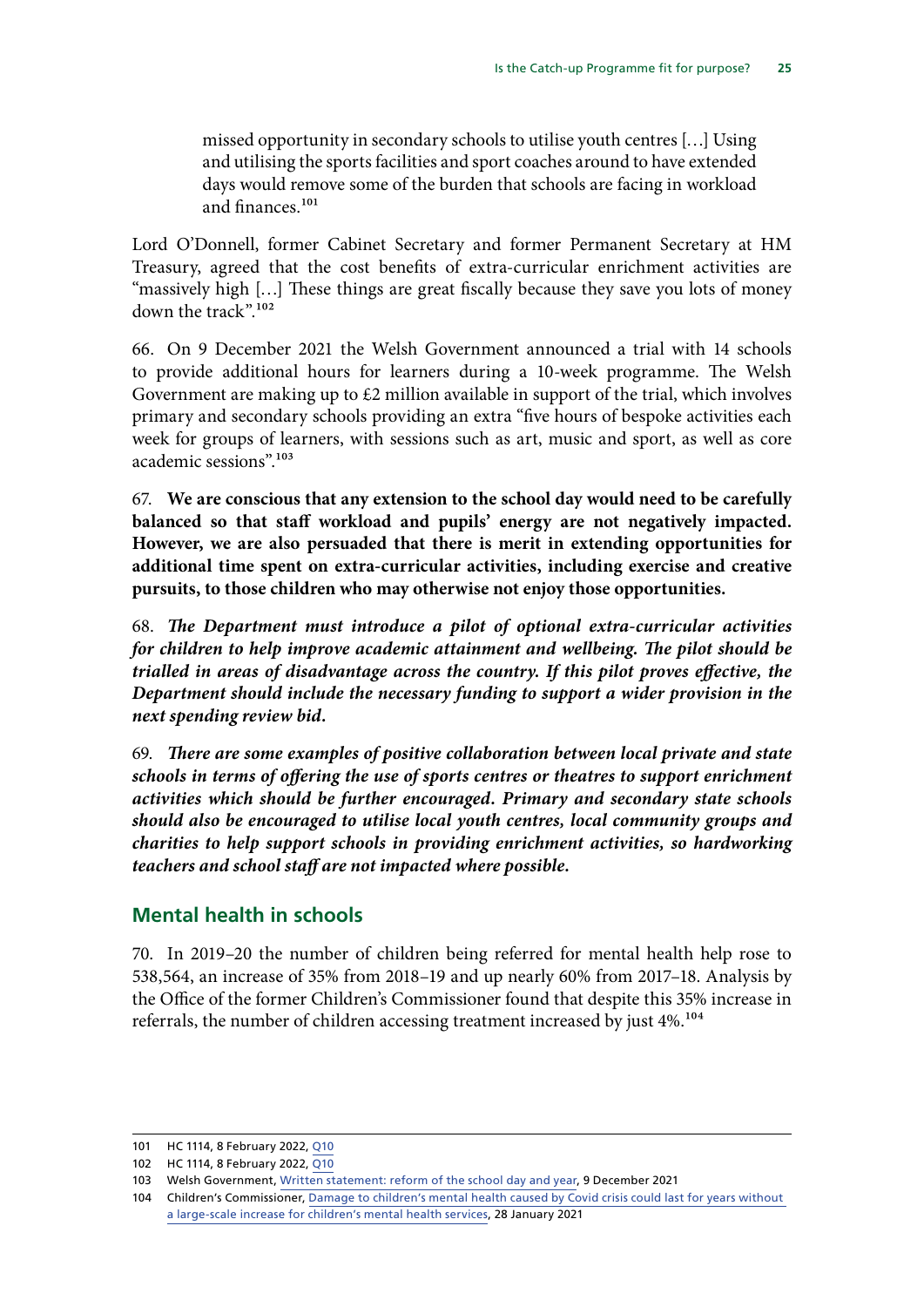71. In September 2021, NHS Digital published an update to the 2017 survey on the Mental Health of Children and Young People in England, which found that:

• In 2021, 16.7% of 11- to 16-year-olds using social media agreed that the number of likes, comments and shares they received had an impact on their mood, and half (50.7%) agreed that they spent more time on social media than they meant to. Girls were more likely to agree with both statements than boys. Responses were similar in 2017 and  $2021$ .<sup>105</sup>

72. In March 2021 we wrote to the previous Secretary of State for Education about children's mental health. We raised concerns about the insufficiency of data on children's mental health and wellbeing, the need for urgent investment across the whole system of mental health support for children and young people, and we called for an NHS-funded counsellor to be placed in every school.<sup>106</sup>

73. We realise that the Government has announced several initiatives and funding streams to support children and young people's mental health. These have included £8 million for the Department for Education's Wellbeing for Education Return scheme, announced in August 2020,<sup>107</sup> with a further £7 million for the programme in 2021/22.<sup>108</sup> In March 2021 the Department of Health and Social Care announced £79 million to help grow the number of Mental Health Support Teams (MHSTs) in schools and colleges from 59 to 400 by April 2023.109 In 2017, a Department of Health Green Paper committed to rolling out Designated Senior Leads for Mental Health and MHSTs from a fifth to a quarter of the country by the end of 2022/23.110 In our recent report, *The Forgotten: how White working-class pupils were left behind and how to change it*,<sup>111</sup> we called for the Department to "fast-track" its commitment under the Children and Young People's Mental Health Green Paper to have a designated lead for mental health in every school.<sup>112</sup>

74. We are particularly concerned about the impact of social media on young people's mental health and have discussed possible solutions to this with witnesses, including the introduction of a social media levy. 2021 research from the EPI and The Prince's Trust found that heavy social media use is associated with worse mental health outcomes such as negative wellbeing and low self-esteem. Around one in seven girls report being unhappy with the way they look at the end of primary school, rising to almost one in three by age 14.113 The children's charity Barnardo's have also reported that 78% of practitioners said that they had worked with children aged 11–15 who had accessed unsuitable/harmful

<sup>105</sup> NHS Digital, [Mental health of Children and Young People in England, 2021: Wave 2 follow up to the 2017 survey](https://files.digital.nhs.uk/97/B09EF8/mhcyp_2021_rep.pdf), 30 September 2021

<sup>106</sup> Education Committee correspondence to the Secretary of State, [Children and young people's mental health,](https://committees.parliament.uk/publications/5352/documents/53321/default/) 31 March 2021

<sup>107</sup> Department for Education, [£8m programme to boost pupil and teacher wellbeing,](https://www.gov.uk/government/news/8m-programme-to-boost-pupil-and-teacher-wellbeing) 25 August 2020

<sup>108</sup> Department for Education, [Wellbeing for education recovery: grant determination letter for 2021 to 2022](https://assets.publishing.service.gov.uk/government/uploads/system/uploads/attachment_data/file/992591/S31_-_Grant_Determination_Letter_for_Wellbeing_for_Education_Recovery.pdf), 26 May 2021

<sup>109</sup> Department for Health and Social Care, [£79 million to boost mental health support for children and young](https://www.gov.uk/government/news/79-million-to-boost-mental-health-support-for-children-and-young-people)  [people,](https://www.gov.uk/government/news/79-million-to-boost-mental-health-support-for-children-and-young-people) 5 March 2021

<sup>110</sup> Department of Health and Department for Education, [Transforming Children and Young People's Mental Health](https://assets.publishing.service.gov.uk/government/uploads/system/uploads/attachment_data/file/664855/Transforming_children_and_young_people_s_mental_health_provision.pdf)  [Provision: a Green Paper,](https://assets.publishing.service.gov.uk/government/uploads/system/uploads/attachment_data/file/664855/Transforming_children_and_young_people_s_mental_health_provision.pdf) December 2017

<sup>111</sup> Education Committee, First Report of Session 2021–22, [The forgotten: how White working-class pupils have](https://committees.parliament.uk/publications/6364/documents/70802/default/)  [been let down, and how to change it](https://committees.parliament.uk/publications/6364/documents/70802/default/), HC 85, 22 June 2021

<sup>112</sup> Department for Education and Department of Health & Social Care, [Government Response to the Consultation](https://assets.publishing.service.gov.uk/government/uploads/system/uploads/attachment_data/file/728892/government-response-to-consultation-on-transforming-children-and-young-peoples-mental-health.pdf)  [on Transforming Children and Young People's Mental Health Provision: A Green Paper and Next Steps,](https://assets.publishing.service.gov.uk/government/uploads/system/uploads/attachment_data/file/728892/government-response-to-consultation-on-transforming-children-and-young-peoples-mental-health.pdf) July 2018

<sup>113</sup> EPI and The Prince's Trust, [Young People's Mental and Emotional Health: Trajectories and drivers in childhood](https://epi.org.uk/wp-content/uploads/2021/01/EPI-PT_Young-people%E2%80%99s-wellbeing_Jan2021.pdf)  [adolescence](https://epi.org.uk/wp-content/uploads/2021/01/EPI-PT_Young-people%E2%80%99s-wellbeing_Jan2021.pdf), January 2021, p8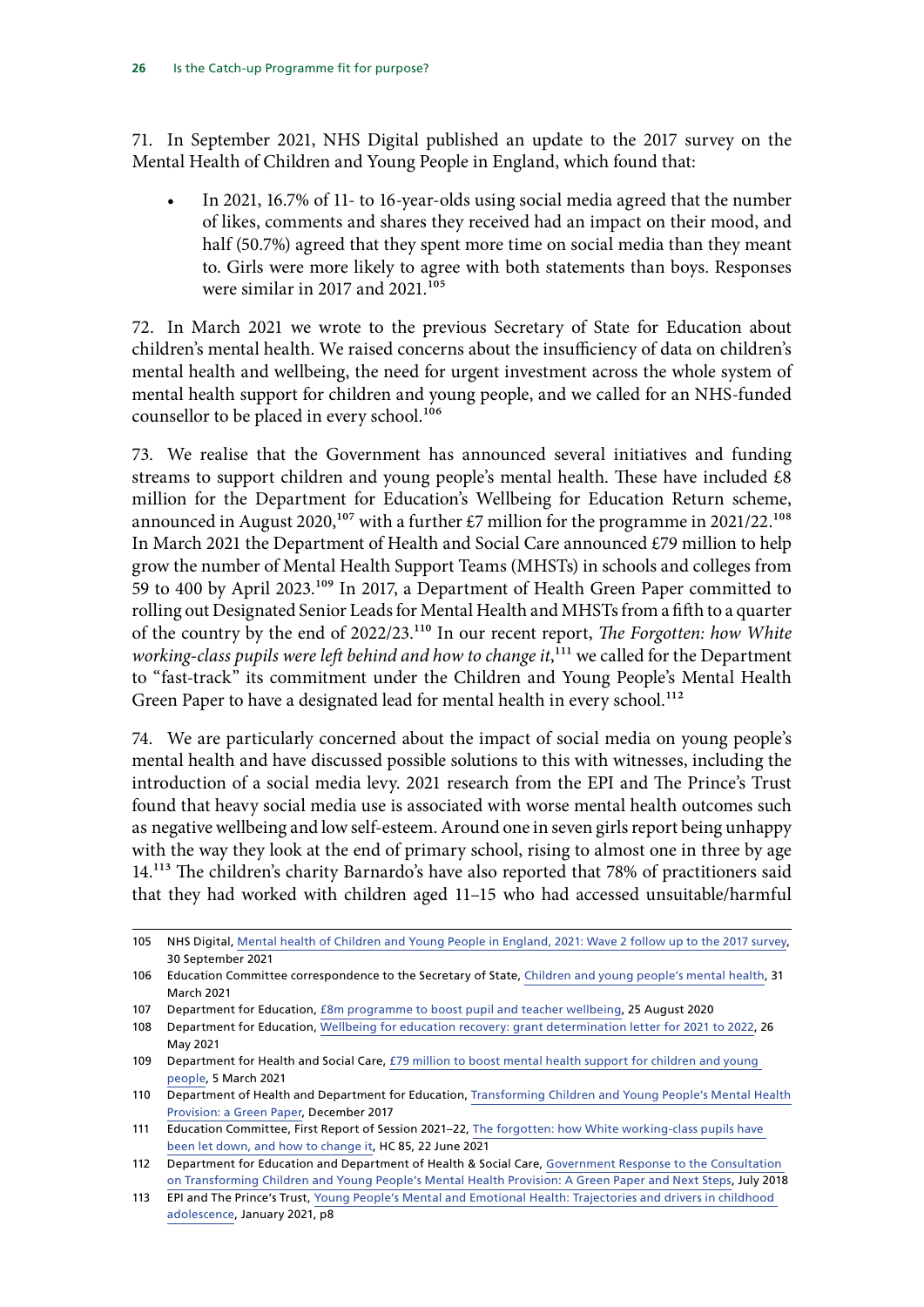content.114 Mouhssin Ismail told us on 8 February that the "biggest issue that we are seeing in schools is to do with social media and parents not having awareness of what their children are up to with social media until 2 or 3 o'clock in the morning".115

75. **Before the pandemic there were serious concerns about the mental health of our children and young people. The pandemic has exacerbated an existing crisis in mental health, with as many as 1 in 6 children aged 6–16 years old now suffering from a probable mental health condition. It is vital that swift action is taken to support all children and young people to build their resilience and ensure they get the support they need, when they need it.**

76. *The Department must fast-track its commitments to ensuring all schools have a designated mental health lead. All catch-up plans, including enrichment activities and longer school days, must include a specific role for activities that focus on mental health and wellbeing.*

77. *Throughout our inquiry, we have heard that pupils' wellbeing and mental health have been one of the greatest challenges as schools return. All pupils should undergo a mental health and wellbeing assessment to understand the scale of the problem and schools may wish to direct some of the recovery funding to address mental health difficulties. They should be supported to invest in evidence informed interventions to help pupils. We know that Ofsted inspectors will be looking at how subject leaders and teachers have identified and responded to pupils' learning gaps as a result of the pandemic. We would like Ofsted to make it clear in their guidance that they will also look for evidence that schools have sought to identify and respond to the mental health and wellbeing needs of their students.*

78. *The Government should introduce a levy on the profits of social media companies, and use the revenue derived from this to fund online harms and resilience training for pupils which could be distributed through schools.*

115 Education Committee, Mental health and wellbeing, [q27](https://committees.parliament.uk/oralevidence/3412/pdf/) - Mouhssin Ismail

<sup>114</sup> Barnardo's, [Left to their own devices: children's social media and mental health](https://www.barnardos.org.uk/sites/default/files/uploads/B51140%2020886_Social%20media_Report_Final_Lo%20Res.pdf), June 2019, p5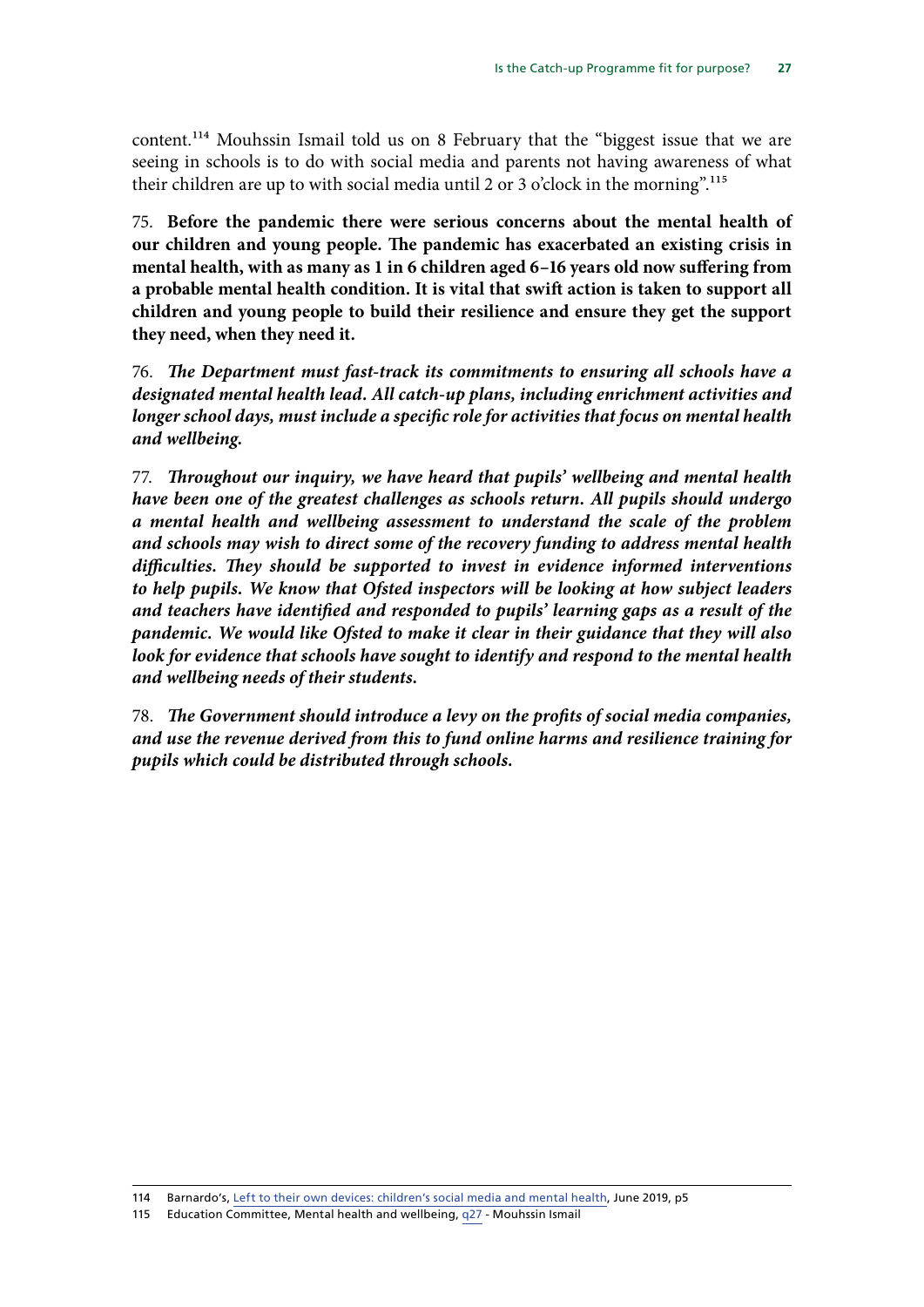# <span id="page-28-0"></span>**6** Conclusion: A long-term funding plan

79. This report posed the question as to whether the catch-up programme is fit for purpose. Throughout our inquiry, we heard that catch-up is not reaching the most disadvantaged pupils, that there are continual regional disparities with take-up of the NTP, that there is disparity between academic and mental health recovery, and that there have been significant failures by Randstad to deliver the NTP. The previous Education Committee's report, *A ten-year plan for school and college funding*, recommended that "the Department needs to take political short-termism out of school and college funding by developing an ambitious ten-year plan".<sup>116</sup> That report took the NHS's Long Term Plan as an "example of matching funding to long-term objectives".<sup>117</sup> The IFS's 2021 annual report on education spending in England also found that "spending and policy choices by successive governments […] have tended to favour health spending over education spending over time", and that "thirty years ago in the early 1990s, education and health spending were very similar levels. By the late 2000s, health spending was about 30% greater than education spending and then nearly 80% greater by 2019–20".<sup>118</sup> Finally, we also note that in 2019–20 compared to 2011–12:

- Total public education expenditure in the UK increased by 4% in cash terms and declined by 10% in real terms.<sup>119</sup>
- Total public health expenditure in the UK increased by 35% in cash terms and increased by 17% in real terms.<sup>120</sup>

80. Both the NHS and the Ministry of Defence have long-term plans and secure funding settlements. It is time for education to have one too.

118 Institute for Fiscal Studies, [2021 annual report on education spending in England,](https://ifs.org.uk/uploads/R204-2021-Education-Spending-Report-1.pdf) November 2021, p16

<sup>116</sup> Education Committee, Tenth Report of Session 2017–19[, A ten-year plan for school and college funding,](https://publications.parliament.uk/pa/cm201719/cmselect/cmeduc/969/969.pdf) HC 969, July 2019, pp46–47

<sup>117</sup> NHS, [The NHS Long Term Plan,](https://www.longtermplan.nhs.uk/publication/nhs-long-term-plan/) 21 August 2019

<sup>119</sup> This means it is adjusted for inflation in [2021–22 prices](https://www.gov.uk/government/statistics/gdp-deflators-at-market-prices-and-money-gdp-december-2021-quarterly-national-accounts)

<sup>120</sup> Adjusted for inflation to 2020–21 prices using HM Treasury GDP deflators from December 2021. The 2020–21 deflator is derived from the OBR's forecast for 2020–21 and 2021- 22, averaged across the two years to smooth the distortions caused by pandemic-related factors. Total public education expenditure also includes some spending on training. Sources: [HM Treasury, PESA 2021, and earlier editions](https://www.gov.uk/government/statistics/public-expenditure-statistical-analyses-2021) (Table 4.2); [ONS series YBHA](https://www.ons.gov.uk/economy/grossdomesticproductgdp/timeseries/ybha/pn2?referrer=search&searchTerm=ybha); [HM](https://www.gov.uk/government/statistics/gdp-deflators-at-market-prices-and-money-gdp-december-2021-quarterly-national-accounts)  [Treasury GDP deflators](https://www.gov.uk/government/statistics/gdp-deflators-at-market-prices-and-money-gdp-december-2021-quarterly-national-accounts)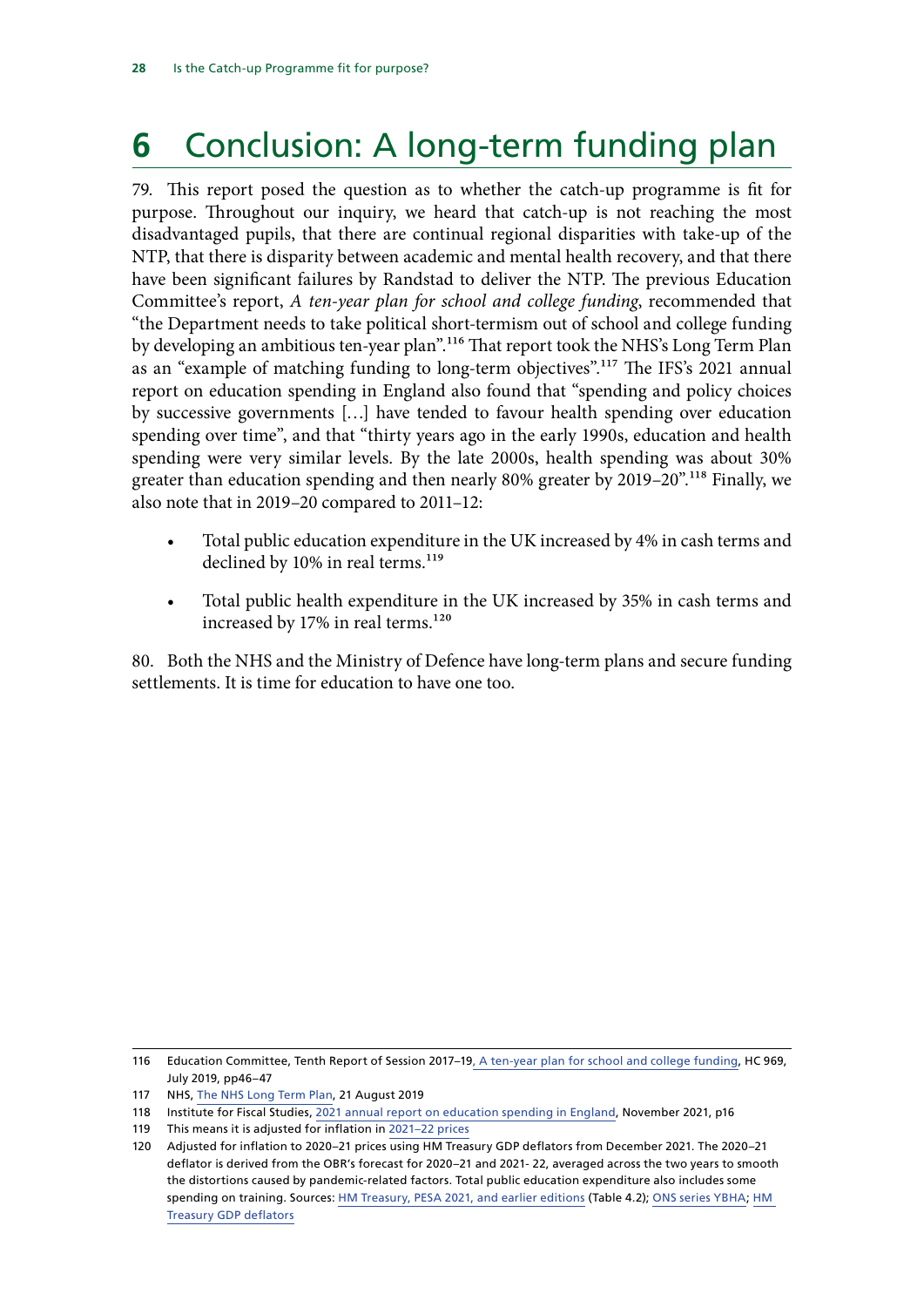# <span id="page-29-0"></span>Conclusions and recommendations

### The pandemic and learning loss

- 1. There is no doubt that school closures have had a devasting effect on children's education. One 2020 study found that children locked down at home in the UK spent an average of only 2.5 hours each day doing schoolwork, and one fifth of pupils did no schoolwork at home, or less than one hour a day. Primary-aged pupils had lost 0.9 months learning in reading and 2.2 months in mathematics by the summer of 2020/21, and secondary-aged pupils had experienced a learning loss of around 1.2 months in reading. School closures have also impacted on children's mental health, with 1 in 6 children having a probable mental health condition in 2020, up from 1 in 9 in 2017. We believe that school closures have been nothing short of a national disaster for children. (Paragraph 18)
- 2. *The Department must continue to establish the full effect of the pandemic on children and young people. This must consider the impacts felt by children from disadvantaged*  backgrounds and on the regional disparities of support offered. This must not be *confined to solely academic factors but should also focus on understanding how children and young people's mental health and wellbeing have been affected, as this is critical to academic attainment. All data should seek to identify where pupils with particular characteristics (including ethnicity, free school meals eligibility, or those*  with special educational needs) have been differentially impacted. The Department *should utilise real-time data and the results of school and local authority assessments of pupils' lost learning to better target catch-up and mental health support immediately, so education recovery is not 'on hold' or delayed while the latest data is being collated. Funding must be committed by the Government to tackle the digital divide and boost broadband infrastructure to ensure that all children have the support they need to catch up on lost learning. Where data already exists, significant funding must be committed to targeted catch-up interventions to tackle the growing educational inequalities that are leaving some children with worsening academic outcomes and life chances*. (Paragraph 19)

### A spaghetti junction of funding

- 3. Stakeholders have expressed concerns over the sufficiency of the Government's investment in the Catch-up Programme. The Department's own annual report from 2020/21 rated the risk of its measures to address lost learning being insufficient as "critical/very likely". The sector needs assurance of ongoing support to address the challenges of the pandemic and the long-term impact on children and young people. The education recovery programme is needed for the long-term, not for just two or three years. (Paragraph 24)
- 4. We welcome the funding the Government has already committed to help pupils catch up, but we believe the existing funding arrangements for catch-up amount to a spaghetti junction of funding, piling more work on teachers and support staff who have needed to navigate multiple funding processes to access different streams of funding (Paragraph 27)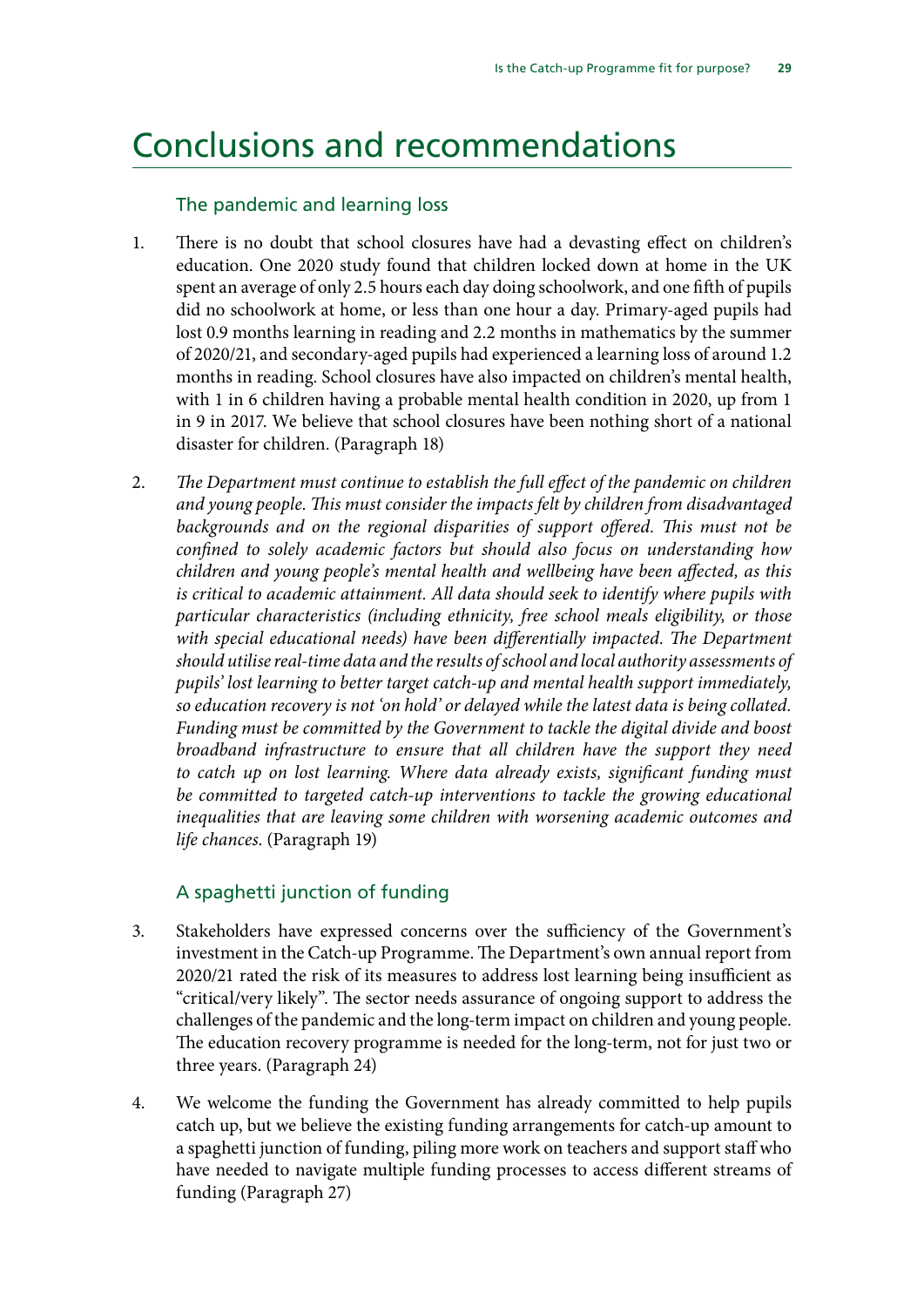5. *Teachers and school staff know their pupils and know what interventions are likely to bring the most benefit. The Catch-up Programme to date has been fragmented, and a complex bureaucratic system for applications may have hampered some schools' ability to access some elements of the Government's support as effectively as possible. The funding schemes should be simplified and merged into one pot for schools to access and spend where the recovery need is greatest. and any future catch-up initiatives should direct funding to schools using existing mechanisms for identifying disadvantage such as pupil premium eligibility and the Income Deprivation Affecting Children Index (IDACI), to ensure schools in the most disadvantaged regions receive more. Schools should also be held accountable for how they spend their catch-up funding. When carrying out inspections, Ofsted should be looking for evidence that catch-up activity has been effective. When inspecting school leadership and management, Ofsted should check that effective governance and scrutiny of resource allocation extends to catch-up funding*. (Paragraph 28)

### Disadvantaged pupils and regional variations in learning loss

- 6. The impact of school closures and the pandemic has resulted in a reversal of the progress made in narrowing the attainment gap, with children in the North disproportionately affected. It is also alarming that children and young people in the North, particularly the North-East and Yorkshire and the Humber, have suffered greater learning loss during the last two years compared to many in the South. Nor is it acceptable that such striking variations exist between young people in the North who were able to take up the support offered by the National Tutoring Programme in its first year (59% of schools compared with upwards of 96% schools in the South). We discuss the performance of the NTP and its current provider Randstad in the next Chapter. (Paragraph 33)
- 7. Rates of persistent absence remain concerning, and the number of 'ghost children' who are experiencing severe levels of absence from school remains far too high. The Government needs to do much more to get these children back in school, which is the best place to ensure they will be safe and reach their potential. The Department should also be publishing more regular, up-to-date data, on the number of persistently absent children, including data on children with special educational needs and disabilities. (Paragraph 38)
- 8. *The Department must take steps to address the issue of persistent absence and ensure no more children become 'ghost children'. We welcome the Department's formation of an 'attendance alliance' and its consultation on reducing avoidable absence in schools, however these children need tangible action now. The Department must urgently set out proactive measures, working with schools and local authorities, to get these pupils back into school. The Government should also implement, as a matter of urgency, a national register of children not in school, as recommended in our previous report Strengthening Home Education*. (Paragraph 39)

### The National Tutoring Programme and Randstad

9. It is not clear that the National Tutoring Programme will deliver for the pupils that need it most. We expect full transparency about the operation of the National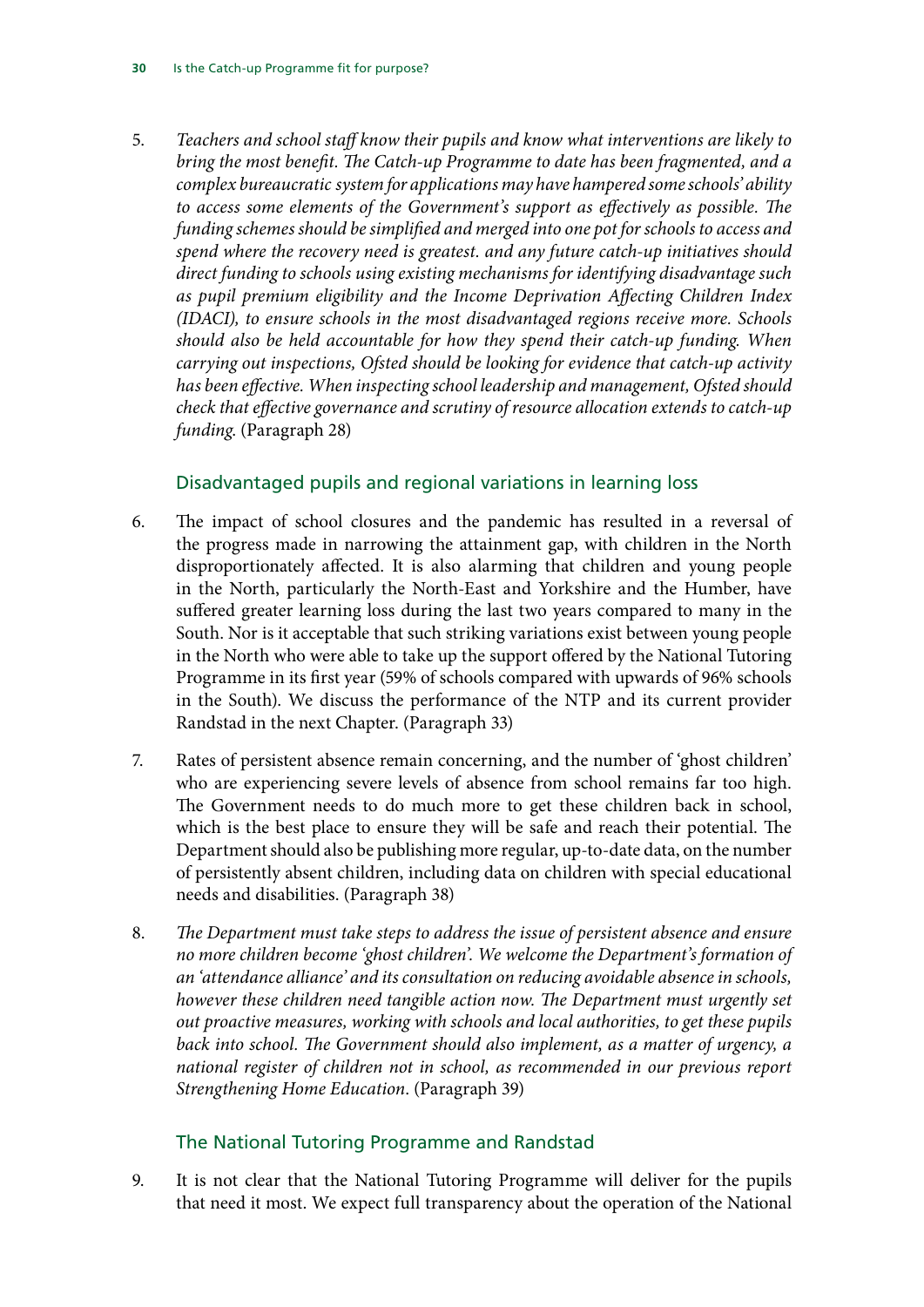Tutoring Programme, including information on how many pupils are benefitting from the programme, and what the characteristics of those pupils are (for example, whether they are disadvantaged or have a special educational need or disability). It is crucially important that the Government ensures tutoring is working effectively in terms of catch-up, and that it measures and publishes statistics on the improvements in children's attainment achieved by the tutoring programme. We expect these to be published and will continue to hold Randstad and the Department to account for this. This data is essential if we are to ensure that tutoring support is heavily targeted toward disadvantaged pupils and areas. (Paragraph 56)

- 10. *The Department must commit to publishing statistics on a half-termly basis on the number of starts under the National Tutoring Programme with a greater degree of granularity. This must include information on the proportion of children accessing the programme on a regional basis, and the data should be published in a way that has regard to disadvantage and special educational needs. This information should also be broken down for each tutoring provider. If the National Tutoring Programme fails to meet its targets for the number of pupils receiving tuition, and the proportion of these who are disadvantaged, by Spring, the Department should terminate its contract with Randstad and re-run the tendering process*. (Paragraph 57)
- 11. *Currently it appears that the school-led tutoring pillar is more attractive than tuition partners or academic mentors (with 230,000 starts as of 1 December, compared to 52,000 and 20,000 respectively), although we have heard concerns about the quality assurance underpinning that part of the programme. The Department should ensure that all resources are focused on the school-led pillar to ensure more schools are able to access the National Tutoring Programme. The Department should also assess the accessibility of tutoring across the regions and create a quality assurance framework to enable schools to make informed decisions about the tutoring organisations or individuals they employ*. (Paragraph 58)
- 12. *We heard that the Department's plans to taper the subsidies for the National Tutoring Programme are a "real concern", which may inhibit school take up in some of the most disadvantaged areas. Therefore, to ensure that it does not unfairly prevent schools in more disadvantaged areas from taking up the tutoring offer, the Department must also review the plans to reduce the subsidies to the three tutoring pillars and consider maintaining the existing subsidy rates in the most disadvantaged areas, until the data suggests these children have caught up with their learning*. (Paragraph 59)
- 13. *The Department should commit to undertaking a review of the impact that Covid-19 has had on children with special educational needs and disabilities*. (Paragraph 60)

#### Mental health resilience and an extended school day

14. We are conscious that any extension to the school day would need to be carefully balanced so that staff workload and pupils' energy are not negatively impacted. However, we are also persuaded that there is merit in extending opportunities for additional time spent on extra-curricular activities, including exercise and creative pursuits, to those children who may otherwise not enjoy those opportunities. (Paragraph 67)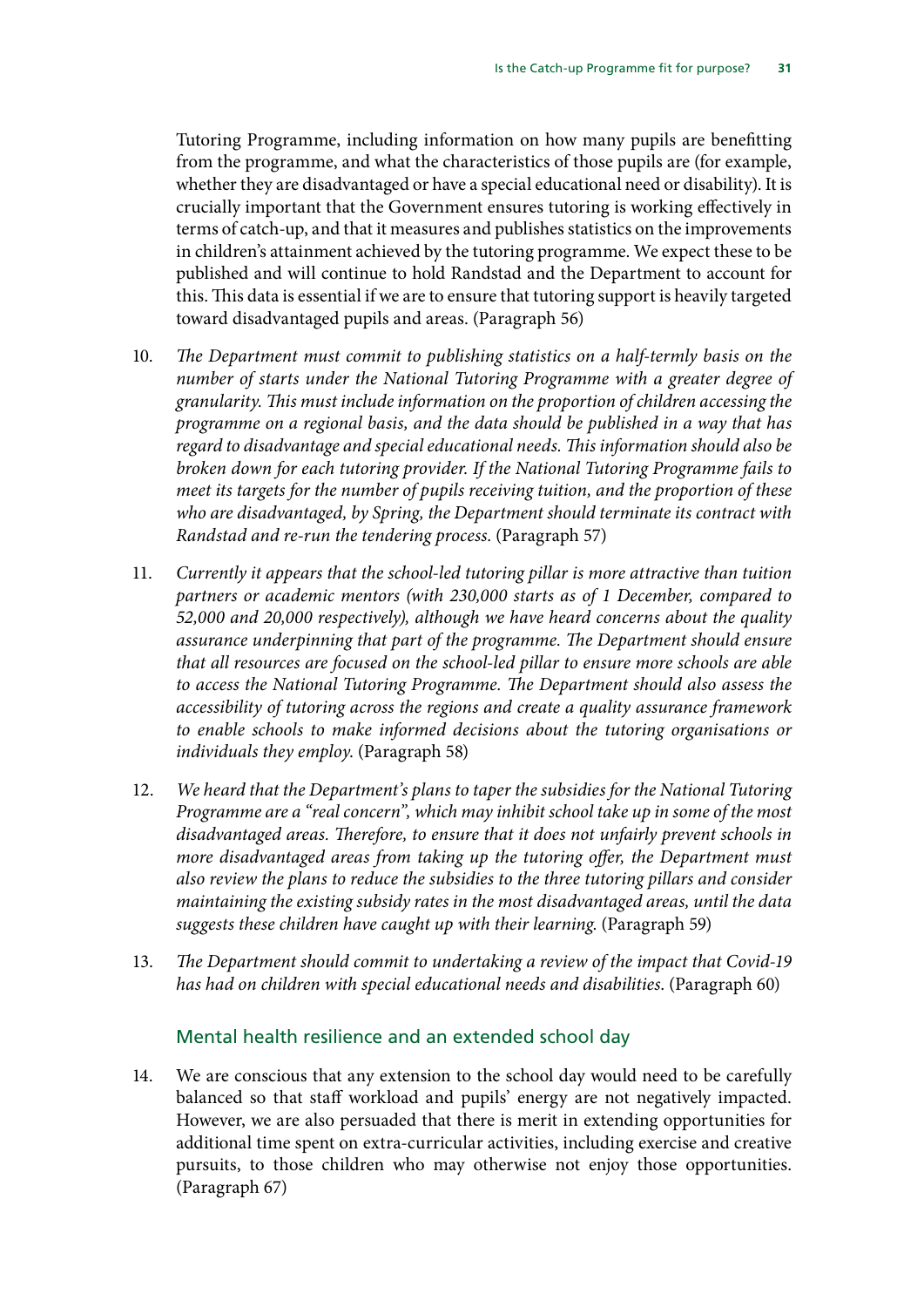- 15. *The Department must introduce a pilot of optional extra-curricular activities for children to help improve academic attainment and wellbeing. The pilot should be trialled in areas of disadvantage across the country. If this pilot proves effective, the Department should include the necessary funding to support a wider provision in the next spending review bid*. (Paragraph 68)
- 16. *There are some examples of positive collaboration between local private and state schools in terms of offering the use of sports centres or theatres to support enrichment activities which should be further encouraged. Primary and secondary state schools should also be encouraged to utilise local youth centres, local community groups and charities to help support schools in providing enrichment activities, so hardworking teachers and school staff are not impacted where possible*. (Paragraph 69)
- 17. Before the pandemic there were serious concerns about the mental health of our children and young people. The pandemic has exacerbated an existing crisis in mental health, with as many as 1 in 6 children aged 6–16 years old now suffering from a probable mental health condition. It is vital that swift action is taken to support all children and young people to build their resilience and ensure they get the support they need, when they need it. (Paragraph 75)
- 18. *The Department must fast-track its commitments to ensuring all schools have a designated mental health lead. All catch-up plans, including enrichment activities and longer school days, must include a specific role for activities that focus on mental health and wellbeing*. (Paragraph 76)
- 19. *Throughout our inquiry, we have heard that pupils' wellbeing and mental health have been one of the greatest challenges as schools return. All pupils should undergo a mental health and wellbeing assessment to understand the scale of the problem and schools may wish to direct some of the recovery funding to address mental health difficulties. They should be supported to invest in evidence informed interventions to help pupils. We know that Ofsted inspectors will be looking at how subject leaders and teachers have identified and responded to pupils' learning gaps as a result of the pandemic. We would like Ofsted to make it clear in their guidance that they will also look for evidence that schools have sought to identify and respond to the mental health and wellbeing needs of their students*. (Paragraph 77)
- 20. *The Government should introduce a levy on the profits of social media companies, and use the revenue derived from this to fund online harms and resilience training for pupils which could be distributed through schools*. (Paragraph 78)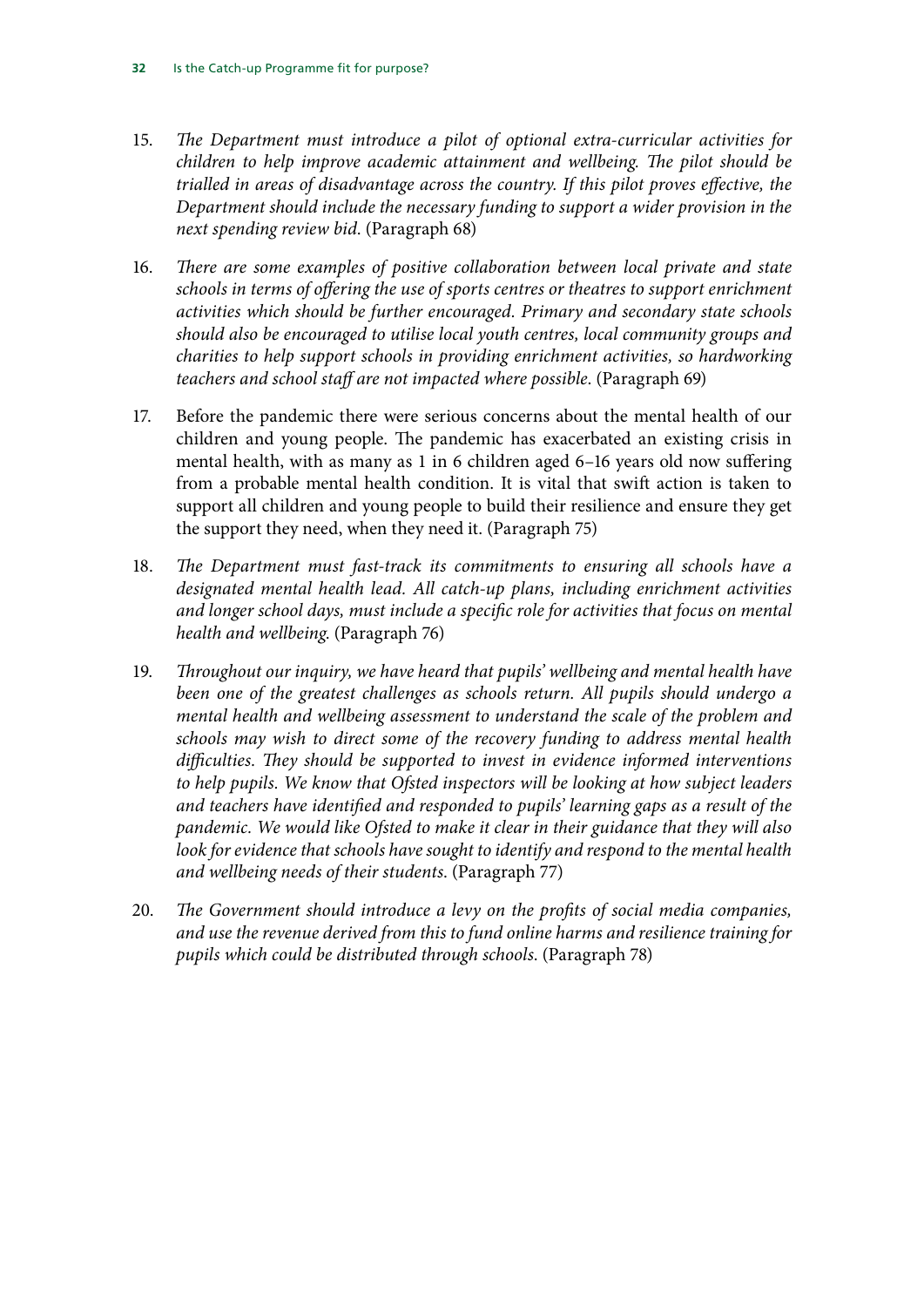# <span id="page-33-0"></span>Formal minutes

### **Tuesday 8 March 2022**

### **Members present:**

Robert Halfon, in the Chair

Apsana Begum

Miriam Cates

Brendan Clarke-Smith

Tom Hunt

Dr Caroline Johnson

Kim Johnson

Kate Osborne

Draft Report (*Is the Catch-up Programme fit for purpose?*), proposed by the Chair, brought up and read.

*Ordered*, That the draft Report be read a second time, paragraph by paragraph.

Paragraphs 1 to 23 read and agreed to.

Paragraph 24 read.

Amendment proposed, in line 24, after "programme." insert, "The Government needs to come forward with an immediate funding proposal in the realm of £15 billion recommended by the Government's own Catch Up Tsar to ensure that these children are given the support they deserve, inequalities are challenged instead of widening as they currently are, and their futures are secured.".—(*Kim Johnson*).

Question put, That the amendment be made.

The Committee divided.

| Ayes, 3                   | Noes, 4                          |
|---------------------------|----------------------------------|
| Apsana Begum Miriam Cates |                                  |
|                           | Kim Johnson Brendan Clarke-Smith |
| Kate Osborne Tom Hunt     |                                  |

Dr Caroline Johnson

Question negatived.

Paragraph 24 agreed to.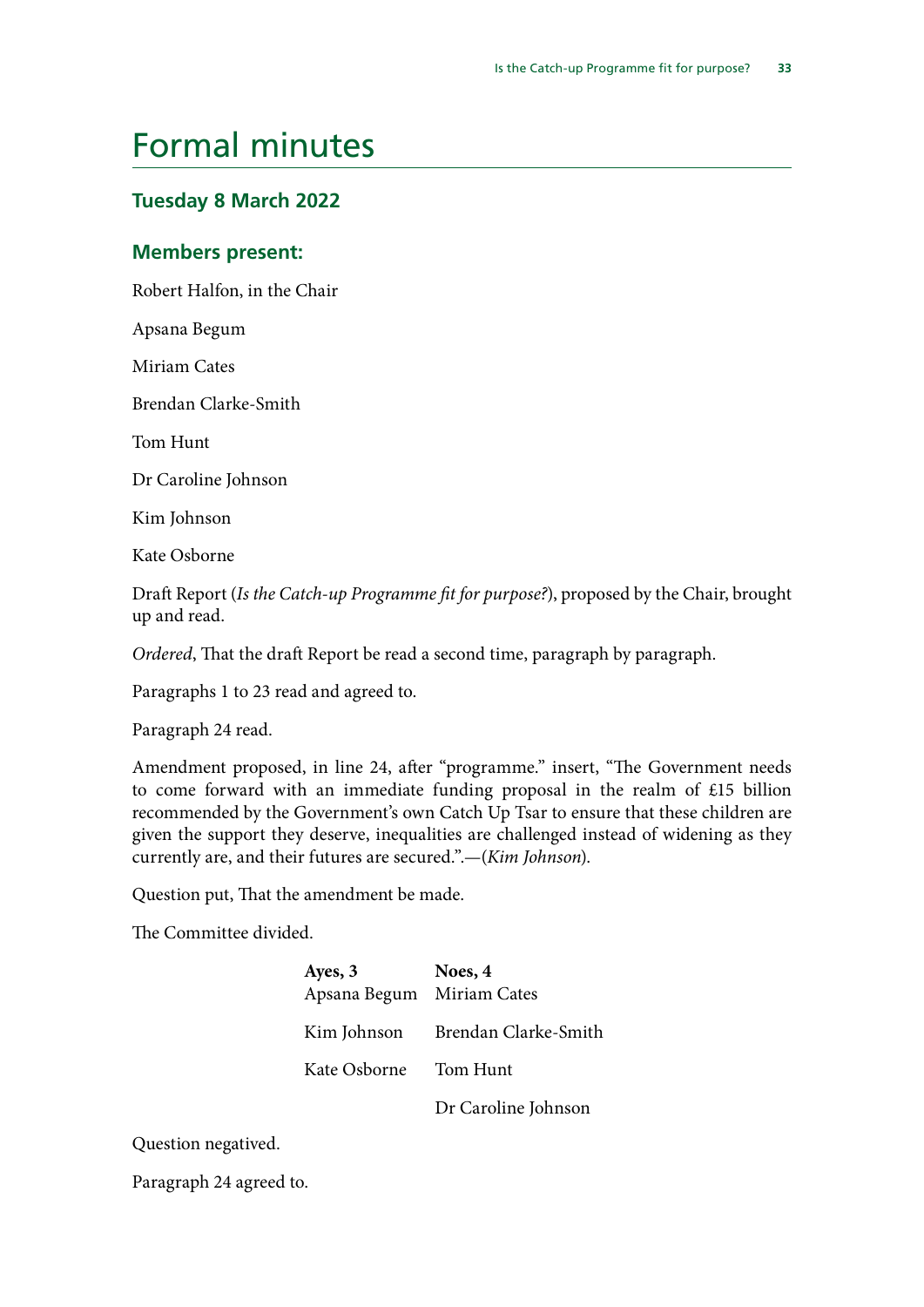Paragraph 25 to 55 read and agreed to.

With the leave of the Committee, a single Question was put in relation to paragraphs 56 to 59.

Paragraphs 56 to 59 read.

Motion made, to leave out paragraphs 56 to 59 and insert the following new paragraph:

It is clear that the National Tutoring Paragraph has failed dismally to meet its targets and will not deliver for pupils, especially the most disadvantaged who need it most. We recommend that the Department terminates its contract with Randstad and examines the case to recoup its losses. We also call on the Government to come forward with a funding plan for pupil catch up in the realm of the £15 billion that Sir Kevan Collins called for, taking heed of international comparisons, and making this funding directly available to schools with a streamlined process for applying for the funds, and flexibility for schools – who know their pupils best – to decide how to use the money. The Department must abandon its plans to taper the subsidies for the NTP, and instead consider uplifting subsidy rates in the most disadvantaged areas to encourage take up.—(*Kim Johnson*).

Question put, That the new paragraph be read a second time.

The Committee divided.

| Ayes, 3                   | Noes, 4                          |
|---------------------------|----------------------------------|
| Apsana Begum Miriam Cates |                                  |
|                           | Kim Johnson Brendan Clarke-Smith |
| Kate Osborne              | Tom Hunt                         |
|                           | Dr Caroline Johnson              |

Question negatived.

Paragraphs 56 to 59 agreed to.

Paragraph 60 to 76 read and agreed to.

Paragraph 77 read.

Amendment proposed, in line 15, leave out from "All pupils" to end, and insert:

Significant funding needs to be provided by the Government to face up to the scale of the mental health crisis in schools. This must be sufficient to respond to the pressures of the pandemic on top of a decade of cuts to mental health support in schools, endemic capacity problems and a rigorous culture of testing and academic pressure. The funding must ensure, at a bare minimum, that: pastoral support is significantly strengthened and levelled up across the country, including a school counsellor in every school; a wider vision of education is provided, that supports social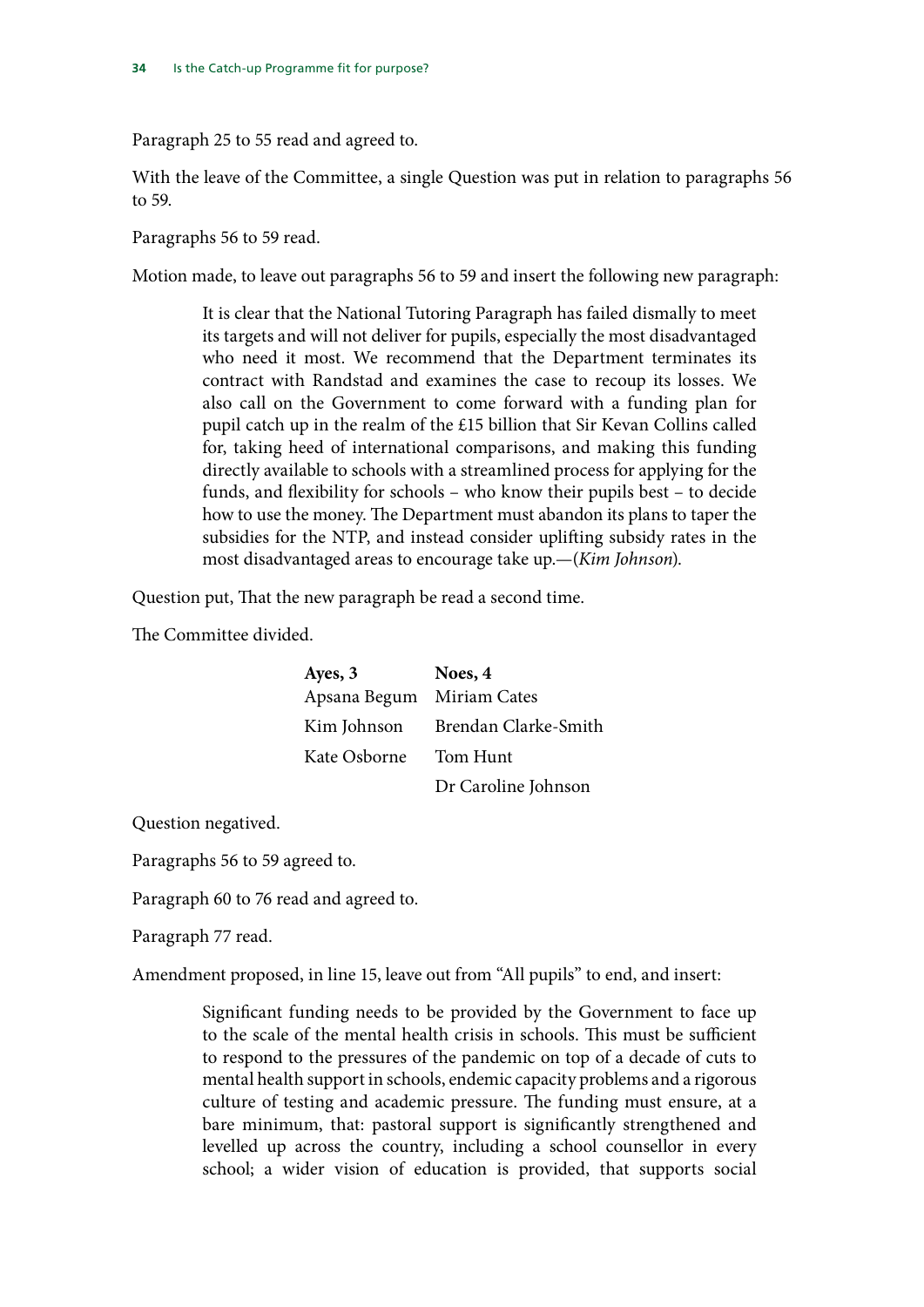and emotional development as well as academic; and that there are real reductions on teacher workload and funding for extra staff, especially for SEND support.—(*Kim Johnson*).

Question put, That the amendment be made.

The Committee divided.

| Ayes, 3                   | Noes, 4              |
|---------------------------|----------------------|
| Apsana Begum Miriam Cates |                      |
| Kim Johnson               | Brendan Clarke-Smith |
| Kate Osborne              | Tom Hunt             |
|                           | Dr Caroline Johnson  |

Question negatived.

Paragraph 77 agreed to.

Paragraphs 78 to 80 read and agreed to.

Summary read.

Amendment proposed, paragraph 10, line 25, to leave out from "While the Department's" to "advantage" and insert, "While the funding allocated is welcome, at a total of under £5 billion it is merely a third of what the Government's own Catch-up Tsar (Sir Kevan Collins) recommended, and pales by comparison on the international stage, which places the future of this generation of children in severe jeopardy. It is regrettable that his resignation did not result in a drastic change of direction by this Government, who must wake up to the crisis of funding our schools are facing and immediately commit to providing funding in the realm of the £15 billion outlined by Sir Kevan Collins.".—(*Kim Johnson*).

Question put, That the amendment be made.

The Committee divided.

| Ayes, 3      | Noes, 4              |
|--------------|----------------------|
| Apsana Begum | Miriam Cates         |
| Kim Johnson  | Brendan Clarke-Smith |
| Kate Osborne | Tom Hunt             |
|              | Dr Caroline Johnson  |

Question negatived.

Amendment proposed, paragraph 11, line 41, to leave out from "If the NTP" to the end and insert: "We recommend that the Department should terminate its contract with Randstad due to its scandalously low and poor outcomes.".—(*Kim Johnson*).

Question put, That the amendment be made.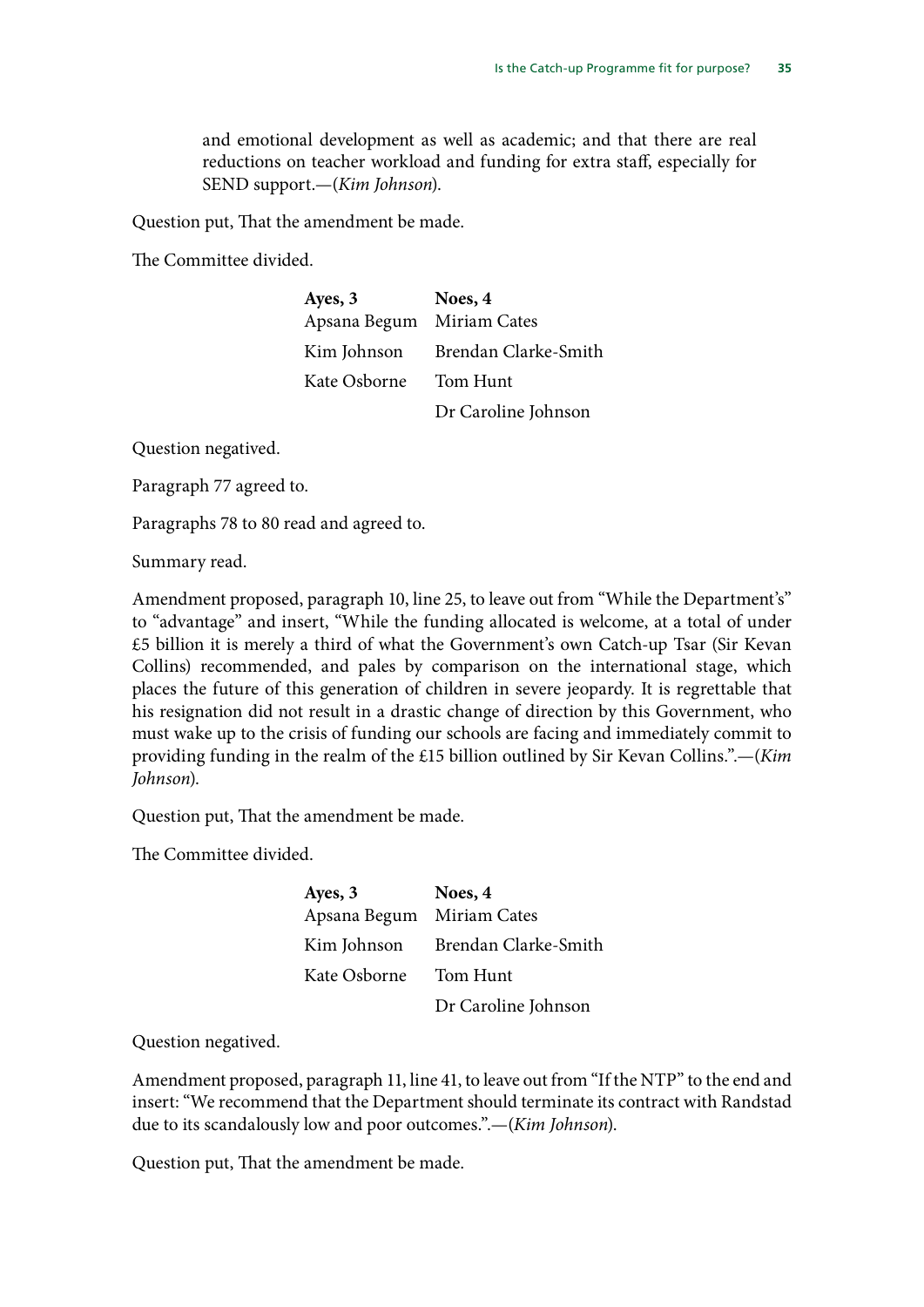The Committee divided.

| Ayes, 3                   | Noes, 4              |
|---------------------------|----------------------|
| Apsana Begum Miriam Cates |                      |
| Kim Johnson               | Brendan Clarke-Smith |
| Kate Osborne              | Tom Hunt             |
|                           | Dr Caroline Johnson  |

Question negatived.

Amendment proposed, paragraph 16, line 33, leave out from "We recommend" to the end and insert: "We recognise that the scale of the mental health crisis is at breaking point due to the pressures of the pandemic on top of a decade of cuts to mental health support in schools, endemic capacity problems, and a rigorous culture of testing and academic pressure. Given the resource constraints facing mental health services even before the pandemic, we recognise that this would be challenging - and that schools know their pupils best. We urgently need significant funding to respond to this crisis, and ensure that: pastoral support is significantly strengthened and levelled up across the country, including a school counsellor in every school; a wider vision of education is provided, that supports social and emotional development as well as academic; and that there is real reductions on teacher workload via funding for extra staff, especially for SEND support.".—(*Kim Johnson*).

Question put, That the amendment be made.

The Committee divided.

| Ayes, 3                   | Noes, 4              |
|---------------------------|----------------------|
| Apsana Begum Miriam Cates |                      |
| Kim Johnson               | Brendan Clarke-Smith |
| Kate Osborne              | Tom Hunt             |
|                           | Dr Caroline Johnson  |

Question negatived.

Question put, That the Summary be agreed to.

The Committee divided.

| Ayes, 4                          | Noes, 3      |
|----------------------------------|--------------|
| <b>Miriam Cates</b>              | Apsana Begum |
| Brendan Clarke-Smith Kim Johnson |              |
| Tom Hunt                         | Kate Osborne |
| Dr Caroline Johnson              |              |

Summary agreed to.

Motion made, and Question put, That the Report be the Fourth Report of the Committee to the House.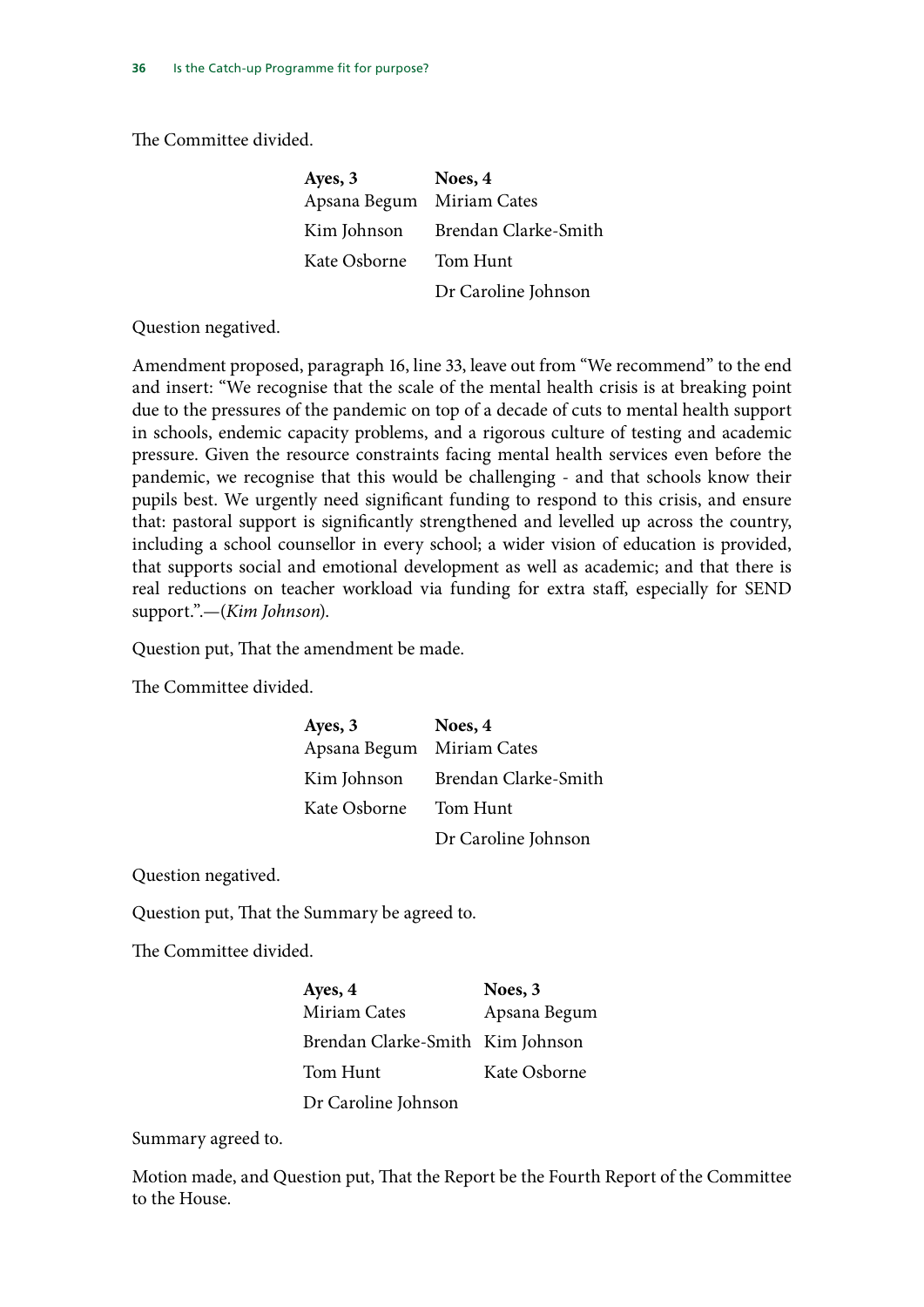The Committee divided.

**Ayes, 4 Noes, 2** Miriam Cates Brendan Clarke-Smith Kate Osborne Tom Hunt Dr Caroline Johnson Kim Johnson

Question accordingly agreed to.

*Resolved*, That the Report be the Fourth Report of the Committee to the House

*Ordered*, That the Chair make the Report to the House.

*Ordered*, That embargoed copies of the Report be made available, in accordance with the provisions of Standing Order No. 134.

[Adjourned till Tuesday 15 March at 9.30 am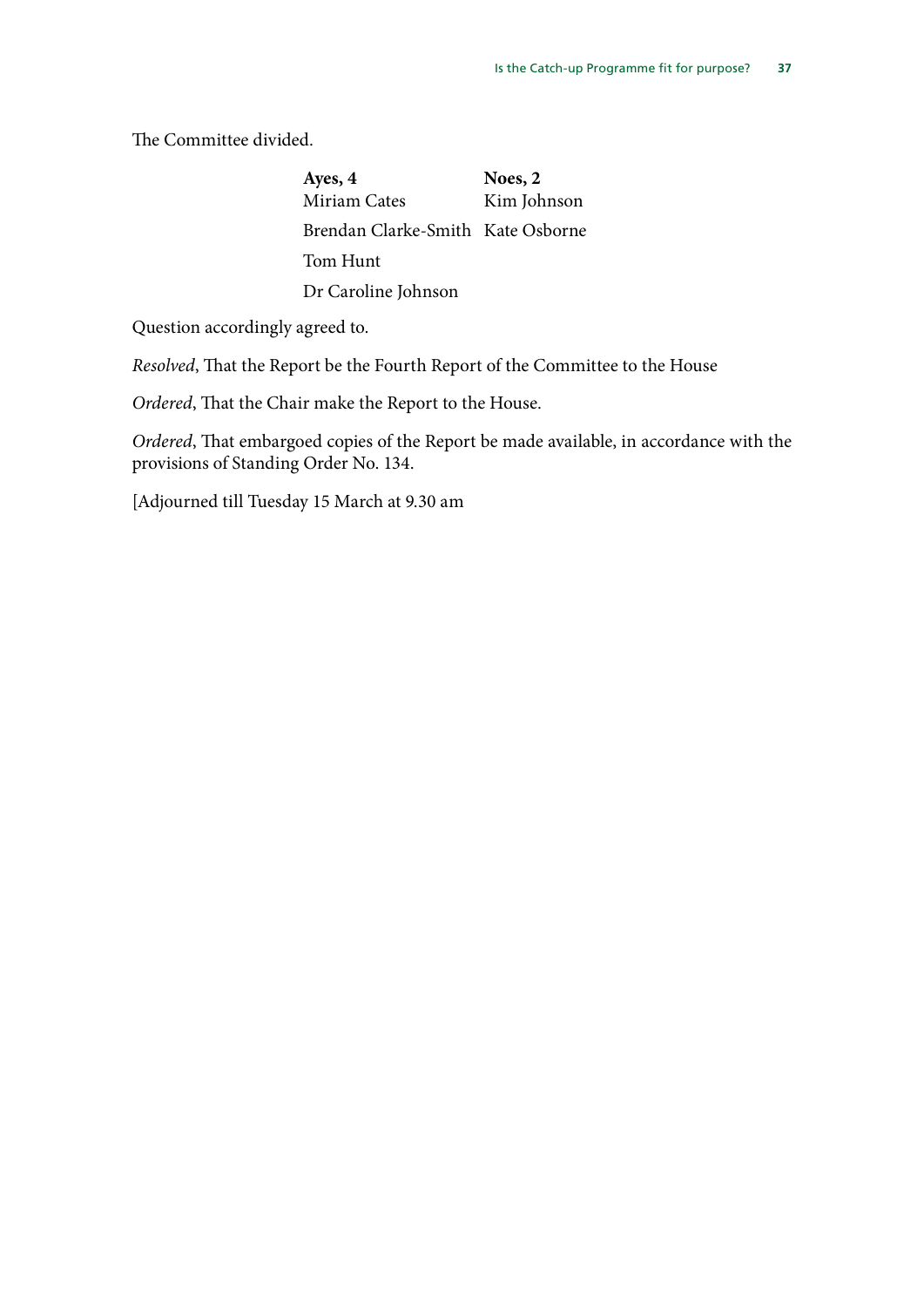# <span id="page-38-0"></span>**Witnesses**

The following witnesses gave evidence. Transcripts can be viewed on the [inquiry publications](https://committees.parliament.uk/work/1667/default/publications/oral-evidence/) [page](https://committees.parliament.uk/work/1667/default/publications/oral-evidence/) of the Committee's website.

#### **Tuesday 7 December 2021**

**Professor Becky Francis**, Chief Executive, Education Endowment Foundation; **David Laws**, Executive Chairman, Education Policy Institute; **Nick Bent**, Co-Founder and Chief Executive, The Tutor Trust COMERCITY COMERCITY COMERCITY CONTROLLER

#### **Wednesday 12 January 2022**

**Karen Guthrie, Programme Director - National Tutoring Programme, Randstad Q48-84** 

**Mr Robin Walker MP**, Minister of State for School Standards, Department for Education; **Graham Archer**, Director for Education Recovery, Department for Education [Q1202–1218](https://committees.parliament.uk/oralevidence/3282/html/)

#### **Tuesday 25 January 2022**

**Orienne Langley-Sadler**, Headteacher, Elms Bank School and College; **John Blaney**, Executive Headteacher, BMAT STEM; **Jo Coton**, CEO/Executive Headteacher, NET Academies Trust; **Andy Green**, Principal, Copleston High School; **Nicola Shipman**, Chief Executive Officer, Steel City Schools Partnership; **Jill Thompson**, Headteacher, Kelvin Grove Primary School; **Ruth Holden**, Executive Headteacher, Mulberry Academy Shoreditch [Q85–116](https://committees.parliament.uk/oralevidence/3332/html/)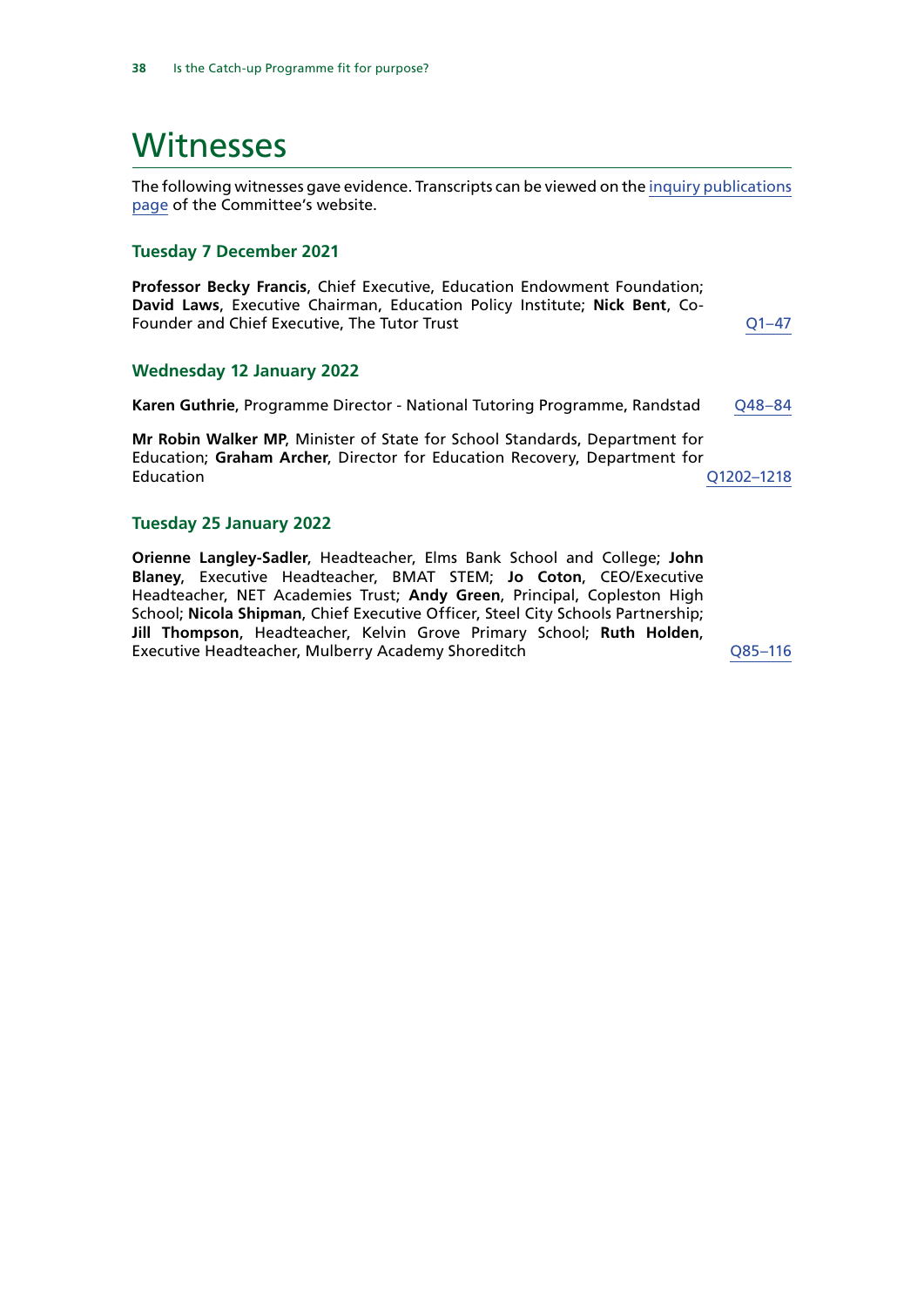# <span id="page-39-0"></span>Published written evidence

The following written evidence was received and can be viewed on the [inquiry publications](https://committees.parliament.uk/work/1667/default/publications/written-evidence/) [page](https://committees.parliament.uk/work/1667/default/publications/written-evidence/) of the Committee's website.

GCP numbers are generated by the evidence processing system and so may not be complete.

- 1 Equality and Human Rights Commission [\(GCP0004\)](https://committees.parliament.uk/writtenevidence/43763/default/)
- 2 Randstad [\(GCP0001\)](https://committees.parliament.uk/writtenevidence/41479/default/), [\(GCP0002](https://committees.parliament.uk/writtenevidence/42837/default/))
- 3 The National Deaf Children's Society [\(GCP0003](https://committees.parliament.uk/writtenevidence/43277/html/))